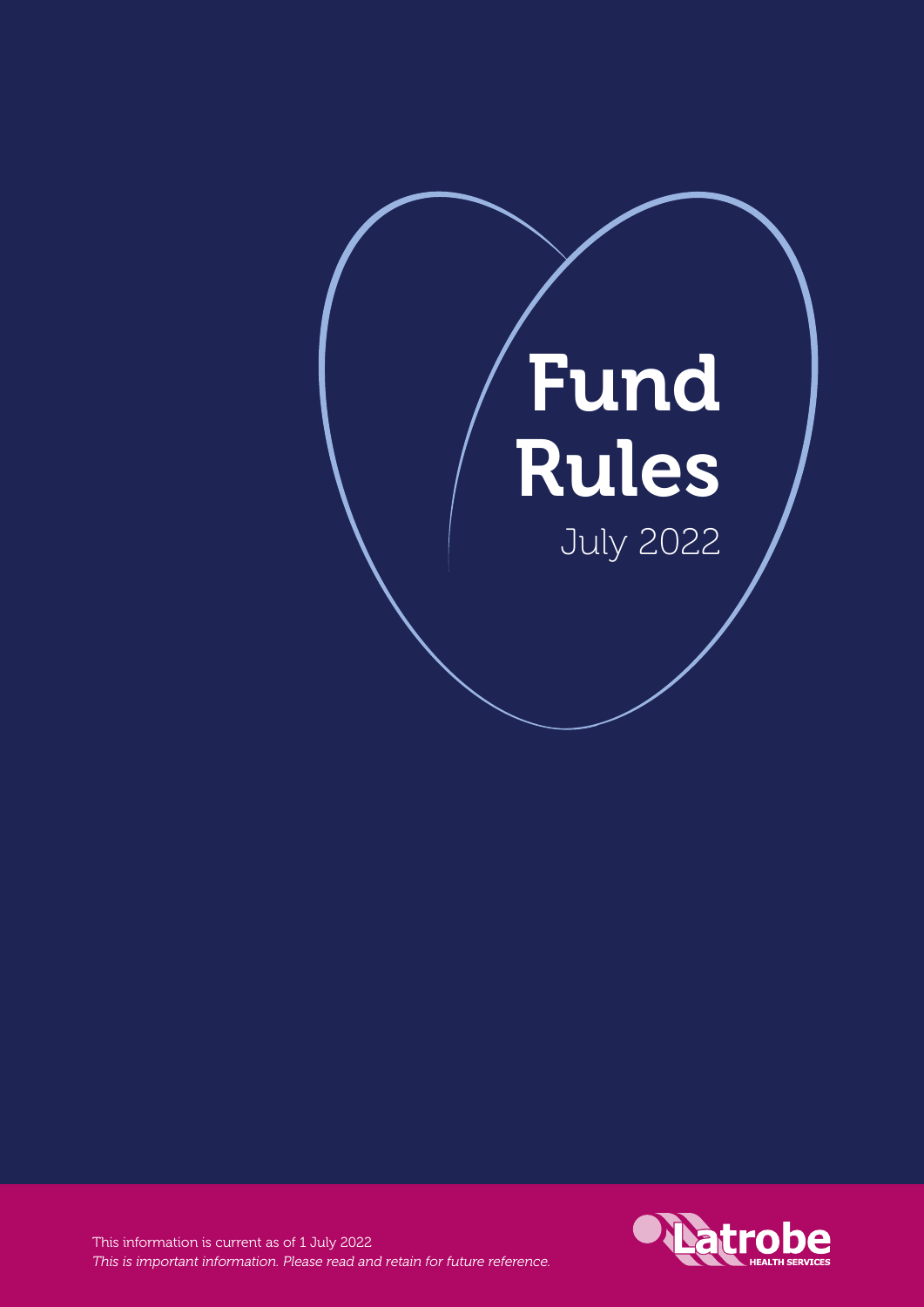## **Contents**

| А              | Introduction                          |                |  |  |  |
|----------------|---------------------------------------|----------------|--|--|--|
| A1             | Rules arrangement                     | 1              |  |  |  |
| A2             | Health Benefits Fund                  | 1              |  |  |  |
| A3             | Member obligations to insurer         | 1              |  |  |  |
| A4             | Governing principles                  | 1              |  |  |  |
| A5             | Use of Funds                          | 2              |  |  |  |
| A6             | No improper discrimination            |                |  |  |  |
| A7             | Changes to Rules                      | $\overline{c}$ |  |  |  |
| A8             | Dispute resolution                    | 3              |  |  |  |
| A9             | <b>Notices</b>                        | 3              |  |  |  |
| A10            | Winding up                            | 3              |  |  |  |
| A11            | Other                                 | 3              |  |  |  |
| B              | <b>Interpretation and definitions</b> | 4              |  |  |  |
| <b>B1</b>      | Interpretation                        | 4              |  |  |  |
| B <sub>2</sub> | Definitions                           | 4              |  |  |  |
| C              | Membership                            | 10             |  |  |  |
| C1             | General conditions of membership      | 10             |  |  |  |
| C <sub>2</sub> | Eligibility for membership            | 11             |  |  |  |
| C <sub>3</sub> | Dependants                            | 11             |  |  |  |
| C4             | Membership applications               | 12.            |  |  |  |
| C <sub>5</sub> | Duration of membership                | 12             |  |  |  |
| C <sub>6</sub> | Transfers                             | 14             |  |  |  |
| C7             | Termination of membership             | 15             |  |  |  |
| C8             | Other                                 | 16             |  |  |  |
| D              | <b>Contributions</b>                  | 17             |  |  |  |
| D1             | Contributions                         | 17             |  |  |  |
| D <sub>2</sub> | Premium rate changes                  | 17             |  |  |  |

| E              | Benefits                                                  | 20 |
|----------------|-----------------------------------------------------------|----|
| E.1            | General conditions                                        | 20 |
| F.2.           | Hospital treatment                                        | 21 |
| E <sub>3</sub> | Additional medical benefits                               | 25 |
| F.4            | General treatment                                         | 25 |
| F              | <b>Limitation of benefits</b>                             | 29 |
| F1             | Co-payments                                               | 29 |
| F2.            | <b>Excesses</b>                                           | 29 |
| F3             | Waiting periods                                           | 29 |
| F4             | Exclusions                                                | 31 |
| F6             | Restricted benefits                                       | 31 |
| F7             | Compensation damages and<br>provisional payment of claims | 31 |
| G              | Claims                                                    | 34 |
| G1             | General                                                   | 34 |
| G2             | Other                                                     | 34 |

#### Important notes:

- the *Private Health Insurance Act* requires all registered health funds to have Fund rules
- these rules are the guiding principles and rules of membership under which Latrobe conducts our business
- these rules are supported by the product summaries, member guide, and the Private Health Insurance Statement (PHIS)
- by completing a membership application with Latrobe all persons covered on a membership agree to these Fund rules as amended from time to time.

D3 Premium discounts 17 D4 Lifetime Health Cover 18 D5 Arrears in contributions 19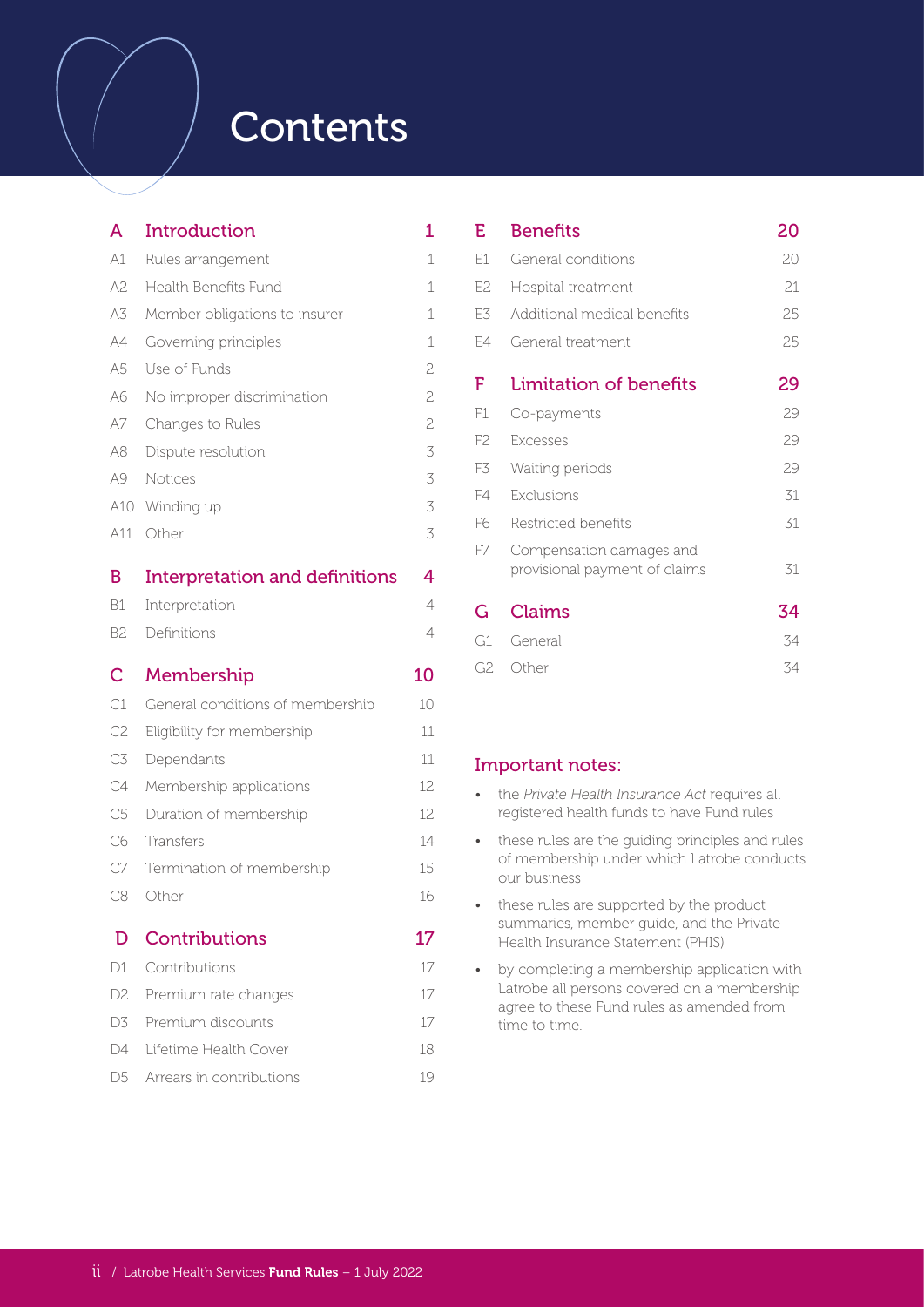# A Introduction

#### A1 Rules arrangement

#### A1.1 Application of Fund Rules

These Fund Rules apply to all private health insurance policies under the Latrobe Health Services (Latrobe) brand.

#### A1.2 Contents of the Fund Rules

These Fund Rules consist of:

- 1) the 'Main Rules' (Fund Rules A to G), and
- 2) the 'Product Specifications" (as detailed in the product summaries).

#### A2 Health Benefits Fund

#### A2.1 Conduct of the Fund

Latrobe Limited (Latrobe) (ABN 94 137 187 010) is a not-for-profit private health insurer trading as Latrobe.

#### A2.2 Purpose of the Fund

Latrobe Health Services Limited (Latrobe) operates as a health benefits fund for the purposes of health insurance business, to provide benefits to or on behalf of members in accordance with the *Private Health Insurance Act 2007*.

#### A2.3 Purpose of the Fund Rules

These fund rules govern the arrangements for membership to and benefit payments by, Latrobe, including the obligation and entitlements of fund members and Latrobe in administering the fund.

#### A2.4 Supporting policy documentation

The Fund may supplement the Fund Rules with policy documents that are consistent with the Fund Rules.

#### A3 Member obligations to Insurer

#### A3.1 Principal member's obligations to pay premiums

Each principal member will pay the applicable premiums charged for the principal member's chosen product in the time and manner specified on the policy, in accordance with these rules.

#### A3.2 Submission of claims

Each claim for benefits from Latrobe made by a member will be made in accordance with these rules, in good faith and based on understanding that a proper entitlement to make the claim exists.

#### A3.3 Provision of information

All applicants for membership agree to provide Latrobe all the relevant information that is required and requested to complete an application for membership.

This information will include personal details such as, but not limited to residential address, date of birth, Medicare number, status of dependants. The use of this information will be in accordance with *Privacy Act*.

All existing members will, as soon as practicably possible, notify Latrobe of changes to the required information.

#### A3.4 Binding agreement between Latrobe and all insured persons

All persons included on a policy are bound by these fund rules and associated supporting documentation. The principal member will be responsible for ensuring all persons listed on the membership are aware of, agree to and abide by these documents.

#### A4 Governing principles

#### A4.1 Authority

The operation of Latrobe and each member is governed by the laws of Australia including but not limited to:

- a) the *Private Health Insurance Act*
- b) the *National Health Act*
- c) the *Health Insurance Act*
- d) the *Privacy Act*
- e) the Private Health Insurance Code of Conduct
- f) the constitution of Latrobe
- g) these Rules; and
- h) any policies of Latrobe notified to the member.

#### A4.2 Inconsistency

Where the *Private Health Insurance Act* is in conflict with these Rules, the *Private Health Insurance Act* takes precedence over these Rules to the extent of the inconsistency.

Where there is no clear conflict between the *Private Health Insurance Act* and these rules, these rules take precedence.

Where any inconsistency occurs between other fund documentation and these rules, these rules take precedence.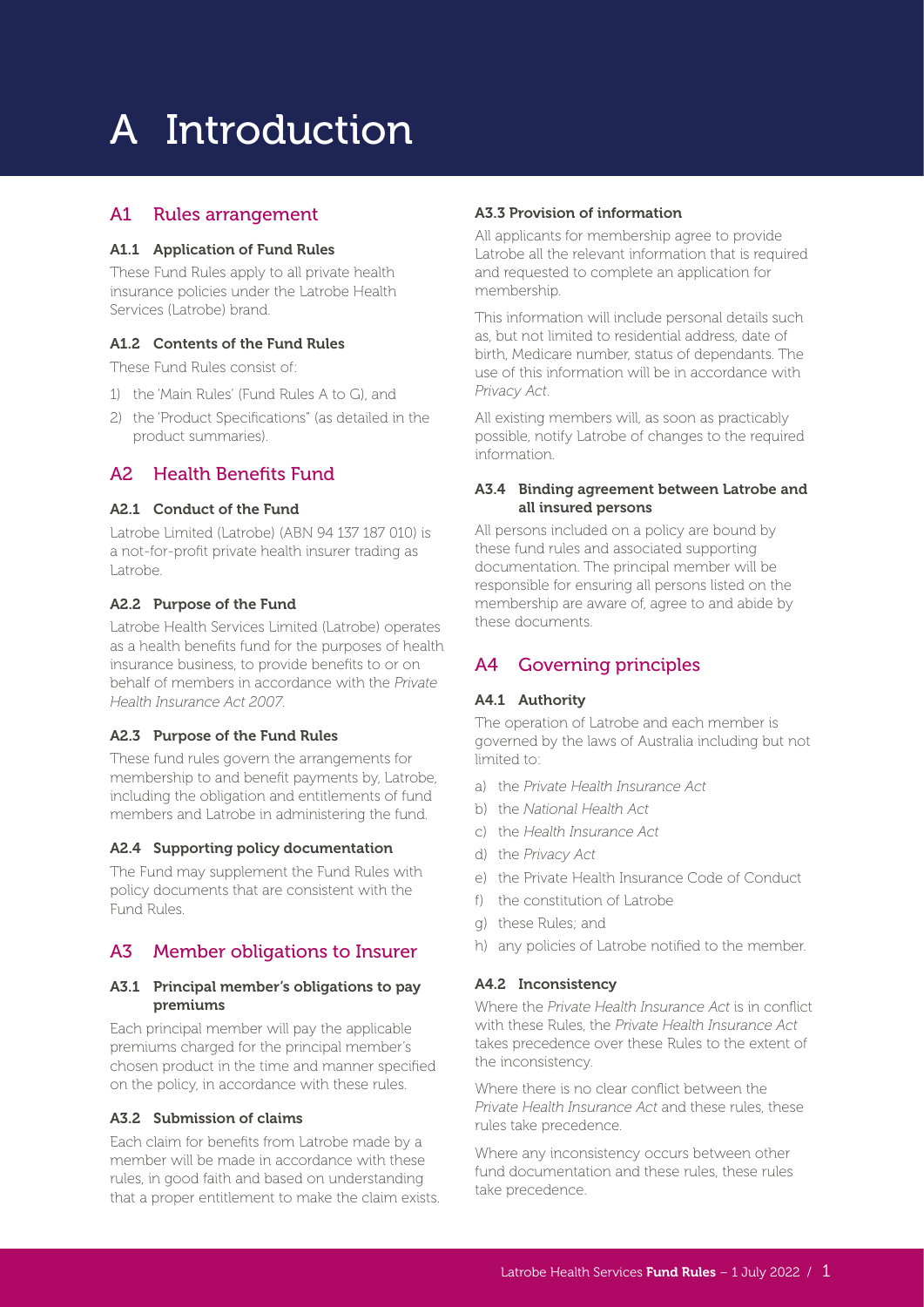### A Introduction

#### A5 Use of Funds

#### A5.1 Fund credits

Latrobe shall credit to the Fund:

- a) all premiums paid in relation to policies
- b) the income from investment of assets of the fund and
- c) any other moneys or income as required by the Private Health Insurance Legislation to be credited to the Fund.

#### A5.2 Payments from the Fund

Payments from the Fund may not be made for any purpose other than to:

- a) meet the membership liabilities to pay benefits in accordance with these Fund Rules
- b) meet other liabilities or expenses incurred for the purposes of the business of the Fund
- c) make distributions, investments and for any other purpose allowed under the Private Health Insurance Legislation.

#### A5.3 Compliance

Latrobe must ensure that the fund complies with the solvency standards and capital adequacy standards of the *Private Health Insurance Act*.

#### A6 No improper discrimination

#### A6.1 Community Rating – Prohibition of discrimination

Latrobe will not improperly or illegally discriminate when making decisions in relation to accepting a member or in the payment of benefits, whether under the *Private Health Insurance Act*, or other relevant legislation relating to anti-discrimination.

Specifically the fund will not discriminate on the basis of:

- a) any medical condition acute or chronic
- b) a person's gender, race, sexual orientation or religious belief
- c) the age of a person, except in relation to the provisions of Lifetime Health Cover, and agebased discounts or any other extent which is permitted by the *Private Health Insurance Act*
- d) where a person lives except where permitted by the *Private Health Insurance Act*
- e) any personal characteristic that may increase an individual's need for treatment (occupation or recreation)
- f) the frequency with which an individual may need treatment
- g) any matter which is prohibited by the *Private Health Insurance Act.*

Notwithstanding the above, Latrobe can determine annual limits to an extras product benefits, but those limits apply without prejudice to all members on the nominated extras product.

Latrobe can also allocate a premium variation for a product based on the State in which the member lives.

#### A7 Changes to Rules

#### A7.1 Rule changes

Latrobe may amend the Fund Rules at any time, in a manner consistent with the *Private Health Insurance Act* and required notification periods.

The rules that are in force on the date a service is provided are the rules that govern the provision of the benefit for that service.

Changes to product rules are defined and administered in accordance with the PHI Code of Conduct obligations as amended from time to time.

#### A7.2 Notification of Rule change

Latrobe will provide notification of any rule changes in accordance with the obligations directed by the PHI Code of Conduct as amended from time to time.

#### A7.3 Rule waiver

Latrobe may, at the fund's discretion, waive the application of a fund rule, providing it does not reduce any member's entitlement to benefit.

Any waiver of a particular fund rule does not require the fund to waive the application of that or any other fund rule in any other circumstance for that fund member or any other fund member.

Waivers could apply but are not limited to:

- i any formalities that apply to membership applications
- ii waiting periods
- iii eligibility for benefits.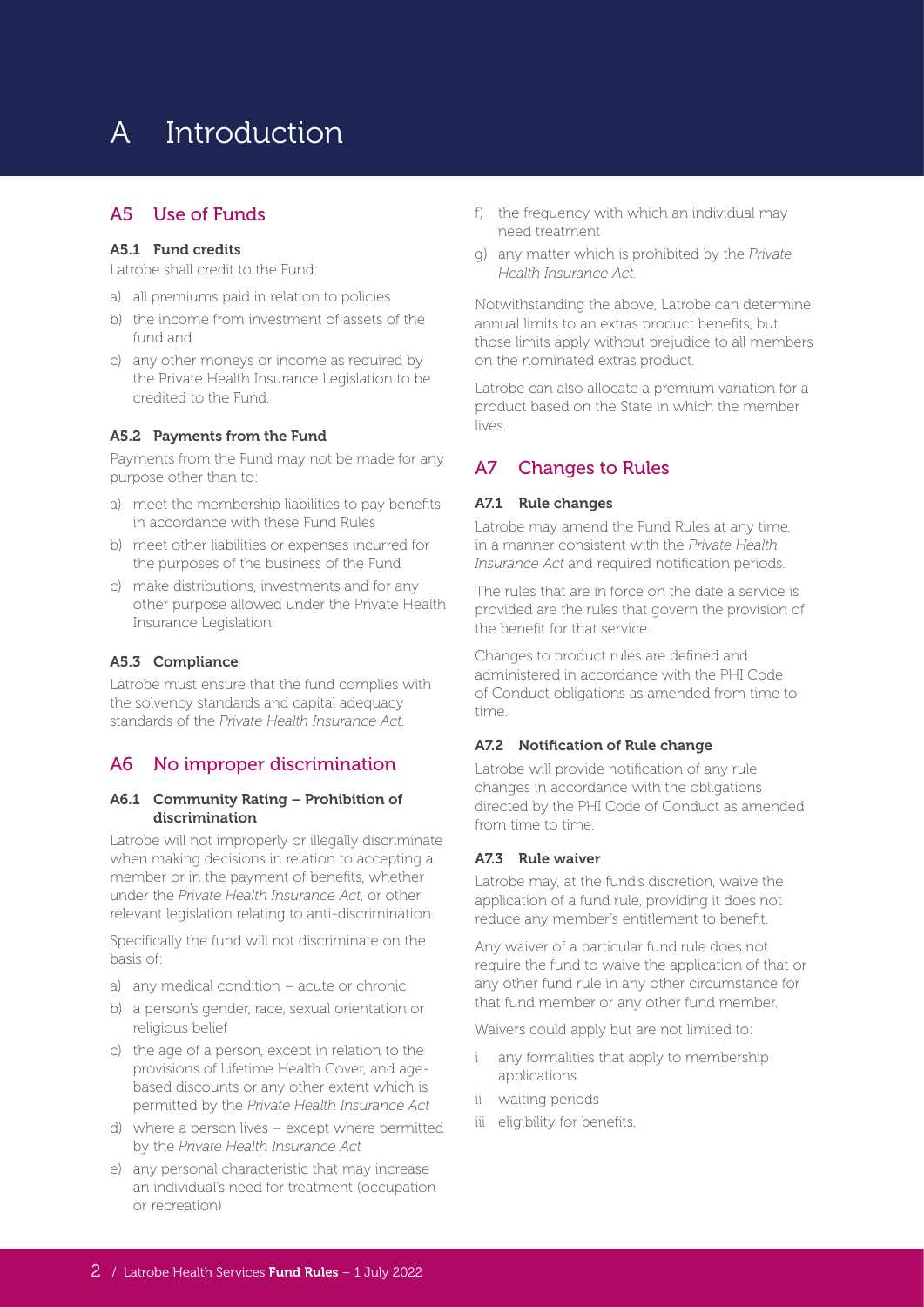### A Introduction

#### A8 Dispute resolution

#### A8.1 Private Health Insurance Code of Conduct

Latrobe is a signatory to the industry Code of Conduct and is committed to the provision of best practice service to all members.

#### A8.2 Member complaints

A member may, at anytime, make a complaint to Latrobe Health Insurance about any aspect of their membership, services or information provided.

Latrobe will take reasonable actions to respond to complaints quickly and efficiently.

Latrobe has a complaint management and resolution process available on the website https://www.latrobehealth.com.au/globalassets/ documents/complaint-resolution-process.pdf

#### A8.3 Other dispute resolution processes

The Commonwealth Ombudsman (the Ombudsman) is available to assist health fund members who have been unable to resolve issues with their Fund.

Nothing in these Fund Rules prevents a member from approaching the Ombudsman at any time.

#### A9 Notices

#### A9.1 Correspondence

Latrobe will provide policy documentation to:

- i all new principal members
- ii all principal members every 12 months
- iii principal members who change products
- iv any member on request.

Latrobe will send all correspondence addressed to the principal member to the most recently advised address, phone number or email address.

A principal member whom receives written advice from Latrobe regarding the membership that is not specific only to that member, must inform all other members on the membership of the contents of that notice.

#### A9.2 Availability of Fund Rules to members

These Fund Rules are available for members to view online at Latrobehealth.com.au

#### A10 Winding up

In the event that Latrobe ceases under the *Private Health Insurance Act*, to be a registered health benefits fund, the fund will be wound up in accordance with the provisions of the Act and the Constitution of Latrobe.

#### A11 Other

#### A11.1 Recovery of moneys paid by reason of an error

Latrobe may recover from a member any moneys incorrectly paid to them due to Latrobe's error within two years of the date of the incorrect payment.

This includes errors made by Latrobe due to:

- i it relied on a mistaken fact or interpretation of the law or a mixture of both
- ii it miscalculated figures
- iii it made an administrative or clerical error.

#### A11.2 Set-off of benefits payable against amounts owed

If a member owes any moneys to Latrobe due to an error by Latrobe or due to inappropriate claiming by the member, Latrobe can recover those amounts by setting it off against any benefits or other moneys payable to the member.

#### A11.3 Set-off of premiums refundable against amounts owed

If a member owes any moneys to Latrobe due to an error by Latrobe or due to inappropriate claiming by the member, Latrobe can recover those amounts by setting it off against any premiums refundable to the member.

#### A11.4 Waiver of Rule A11

The Fund may at it's discretion waive the application of all or any part of Rule A11.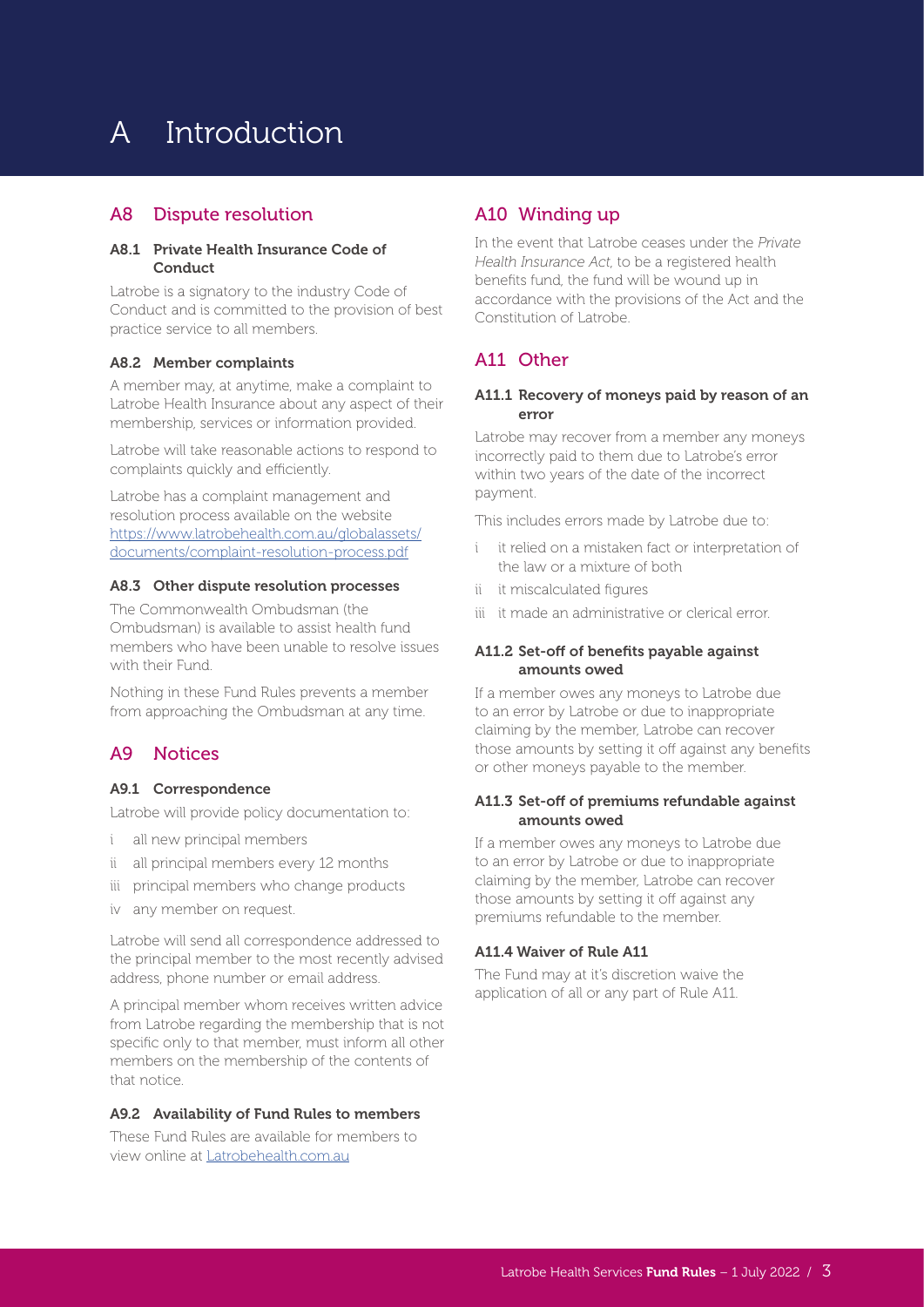#### B1 Interpretation

In these rules and unless the context suggests otherwise:

- a) any reference to a rule should be read and construed as a reference to that rule as in force from time to time:
- b) any reference to legislation or government regulation will be read and understood in accordance with that legislation or government regulation as in force from time to time;
- c) headings are for convenience only and do not form part of these rules nor do they affect the interpretation of these rules;
- d) the singular number includes the plural and vice versa;
- e) a reference to one (1) gender includes all other genders;
- f) money references are in Australian dollars;
- g) the definitions in the dictionary in schedule 1 to the Act shall be read in conjunction with these rules and shall be deemed to be part of these rules and shall have the same meaning as that which is defined in the Act; and
- h) a reference to "month" means a calendar month.

#### B2 Definitions

Unless the context suggests otherwise, the following defined words and phrases will have the meaning set out below:

*"Accident"* means an unplanned, unintentional, and unexpected event, occurring by chance and caused by external force or object resulting in a physical injury requiring immediate treatment or advice in respect of which benefits are payable under these rules, but excluding:

- a) any illness
- b) an injury or condition resulting from any complications of treatment or surgery
- c) any injury or condition resulting from the effects of alcohol, or drugs of addiction
- d) pregnancy
- e) the aggravation of an existing physical injury or condition.

*"Accommodation"* means hospital facilities covered under your applicable policy including meals, bed fees, theatre fees and treatment including nursing care.

*"Act"* means the *Private Health Insurance Act 2007* and the Private Health Insurance Rules 2007, as amended from time to time.

*"Acute Care Certificate"* is a certificate in a form approved and required by Latrobe from a medical provider confirming the need for an Admitted Patient to continue to receive acute hospital care. An acute certificate is valid for 30 days and is required after 35 days of continuous hospitalisation.

*"Additional Gap Medical Benefits"* means the benefits (if any) payable in respect of medical expenses which are in excess of the schedule fee and which otherwise meet the requirements of the Fund's no or known gap membership, provided always that the medical expenses relate to a professional service that:

- a) is rendered to a patient, while hospital treatment is provided to that patient in a hospital by a medical practitioner with whom the organisation does not have a medical purchaser provider agreement that applies to that professional service; and
- b) is a professional service in respect of which a Medicare benefit is payable.

*"Admission"* means the period of time when admitted as a patient for a condition or illness into a hospital for treatment until discharged from the hospital/ day facility.

*"Admitted Patient"* means a person who occupies an approved bed in a hospital for the purpose of hospital treatment and includes:

- a) a newly born child who occupies an approved bed in an intensive care facility in a hospital, being a facility approved by the Minister for the purpose of the provision of special care; and
- b) where there are two (2) or more newly born children of the same mother in a hospital and those children are not admitted patients of the hospital by virtue of the preceding paragraph – each such child in excess of one (1).
- c) an admitted patient does not include an insured person of the staff of the hospital who is receiving treatment in his or her own quarters or a newly born child whose mother also occupies a bed in the hospital.

*"Adult"* a person who is not a Dependant Child, Dependant Non-Classified, Dependant Student or Non-Student Dependant (previously known as Adult Dependant).

*"Allied Health Services"* are services such as physiotherapy, occupational therapy, chiropractic, podiatry, optometry, psychology, dietetics and pharmacy (among others).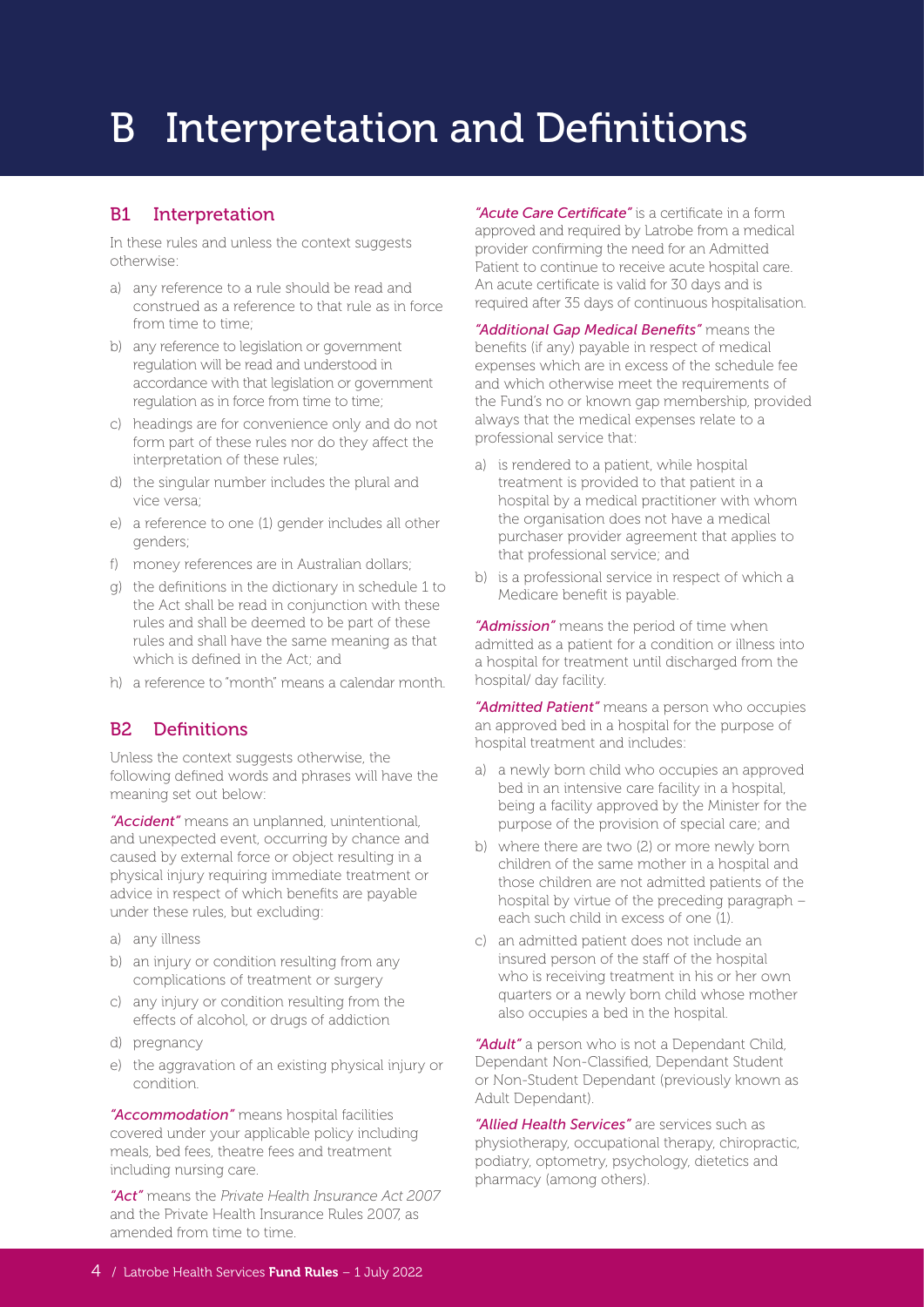*"Age-based discount"* means a discount offered on selected hospital policies for persons and/ or their partners aged between 18 and 29. The discount is two per cent for each year that the person is aged under 30, to a maximum of ten per cent. Providing the person remains on an applicable hospital cover, they are entitled to the discount until they turn 41 at which time the discount will decrease at the rate of two per cent per year for up to five years, so that no age-based discounts are available after the age of 45.

*"Ambulance"* means a registered road vehicle, boat or aircraft operated by an Ambulance Service Provider and equipped for the transport of persons requiring medical attention.

*"Ambulance transportation – emergency"* is

transportation of an unplanned and non-routine nature for the purpose of providing immediate medical attention to a person. The determination of a specific transport as being an emergency is made by the paramedic employed by a recognised Ambulance Service Provider and recorded on the account. It does not include:

- ambulance transport from a hospital to your home, or ambulance transfers between hospitals
- any services which are not operated by the listed recognised Ambulance Service Providers
- any non-emergency services as determined by the recognised Ambulance Service Provider.

*"Ambulance Service Provider"* means Latrobe Health Services recognises the following providers for the purposes of paying benefits:

- ACT Ambulance Service
- Ambulance Service of NSW
- Ambulance Victoria
- Non-Emergency Patient Transportation NSW
- Queensland Ambulance Service
- South Australia Ambulance Service
- St John Ambulance Service NT
- St John Ambulance Service WA
- Tasmanian Ambulance Service

*"Ambulance Subscription"* is a membership taken out with a recognised Ambulance Service Provider who participates in a direct membership scheme – Ambulance Victoria, SA Ambulance Service, St John Ambulance Service NT and WA. The services covered by these memberships is defined by the governing ambulance body.

*"Annual Limit"* means the maximum amount claimable per person in a calendar year, unless otherwise stated.

#### *"Approved Provider"* (recognised provider)

means a provider of services registered with the appropriate association or organisation to render services to a member and approved by the Latrobe to render services to its members.

*"AHPRA"* means The Australian Health Practitioner Regulation Agency. AHPRA is responsible for regulating Australia's registered health practitioners.

*"APRA"* means the Australian Prudential Regulation Authority. APRA is an independent statutory authority that supervises institutions across banking, insurance and superannuation.

*"Arrears"* means the amount of unpaid premiums whenever the date to which premiums have been paid is earlier than the current date.

*"Australian Government rebate"* means the private health insurance rebate that helps reduce the cost of health insurance. The rebate you are entitled to depends on your income and age and is indexed annually by the Australian Government.

*"Australian Regional Health Group"* (ARHG) means a collective of regional health Funds utilised to negotiate hospital purchaser provider agreements with providers and monitor the registration process of relevant general treatment providers.

*"Basic Hospital Cover"* means a hospital membership that includes the clinical categories that must be covered by a Basic Hospital product.

*"Benefit"* means the entitlement due to the principal member in respect of approved expenses incurred in accordance with the terms of these Fund rules.

*"Bronze Hospital Cover"* means a membership that covers hospital treatment and covers the treatments in all of the clinical categories required for a bronze membership.

*"Calendar Year"* starts on 1 January and ends on 31 December annually.

*"Cancellation Date"* means the date on which the written notice of cancellation is received by the Fund or the last date to which premiums were paid.

*"Clinical Categories"* means a group of hospital treatments where all services within a group must be included.

*"Children"* means all dependants named on a policy (not including spouse).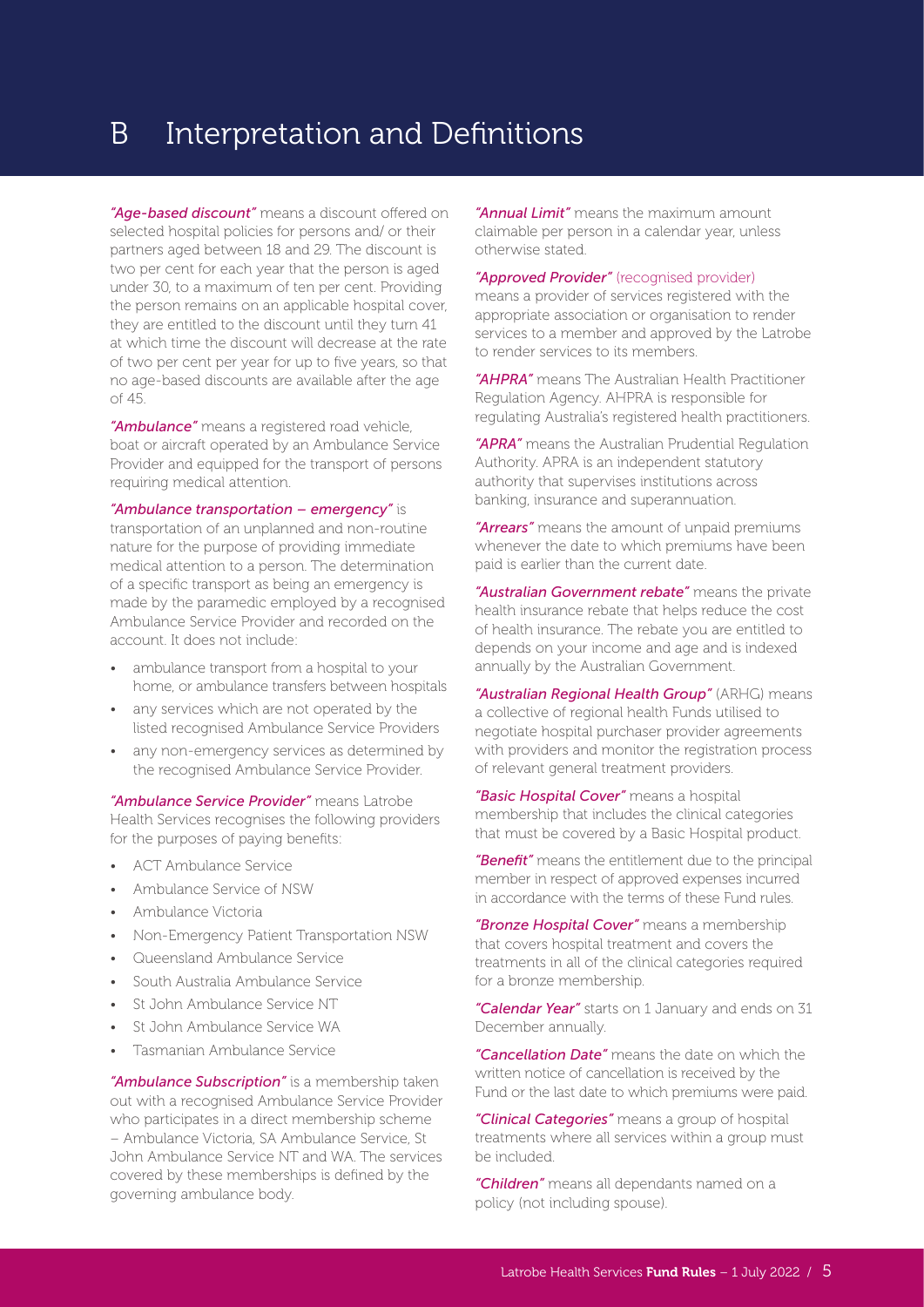*"Compensation"* means a payment by way of damages or a payment under a scheme of insurance or compensation provided for by law, or any other payment that in the opinion of the Fund is a payment in the nature of compensation or damages.

*"Cover"* means a defined group of benefits payables under a membership for approved expenses incurred by the insured person.

*"Consumables and medical devices"* means (consumables) items that require regular replacement (e.g. batteries) to keep a medical device (such as a hearing aid) operational. Many medical devices require consumables.

*"Co-payment"* means a relatively small amount of money paid by the insured person towards the cost of each day in a private hospital per episode of care.

*"Dental"* means of or relating to the teeth and the work of a dentist.

*"Dental Technician (Advanced)"* means a person registered or licensed under a law of a State or Territory as a dental technician (advanced).

*"Dental Practitioner"* means a person in private practice registered by the Australian Dental Association.

*"Department"* means The Commonwealth Department of Health.

*"Dependant"* means a person dependant upon the principal member including:

- adult partner (including de facto and same-sex partner)
- own children
- stepchildren
- legally adopted children, and
- children of whom the principal member is the legal guardian who do not have a partner.

*"Dependant child"* means a dependant person who is aged under 18 years of age who does not have a spouse or partner; or

*"Dependant non-classified"* means a dependant person who is between the ages of 18 and 20 who does not have a spouse or partner.

*"Dependant student"* means a dependant person who is between the ages 21 and 31 years, does not have a spouse or partner, is a full-time student at school, college, or university; and may be living away from home.

*"Dependant non-student"* means a person who is between the ages of 21 and 31 who does not have a spouse or partner and who is no longer a fulltime student dependant. These dependants may be working or living away from home.

*"Direct debit payment"* is a method to make your premium payments automatically depending on your premium frequency. The Direct Debit Customer Service Agreement applies when you pay your premiums by direct debit. You can find this agreement at latrobehealth.com.au

*"Elective Surgery"* means non-emergency surgery which is medically necessary, but can be delayed for at least 24 hours.

In the public hospital system patients waiting for elective surgery are assessed by their treating medical professional as Category 1, 2 or 3 per the following definitions:

Category 1 – needing treatment within 30 days Category 2 – needing treatment within 90 days Category 3 – needing treatment at some point in the next year.

*"Emergency"* means a situation where the patient presenting at a hospital or other medical facility is assessed using the Australasian Triage Scale as:

Category 1 – immediate treatment

Category 2 - treatment within 10 minutes; or

Category 3 – treatment within 30 minutes.

*"Episode of Care"* means a period of continuous hospital treatment, including readmission within a seven (7) day period for treatment of the same ailment, condition, or illness.

*"Excess"* means an amount of money paid in a calendar year towards the cost of each hospital episode of care up to an annual maximum before fund benefits are payable.

*"Full Time Student"* means an insured person in full-time study at an educational institution recognised by the Fund.

*"Gap Medical Benefits"* means the benefits (if any) payable in respect of medical expenses which are less than, greater than or equal to the schedule fee, provided always that the medical expenses relate to a professional service that:

a) is rendered to a patient, while hospital treatment is provided to that patient in a hospital by a medical practitioner with whom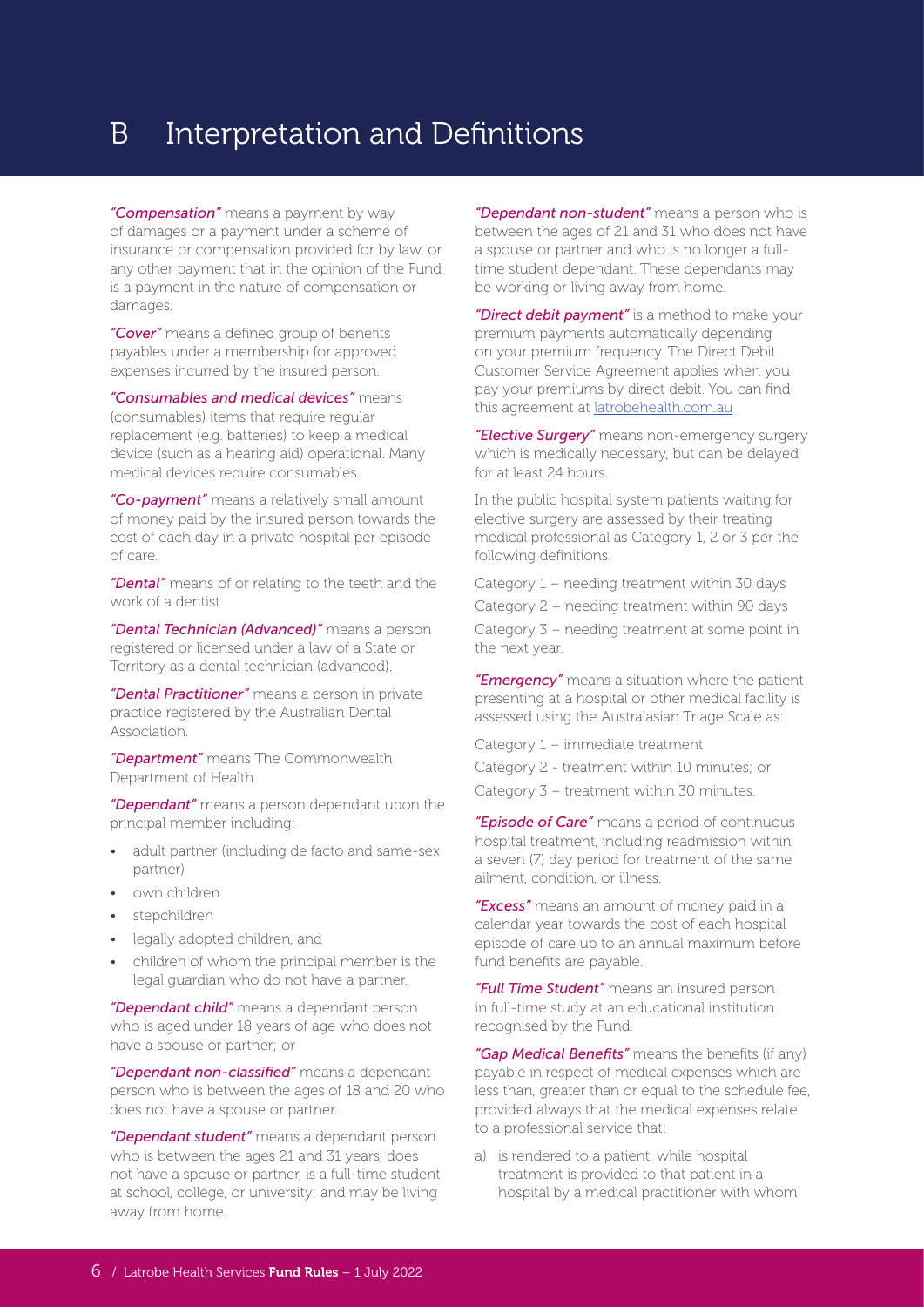the organisation does not have a medical purchaser provider agreement that applies to that professional service; and

b) is a professional service in respect of which a Medicare benefit is payable.

*"General Medical Practitioner"* means a general practitioner as defined in section 3 of the *Health Insurance Act 1973*.

*"General Treatment"* means treatment (including provision of goods and services) that is intended to manage or prevent a disease, injury or condition and is not "hospital treatment".

*"Gold Card"* has the same meaning as in s34-15 of the *Private Health Insurance Act*.

*"Gold Hospital Cover"* means a membership that covers hospital treatment and covers the treatments in all of the clinical categories required for a gold membership.

*"Health Benefits Fund"* means a Fund as described in s131-10 of the *Private Health Insurance Act*.

*"Health Insurance Membership"* means a membership that provides specified benefits for hospital and/ or general treatment and meets all requirements under s63-10 of the *Private Health Insurance Act*.

*"Hospital"* a recognised hospital, private hospital or a hospital as defined under s121-5(5) of the *Private Health Insurance Act*.

*"Hospital Purchaser/ Provider Agreement (HPPA Agreement)"* means a negotiated agreement entered between the Fund and the hospital for cost of hospital treatment.

*"Hospital Treatment"* means treatment (including provision of goods and services) that is intended to manage a disease, injury or condition and is provided at a hospital or arranged with the direct involvement of a hospital.

*"Informed Financial Consent"* means the medical provider advises you of any out-of-pocket costs before your admission. This is called Informed Financial Consent.

*"Inpatient services"* means services provided to you as an admitted inpatient in a recognised private or public hospital for treatment that is in an included clinical category, has a Medicare item number allocated and a Medicare benefit is payable.

*"Insured Person"* means a person covered under a principal member's membership with the Fund.

*"Insured Person's Year"* means a year from the date of commencement of the insured persons membership, or from the anniversary date of the commencement of the insured person.

*"Item number"* means the unique number attached to each professional service contained in the Medicare Benefits Schedule (MBS). Each item number has a set benefit. For more information see MBS Online.

*"Latrobe"* means Latrobe Inc. ABN 95 159 348 533 (otherwise referred to in these rules as "Latrobe" or "the Fund").

*"Levels of Cover"* means those levels of cover, or any one of them as the context requires, specified in clause C1.2.

*"Lifetime Health Cover Loading"* means additional premiums payable by an insured person who does not take out an appropriate hospital cover prior to 1 July following their 31st birthday.

*"Lifetime limit"* means the maximum amount that can be claimed on a selected service in a lifetime, even if cover and funds are changed. This information is included on a clearance certificate.

*"Limited benefits"* mean that a minimal level of benefit is paid for a specified hospital treatment, or in a non-participating private hospital, or for treatments not covered by Medicare.

*"Medical Practitioner"* means a person as defined in ss3(1) of the *Health Insurance Act 1973* and satisfies the provider eligibility requirements for the payment of Medicare benefits.

*"Medical Benefits Schedule"* means the Medicare Schedule of Benefits produced by the Department of Health and Ageing to which all fees and benefits relate for inpatient services.

*"Medicare Benefit"* means the Medicare benefit payable within the meaning of Part II of the *Health Insurance Act 1973* with respect to a professional service.

*"Medicare Levy Surcharge"* means an extra charge payable by high income earners beyond the standard Medicare Levy if they do not have qualifying private hospital insurance coverage. This charge is assessed as part of an individual or family's annual tax return.

*"Medical gap cover"* is when Medicare pays 75% of the Medicare Benefit Schedule fee for in-hospital medical charges and Latrobe pays the remaining 25%.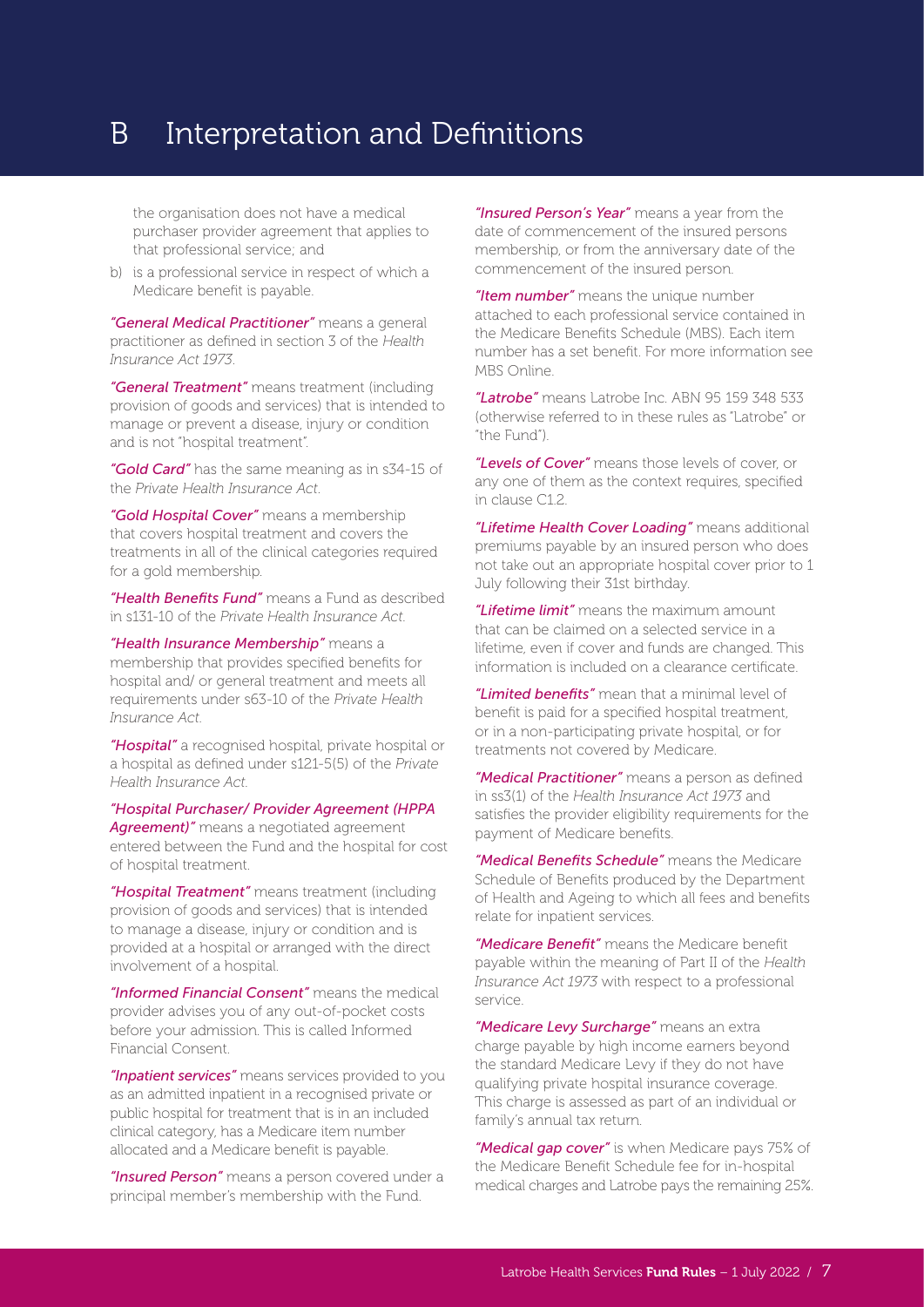*"Member"* means any person's, insured person's or dependant's covered on a membership.

*"Membership year"* means a 12-month period starting on the anniversary of the date that the membership commenced.

*"Mental health waiver"* means a waiver of the two-month waiting period for an upgrade from 'Restricted services' to 'Included services' for inhospital psychiatric treatment in accordance with Division 78 of the *Private Health Insurance Act 2007* for an eligible member. The mental health waiver can only be used once in a member's lifetime across any private health insurer.

*"Newborn"* means a baby less than nine days old.

*"New technologies"* mean, but are not limited to, medicines, devices, or treatments.

*"Non-participating Private Hospital"* means a hospital which does not have a hospital purchaser provider agreement with the Fund.

*"Non-surgically implanted prostheses"* means a replacement body part not surgically implanted.

*"Nursing home-type patients"* means a patient who has been in hospital more than 35 days, no longer requires acute hospital care, cannot live independently at home or be looked after at home, and either cannot be placed in a nursing home or a nursing home place is not available.

*"Obstetrics"* is a term used to define information or procedures relating to pregnancy and birth.

*"Obstetric Condition"* means a condition that is listed under Group T4 (Obstetrics) in the Medicare Benefits Schedule.

*"Optical"* means services related to the provision of glasses, contact lenses, tests and treatments carried out by a registered optometrist or ophthalmologist.

*"Orthodontic"* means a type of specialist dental treatment carried out by an orthodontist that diagnoses, prevents and corrects mispositioned teeth and jaws and misaligned bite patterns.

*"Outpatient attendance"* means treatment received in a hospital emergency department where the patient is not admitted to a bed in the hospital.

*"Out of Pocket"* means the difference between the fund benefit for a treatment or service and the provider's fees and is payable by the member.

*"Overseas Treatment"* means treatments or appliances provided or sourced from outside of Australia. This includes treatment on cruise ships inside or outside Australian waters.

*"Participating Private Hospital"* means a hospital which has a hospital purchaser provider agreement with the Fund.

*"Pathologist"* means a medical practitioner who specialises in the provision of pathology services within the meaning of the *Health Insurance Act 1973*.

*"Pharmacy"* means prescribed drugs and medicines dispensed by a pharmacist and/ or travel and allergy vaccines dispensed by a pharmacist or doctor.

*"PBS"* means the Pharmaceutical Benefits Schedule (PBS) that is a list of all the medicines that receive a government subsidy.

*"PBS" (non)* means a Pharmaceutical that is registered for use in Australia by the Therapeutic Goods Administration (TGA) but has is not on the Pharmaceutical Benefits Schedule (PBS)

*"Physiotherapy Class Consultation"* means a group of clients are provided with a common intervention simultaneously and in most instances clinical notes are not recorded for each person.

*"Physiotherapy Group Consultation"* means a small group of clients are provided with different interventions concurrently and generally includes;

- a) Pre-intervention assessment
- b) Individual designed intervention is provided during the session.
- c) Modification of intervention as appropriate occurs during the session
- d) Clinical record keeping

*"Practitioners in Private Practice"* means a practitioner who does not:

- a) use any publicly Funded hospital, clinic, health Centre or other such facility, including a facility provided by a municipal authority for, or in connection with, the provision of a general service for which a benefit is claimed under the general table; and
- b) receive publicly Funded assistance or support, whether by way of remuneration, subsidy or otherwise, in connection with the provision of the general service.

*"Podiatry"* is a medical specialty focused on diseases, afflictions and deformities of the foot, ankle and related structures of the lower leg.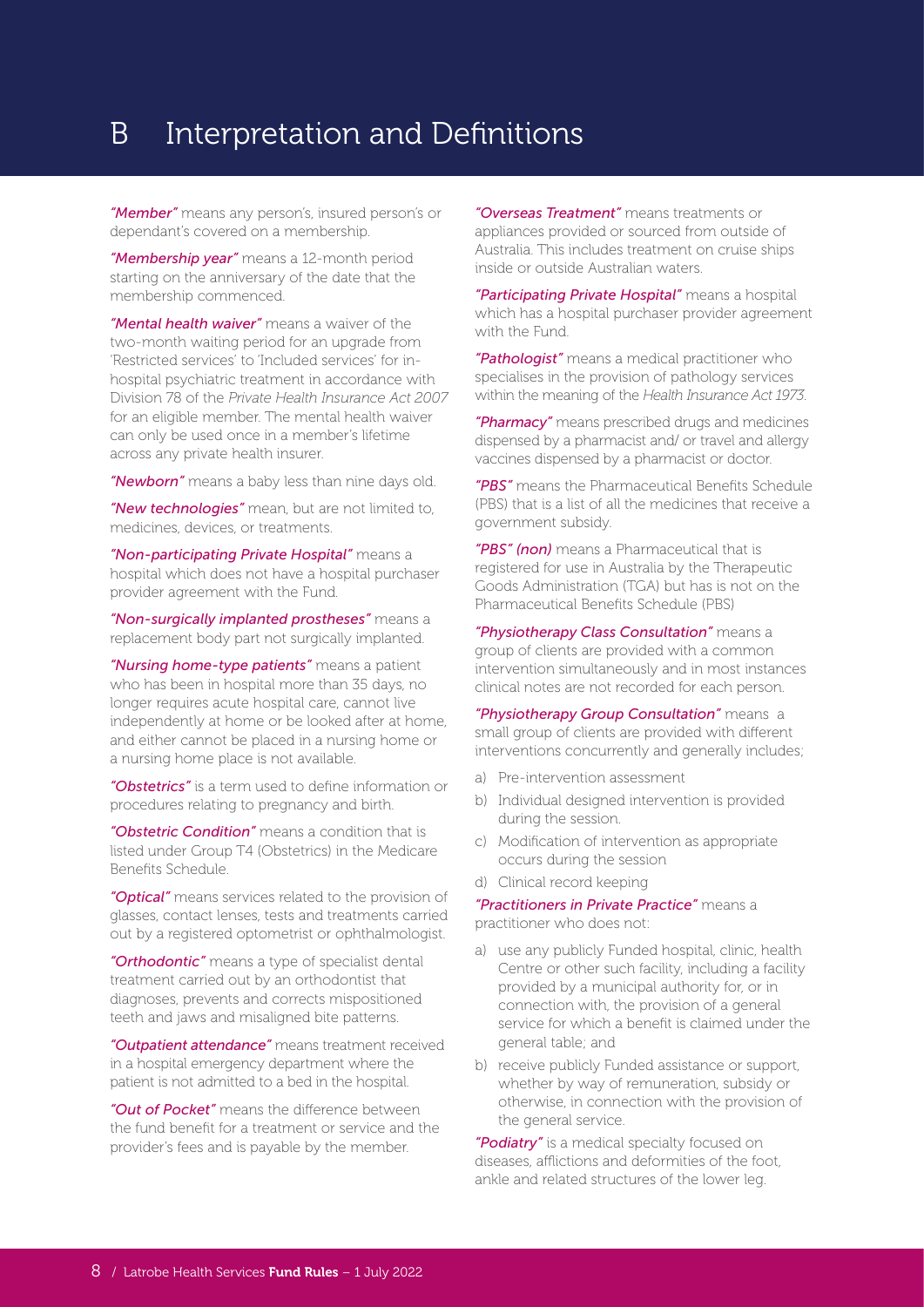*"Policy Documentation"* is the complete suite of product documents as amended from time to time including but not limited to:

- Product summary
- Member Guide
- Private Health Insurance Statement (PHIS)

*"Pre-Existing Condition"* means an ailment, illness or condition that, in the opinion of a medical practitioner appointed by the Fund, the signs or symptoms of that ailment, illness or condition existed at any time in the period of six (6) months ending on the day on which the insured person became insured under the membership (s75-15 of the Act).

*"Premium"* means the financial payment to the Fund, entitling a principal member and dependant(s) to be an insured person of the Fund.

*"Principal Member"* means the person who signs the application and is responsible for the payment of premiums.

*"Private or shared room"* in a participating private hospital means you have the choice of a private or shared room when you have a hospital admission. (Private rooms are subject to availability.)

#### *"Professional Service or Professional Services"*

means a professional service or professional services as defined in the *Health Insurance Act 1973*.

*"Radiologist"* means a medical practitioner who specialises in the provision of radiological services within the meaning of the *Health Insurance Act 1973*.

*"Rate Protection"* means the payment of premiums for a defined period of time not exceeding 12 months, in advance of a rate increase that will not require any further payments to cover any difference between the advance payment and the new premium rate.

*"Recognised Provider"* (Approved Provider) means a provider of services registered with the appropriate association or organisation to render services to a member and approved Latrobe to render services to its members.

*"Reinstatement Date"* means the date from which a membership will be reinstated after cancellation subject to rule C7.8.

*"Relevant Change"* means a change which is or might be detrimental to the interests of an insured person being to the scope, level or amount of treatment, benefits payable or increases to the premiums payable by an insured person.

#### *"Restricted Benefit"* (default benefit,

Commonwealth minimum benefits) means benefits payable will be in accordance with the minimum benefit requirements in the Private Health Insurance (Benefit Requirements) Rules as amended from time to time for shared ward accommodation in a public hospital.

*"Rule Change"* means the changing of these rules by varying or deleting existing rules and by adding new rules.

*"Rules"* means these rules as amended from time to time.

*"Silver Hospital Cover"* means a membership that covers hospital treatment and covers the treatments in all of the clinical categories required for a silver membership.

#### *"Simplified and/ or Aggregate Billing*

*Arrangement"* means a billing arrangement providing Additional Medical Gap Benefits.

*"Specialist Medical Practitioner"* means a specialist as defined in Section 3 of the *Health Insurance Act 1973*.

*"Spouse or Partner"* means a person who lives with the principal member in a marital or de facto relationship.

*"Suspension"* means the temporary discontinuation of a membership in accordance with rule C9

*"Termination Date"* means the date at which the policy is no longer active and benefits are no longer payable.

*"TGA"* means Therapeutic Goods Administration.

*"Transfer Certificate"* means a certificate in an approved form providing details of insured persons, membership held, and benefits paid issued under section 99-1 of the *Private Health Insurance Act* to another health insurance fund.

*"Transferring Applicant"* means a person transferring from another Health Benefits Insurer.

*"Two-year claim limitation"* means no benefit is payable for any claim submitted two years or more from the date of admission or service provision.

*"Waiting Period"* means a period during which a member must hold continuous membership under a particular product before the member has entitlement to receive a benefit at the level payable on the product.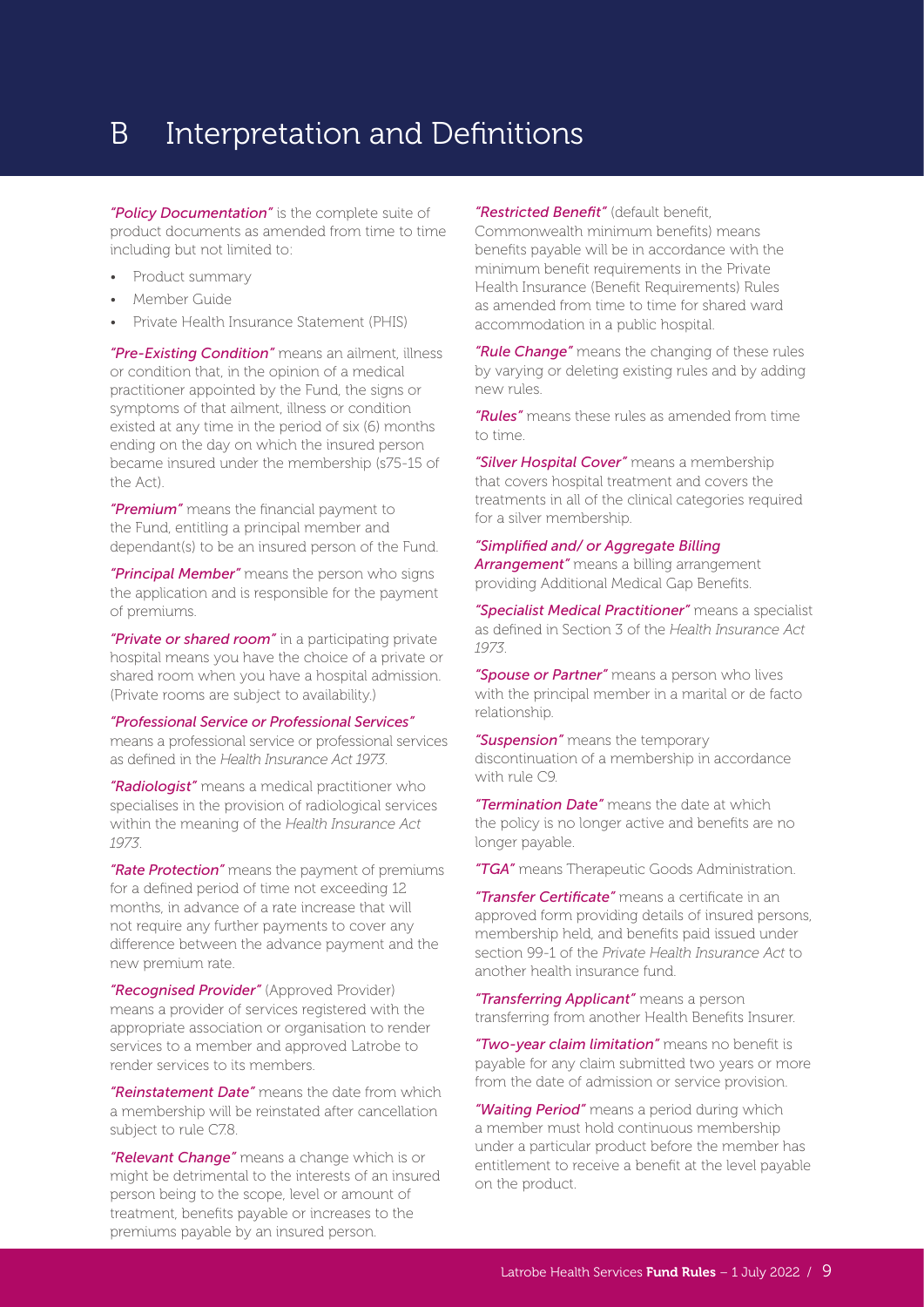#### C1 General conditions of membership

#### C1.1 Same membership categories and covers

All members under the same membership shall:

- a) belong to the same membership category, and
- b) have the same cover or covers.

#### C1.2 Levels of cover

A member, subject to all other fund rules, may have one of the following products:

- a) a hospital product and/ or
- b) an extras product or
- c) a combination of hospital and extras product or
- d) a combined package product.

#### C1.3.1 Insured groups

Members can select one of the following insured groups:

- a) only one person Single
- b) two adults and no-one else Couples
- c) two or more people, only one of whom is an adult – Single parent family
- d) two or more people, at a least one dependant non-student and any number dependant children, dependant students or non-classified dependant people – Single parent family nonstudent dependant extension
- e) three or more people, only two of whom are adults – Family
- f) three or more people, at a least one dependant non-student and any number dependant children, dependant students or non-classified dependant people – Family non-student dependant extension.

#### C1.3.2 Membership classes

Each membership will be classified by classes aligning to C1.3.1

- a) Single only one person
- b) Couples two adults and no-one else
- c) Single parent family two or more people, only one of whom is an adult
- d) Single parent family non-student dependant extension – two or more people, at a least one dependant non-student and any number dependant children, dependant students or non-classified dependant people
- e) Family three or more people, only two of whom are adults
- f) Family non-student dependant extension three or more people, at a least one dependant non-student and any number dependant children, dependant students or non-classified dependant people.

#### C1.4 Membership authority

The principal member and their spouse have equal responsibility and authority to:

- ensure payment of premiums
- make changes to the membership as required
- submit claims on behalf of all members on the membership
- claim on the membership
- appoint and authorise, in writing, a third party, not a person on the membership to either:
	- i authorise to operate full access to operate as the principal member
	- ii authorise to make changes and claim, this includes authority to:
		- change Direct Debit/ Credit details
		- add/ remove persons
		- change level of cover
		- submit claims
		- does not include authority to:
		- cancel policy
		- obtain a refund
		- transfer ownership
	- iii authorise to enquire only cannot make any changes to the membership, but can make enquiries on behalf of the principal member, including:
		- direct debit dates and amounts
		- level of cover including exclusions and inclusions
		- information on claim outcome/ status

Any and all dependants on the membership may submit claims on behalf of all members on the membership.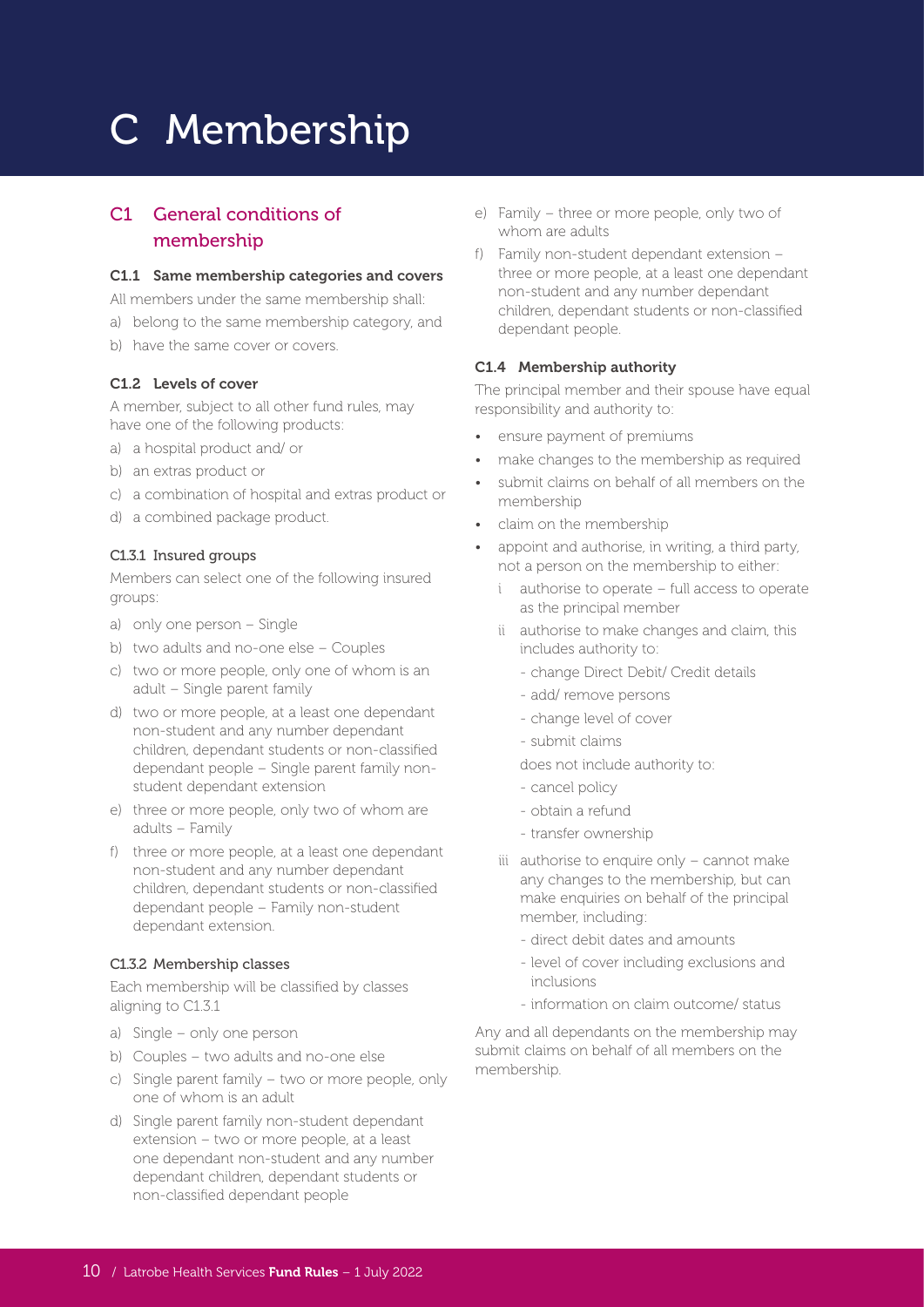#### C2 Eligibility for membership

#### C2.1 Membership eligibility

Latrobe offers membership to any person who is seeking a private health insurance product or combination of products.

Latrobe will not refuse membership to an overseas visitor or persons otherwise not eligible for full Medicare benefits on the basis of their residency or Medicare status, however in doing so, Latrobe does not offer a specific cover for this group and large out of pocket costs may result.

Persons under the age of 18, seeking an independent policy, will require a parent or guardian to manage the membership on behalf of the child. This person will be responsible for the maintenance, payment of premiums and notification of any membership change to Latrobe on behalf of the child. The child will be taken to be the insured person who is entitled to receive benefits under the policy.

#### C2.1.2 Membership category

All persons listed on a membership must have the same product as the principal member.

#### C3 Dependants

#### C3.1 Addition to a membership

Dependants, including a spouse can be added to a membership at any time providing the option is available on the product.

If changing from a single membership class:

- the membership class will change as directed by principal member
- will apply from the date the dependant was added
- premiums will adjust to the new membership scale
- all waiting periods will apply to the new dependants.

#### C3.1.2 Addition of a newborn

A newborn child may be added to a Single Parent Family, Couple or Family membership from the newborn's date of birth provided:

- the application is received by Latrobe before the child's 1st birthday
- prior to any claim for benefits for the child being paid
- only those waiting periods applying to the principal member at that time will apply to the child, provided the membership commenced no later than the child's date of birth
- for the purposes of the application of the Loyal Member excess the newborn will align with the principal member's membership year.

If changing from a single membership class and ensuring that the newborn is covered from birth:

- change to single parent family or family will need to be effective two months prior to the estimated due date
- written confirmation of the expected due date is required
- providing the change to family was attended two months prior to the estimated date of delivery (EDD), the newborn is covered if born prematurely
- premiums will adjust to the new membership scale from the date of change.

#### C3.2 Dependant types

Dependants are covered on a Family or Single Parent membership as follows:

- spouse/ partner
- dependant child aged 0-17 years
- dependant non-classified aged 18-20 years (not married or in a de facto relationship)
- dependant student aged 21-31 years (not married or in a de facto relationship, is undertaking full time study at a recognised training facility)
- dependant non-student aged 21-31 years (not married or in de facto relationship).

A non-student dependant extension is available on selected products and an additional 25% of premium applies. The non-student dependant extension is available on the following products:

Open products:

- Corporate Gold Hospital Choice Members (CH1)
- Silver Plus 250, 500, SP6
- Silver 250, 500, S6
- Bronze Plus 250, 500, BP6
- Bronze 250, 500, 750
	- Healthy Start (ST)
- Premier Families (YFT)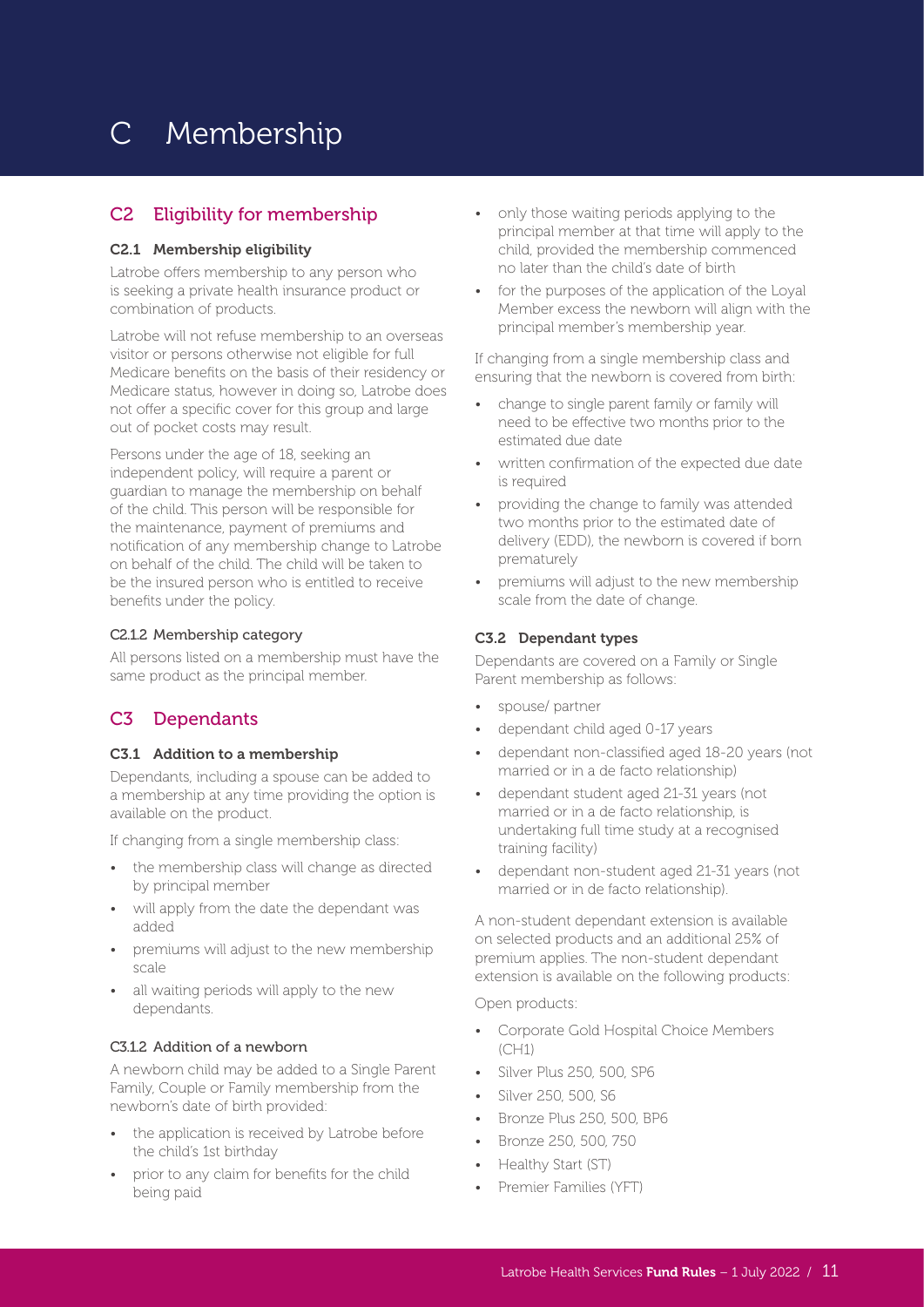- Premier Extras (PG)
- Premier Singles and Couples (YST)
- Core Complete (PP&P)
- Core Families (YFB)
- Core Essentials (YSB)
- Basic Extras (PF)

Closed products:

- Gold 500
- Top Hospital (H3)
- Loyal Members (LM)
- Gold Hospital Choice Members (H1)
- Gold Family Care Top Hospital (K1, K2, K3)
- Gold Hospital \$750 (X6)
- Gold Hospital \$1000 (X7)
- Premier Family Care Extras (PH)
- Advantage Family Care Extras (PK)

Independent tax advice is recommended.

#### C3.3 Dependants ceasing eligibility

The principal member must advise if a dependant cease to be eligible to be covered as a dependant in accordance with these Fund Rules.

A dependant student or a dependant nonstudent will automatically be terminated from a membership upon their 32nd birthday.

A student declaration is required on an annual basis to confirm continued eligibility as a student dependant, if this is not received nor a request to upgrade of cover to adult dependant policy the dependants cover will cease.

Subject to these Fund Rules, a person who within 30 day of ceasing to be an eligible dependant may commence their own cover, either on the same product they were on or on any other open product. Waiting periods will apply to any upgrade in cover.

#### C4 Membership applications

#### C4.1 Form of application

Applications for membership to Latrobe must be in the form required by Latrobe. This application can be completed by:

- a) telephone
- b) online
- c) in person
- d) or any other means approved by Latrobe.

#### C4.2 Application acceptance

An application will be accepted by Latrobe once all application documents are competed and the initial payment of the premium required from the applicant is received by Latrobe and funds have cleared.

Following this acceptance, Latrobe will provide the members' with a Welcome Pack that includes:

- a) full set of membership documents product summary, member guide, PHIS
- b) a membership card for each adult and any dependants as requested
- c) details of how to access online member services and the Member App.

#### C4.3 Refusal of applications

Latrobe may reject any application for admission to the Fund when:

- a) an application does not comply with these rules
- b) to any applicant who has supplied incorrect, misleading or false information in support of an application
- c) as a member including where the applicant was a former member of Latrobe whose membership was cancelled under Fund Rule C6 Termination of membership
- d) any and all refusal of application, Latrobe will provide a statement of reasons for refusal.

Latrobe will not reject any membership application for reasons described as improper discrimination/ breach of community rating under the *Private Health Insurance Act.*

#### C5 Duration of membership

#### C5.1 Commencement of membership:

- a) a membership with Latrobe commences on the date on which the application is lodged; or
- b) a later date as nominated by the applicant on the application form.

And the application has been accepted in accordance to C4.2.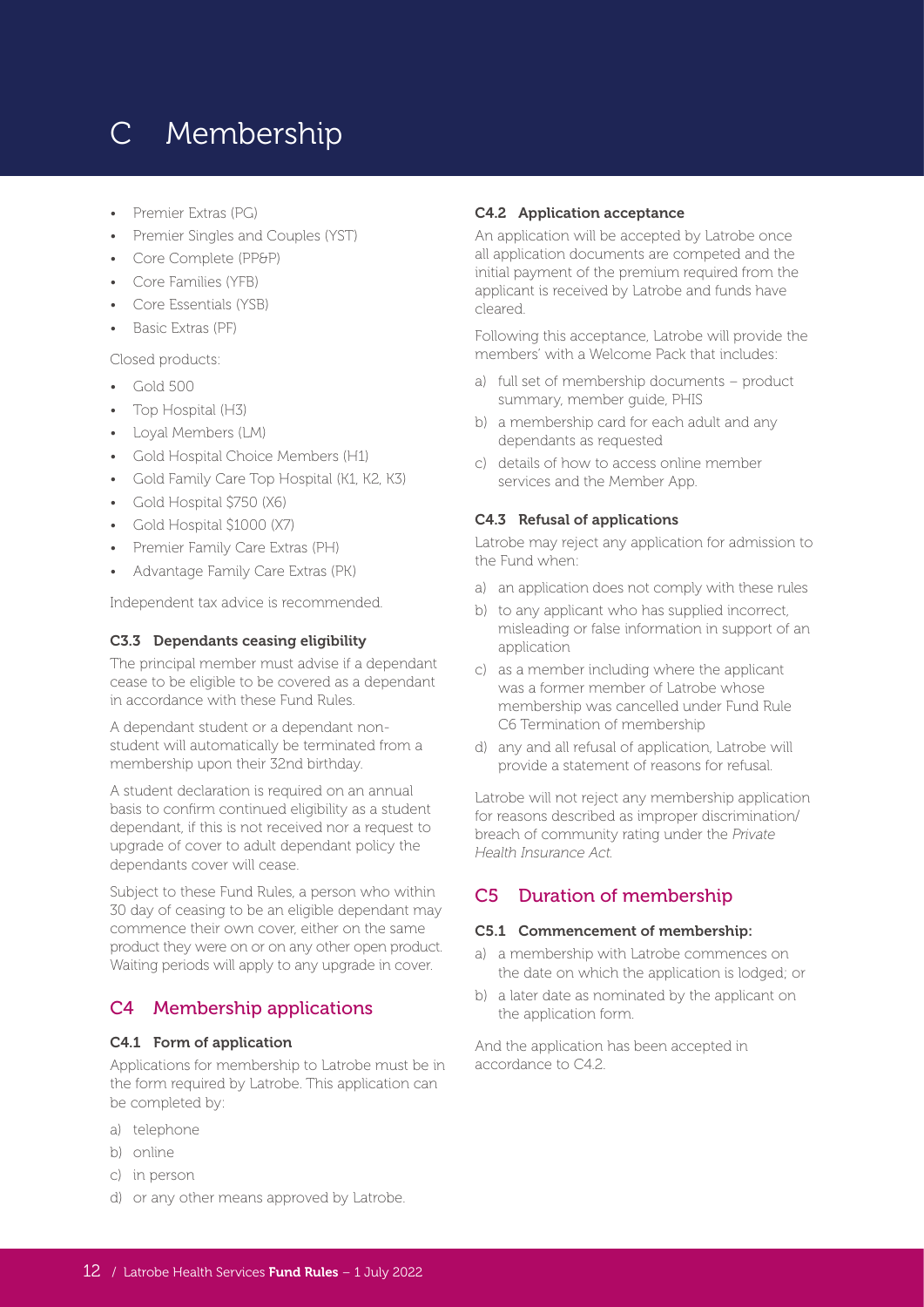#### C5.2 Termination of membership:

A membership continues:

- a) until the date the principal member, spouse or authorised third party notifies Latrobe that they wish to cancel the membership under C5.3, or Latrobe notifies that the membership has been terminated under C6; or
- b) a date as nominated by the principal member.

#### C5.3 Cooling off period

A principal member who has not yet made any claim for benefits on the membership and who terminates that membership within a period of 30 days from the start date of the membership ('cooling off period') is entitled to receive a full refund of any premium paid.

Any refund made will be refunded to the account from which the original payment was taken.

#### C5.4 Cancellation:

- a) a principal member or spouse may cancel the membership
- b) a principal member may remove any dependants including their spouse from the membership
- c) a spouse may not remove the principal member from the membership unless by consent from the principle membership or death
- d) the principal member, spouse or a dependant aged at least 18 years of age may remove themselves from the membership
- e) any request for cancellation is effective from the date of request or an agreed future date
- f) where the spouse has been removed by the principal member the fund will take all reasonable and practicable steps to notify the spouse, the fund is not liable in the event that any notifications are undeliverable.

#### C5.5 Entitlement to refund of premiums

If the membership is cancelled before the date on which the next premium is due any premiums paid in advance of the termination date will be reimbursed.

Where a refund is owing following the death of a principal member, Latrobe will refund any

premiums paid in respect of the period after the cancellation date to the Estate of the principal member.

Any refund made will be refunded to the account from which the regular payment was taken.

#### C5.6 Transfer certificates

A transfer certificate will be provided in the approved form within fourteen (14) days of:

- a) cancellation of membership of the principal member; or
- b) receipt of request from a new insurer on behalf of the principal member.

#### C5.7 Reinstatement of cancelled membership

Where a membership has been cancelled under these Fund Rules, Latrobe may, at its discretion, reinstate the membership at the request of the principal member with continuity of entitlements, subject to the payment of all premiums as required under these Fund Rules.

#### C5.8 Temporary suspension of membership

#### C5.8.1 Types of suspensions

A membership may be temporarily suspended and resumed without having to re-serve waiting periods for the following reasons:

- a) hardship due to:
	- i unemployment
	- ii illness
	- iii death of family member
- b) overseas travel
- c) natural disaster:
	- i first responders, including Victorian CFA, NSW Rural Fire Service and State Emergency Services
	- ii hardship arrangements for members impacted by bushfires, floods and other disasters – reference to Natural Disaster Guidelines
- d) any other reason at the discretion of Latrobe.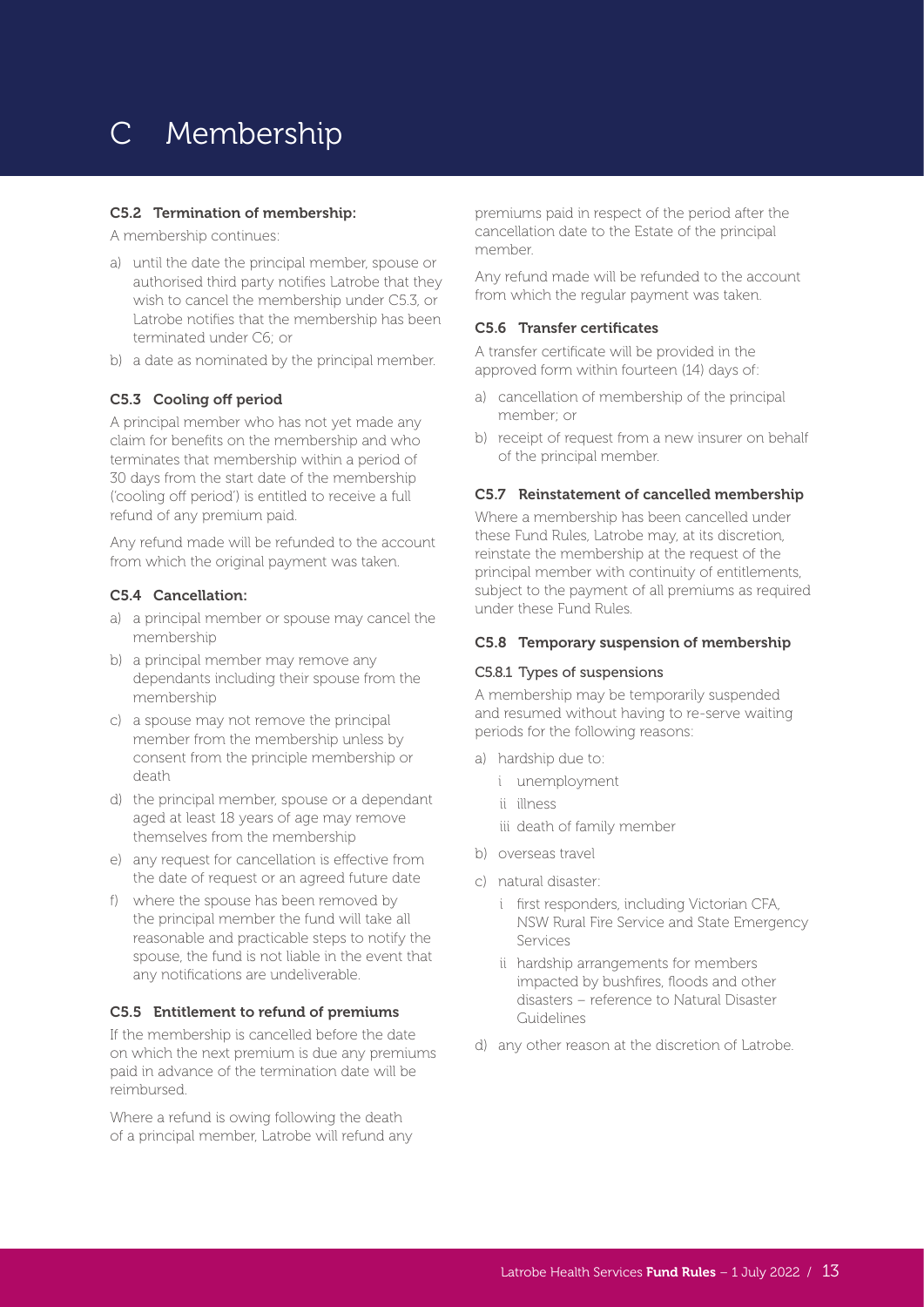#### C5.8.2 Suspension conditions

A membership may be temporarily suspended with the following conditions:

Hardship

- the membership has been active with Latrobe for at least 12 months
- for an initial mandatory period of three months – no reactivation can be made during this period
- extensions in three month increments with total period not exceeding 12 months
- maximum 12 months suspension in a lifetime of membership
- greater than six months since the last period of suspension, for the same reason.

#### Overseas Travel

- the membership has been active with Latrobe for at least 12 months
- for a period of between two weeks and 24 months
- suspension must be arranged prior to member leaving Australia
- greater than six months since the last period of suspension, for the same reason.

#### C5.8.2 Effect of suspension

During the suspension of a membership:

- the principal member is not required to pay premiums in respect of the membership; and
- any member that is suspended is not entitled to payment of benefits for services provided during the suspension
- the period of a suspended membership will not be taken into account for the purposes of lifetime health cover calculations
- the period of a suspended membership will not count towards any applicable Loyalty Bonus
- periods of suspension do not count towards waiting periods. Therefore, the balance of all outstanding waiting periods must be served upon reactivation of membership
- a principal member with two different types of cover (i.e. a hospital product and general treatment product) may not suspend one cover without also suspending the other
- suspensions can apply to the entire membership or individual members as required
- Medicare levy surcharge applies during a suspension period.

#### C5.8.3 Reactivation of membership

#### Hardship

Memberships will be automatically reactivated at the completion of the three month mandatory period. If a hardship extension is required it is the responsibility of the principal member to contact the fund 14 days prior to the expiry of the suspension period.

#### Overseas Suspension

Memberships will be automatically reactivated based on the date provided by the member. If the reactivation date changes whilst overseas it is the principal member's responsibility to inform Latrobe.

Latrobe requires that international travel documents be supplied to support reactivation following overseas suspension, these include but are not limited to:

- international movement records
- boarding passes
- passport stamps that confirm date of re entry to Australia
- official travel itinerary.

#### C6 Transfers

#### C6.1 General

Transfer from other Funds

Subject to all other Rules, members of another registered health benefits fund may apply to transfer to Latrobe within a period of thirty (30) days from the date to which contributions were last paid and may be accepted from the date the application is received by Latrobe.

#### C6.2 Transfers from another Fund outside thirty (30) days

Where a former member of another private health insurer joins Latrobe with a gap in cover of more than 30 days Latrobe will treat the person as a new member for all purposes, including all waiting period application.

#### C6.3 Transfers from another Fund within thirty (30) days

Where a person who was insured under another health insurer with a previous cover, transfers to a Latrobe product with a break in coverage of 30 days or less, Latrobe will:

a) recognise waiting periods served under the old product for hospital or extras treatment when the previous fund product provides equivalent cover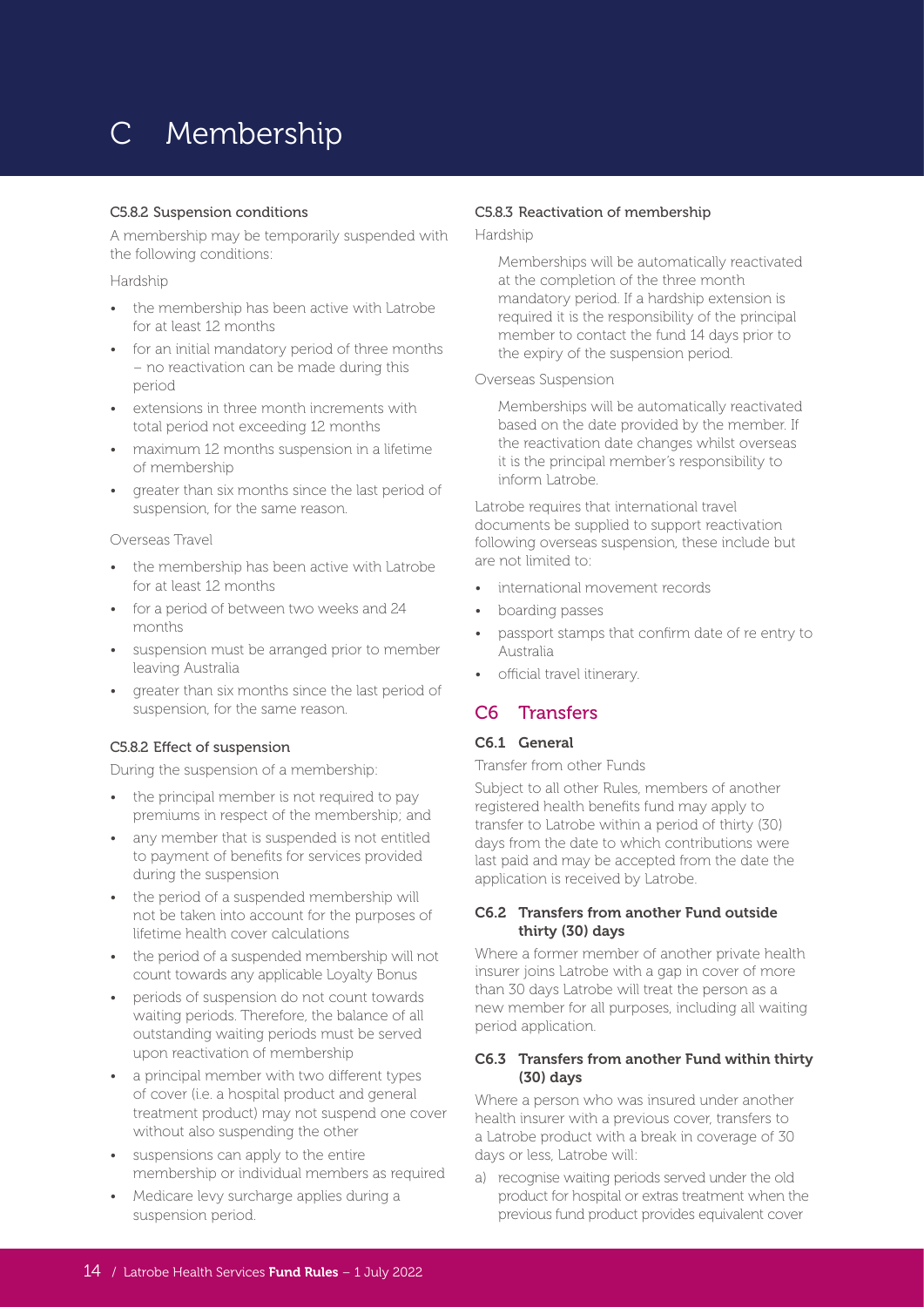- b) apply the balance of waiting periods not served with the previous fund to the new Latrobe product cover
- c) apply all relevant waiting periods to any benefits under the new Latrobe product that were not provided under the previous fund's product cover
- d) in the case of an upgrade to a Latrobe product with a higher benefit payable, the lower benefit that would have been paid by the previous fund will be paid until all waiting periods have been served for the new Latrobe product
- e) any excess or co payment paid under the previous fund product cover is not recognised
- f) any extra benefits paid under the previous fund product will contribute towards the annual limits on the new Latrobe extras product
- g) apply all waiting periods for both hospital and extras products if a gap of 31 days or more exists between the date last paid on the previous fund product and the first payment paid on the new Latrobe product.

#### C6.4 Transfer from an International Health Insurer cover within thirty (30 days) of returning to Australia

Where a person who was insured under an internationally recognised health insurer cover and supplies international movement records transfers to Latrobe product within 30 days or less of returning to Australia, Latrobe will:

- a) recognise waiting periods served under the old product for hospital or extras treatment when the previous fund product provides equivalent cover
- b) apply the balance of waiting periods not served with the previous fund to the new Latrobe product cover
- c) apply all relevant waiting periods to any benefits under the new Latrobe product that were not provided under the previous fund's product cover
- d) in the case of an upgrade to a Latrobe product with a higher benefit payable, apply the lower benefit payable under the previous fund cover until the required waiting period has been served for the new Latrobe product
- e) any excess or co payment paid under the previous fund product cover is not recognised
- f) any extra benefits paid under the previous fund product will contribute towards the annual limits on the new Latrobe extras product

g) apply all waiting periods for both hospital and extras products if a gap of 31 days or more exists between the date last paid on the previous fund product and the first payment paid on the new Latrobe product.

#### C6.5 Gold card holders

Waiting periods will not apply to any insured person who:

- a) held a gold card, or was entitled to treatment under a gold card, before applying for the insurance; and
- b) applies for the insurance no longer than two (2) months after they ceased to hold, or be entitled under, the gold card.

#### C6.6 Upgrades of policies within the Fund

Where a principal member transfers from one (1) principal member category or level of cover to another principal member category or level of cover within the Fund then:

- a) benefits payable will be paid at the level applicable to the earlier membership or the new membership whichever is the lesser, until any applicable waiting periods relevant to the new membership have been served; and
- b) any entitlements to benefits will be assessed after allowing for benefits already paid or payable prior to the change in membership; and
- c) any co-payment or excess applicable will be assessed after allowing for any co payment or excess paid under their previous membership.

#### C6.7 Waiver

Latrobe may at its discretion waive the application of all or any part of rule C6.

#### C7 Termination of membership

#### C7.1 Termination generally

Latrobe may terminate the membership of any principal member or terminate a member from a membership (with or without advanced written notice) on any of the following grounds:

- a) the application for the membership is discovered to have been incomplete or inaccurate in a material respect
- b) the membership is in arrears for a period of more than two months.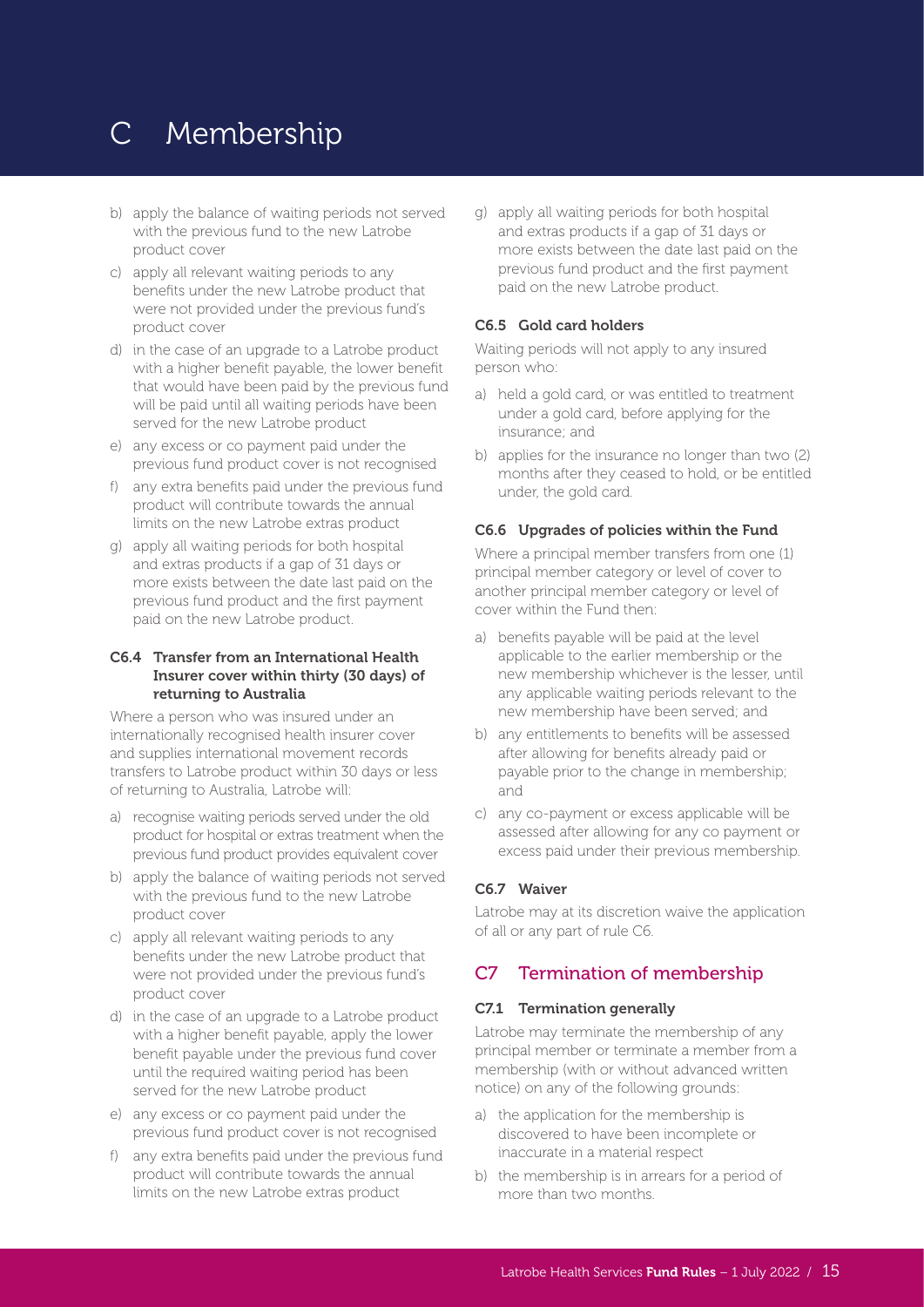#### C7.2 Termination for breach

Termination of membership where member acts improperly Latrobe may, by notice in writing to the principal member, terminate the membership of any principal member or terminate a member from a membership where, in the opinion of Latrobe:

- a) any member had committed or attempted to commit fraud upon Latrobe
- b) any member materially or repeatedly breached any of these Fund Rules or any other term or condition of membership
- c) any member included in the membership has behaved inappropriately towards Latrobe staff, providers or other members.

#### C7.3 Notice of termination for breach

If the membership is terminated in accordance with rule 7.2, then the Fund may give notice in writing to the principal member immediately terminating the membership and that of any of the principal member's dependants.

#### C7.4 Closed policies

If the Fund proposes to close all policies of a particular type, it may, at its discretion:

- a) transfer each affected insured person to the nearest equivalent membership offered by the Fund and premiums paid in advance will be applied as premiums for the new membership at the appropriate rate for the new membership; or
- b) allow current principal members and their dependants to remain on a closed membership however, no new principal member will be allowed to join or transfer to a closed membership.

#### C7.5 Right to notice and premiums – significant detrimental changes

If the Fund terminates a principal member's membership and that of any dependants under rule 7.4, then the Fund must:

- a) give the principal member not less than 60 days notice in writing of the reason for termination without being under any obligation to give such notice to the principal dependants; and
- b) if requested by the principal member, refund to the principal member any premiums paid in advance of the termination date.

#### C7.6 Member entitlements on termination

Unless Fund Rule 7.1.a or 7.1.b apply:

- a) all benefits and entitlements continue to apply until the effective date of termination; and
- b) the principal member will be entitled to a prorata refund of any premium paid for any period beyond the date of termination.

#### C7.7 No rights to benefits

Once the membership is terminated the members will not have any right to claim benefits from Latrobe after the date of termination comes into affect.

#### C7.8 Waiver of rule C7

The Fund may at it's discretion waive the application of all or any part of Rule C7.

#### C8 Other

#### C8.1 Closed products

Latrobe, may at its discretion decide to remove a product from sale from a specified date. Latrobe may:

- a) migrate those members to another product in accordance with C7.4 or
- b) allow those members to continue holding policies under that product
- c) a person cannot take out or transfer to a closed product unless:
	- i the person is a dependant or partner of a person that holds a closed product membership and they wish to join the members membership
	- ii the person is a spouse or dependant on the closed product and wishes to transfer to their own membership – this must remain the same closed product.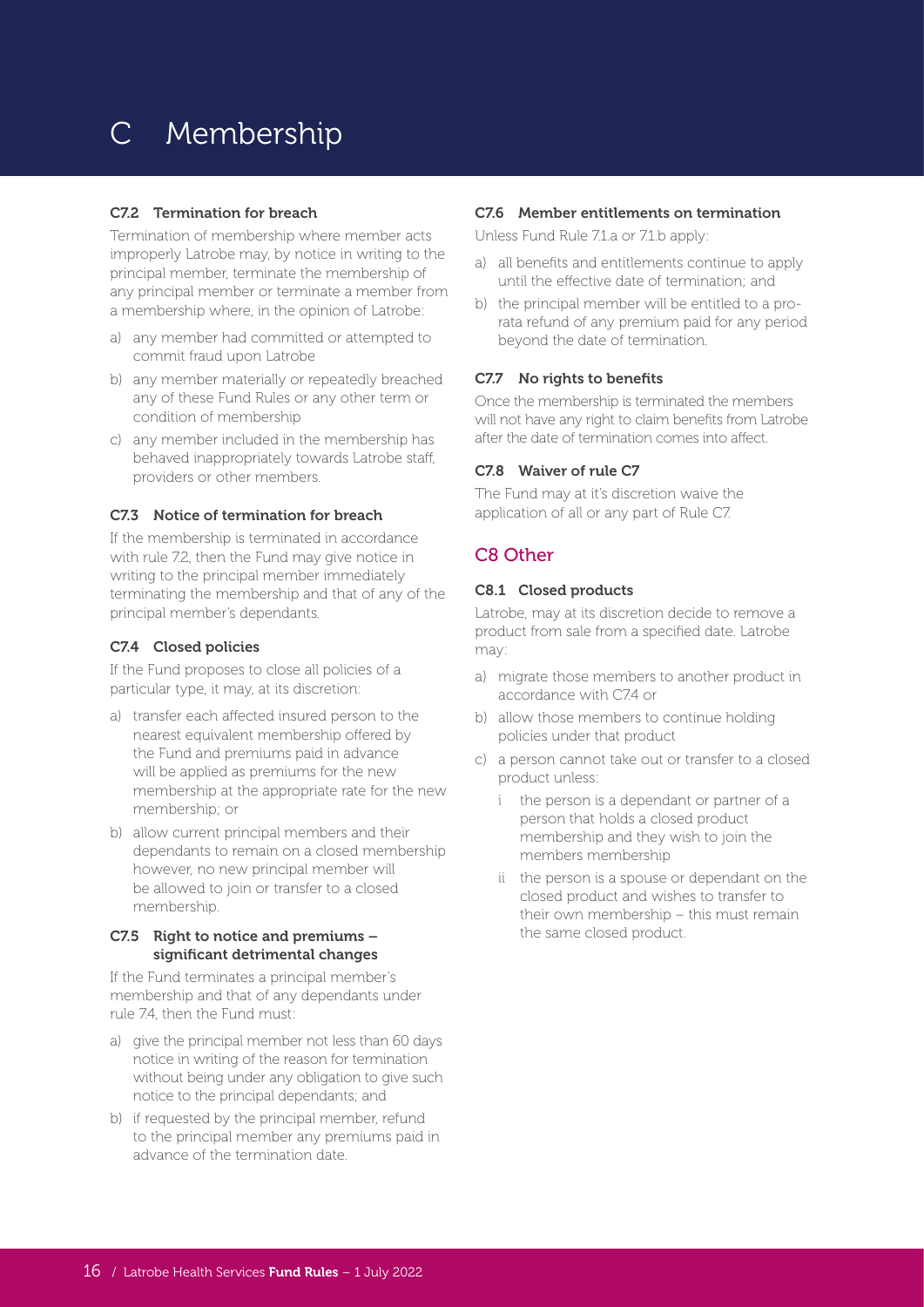# D Contributions

#### D1 Contributions

#### D1.1 Payment of premiums

Premiums payable for each cover are determined by Latrobe (in accordance, where applicable, with the Act).

The amount of premiums payable for a membership may be impacted by eligibility for the Australian Government Rebate, and the Lifetime Health Cover loading on private health insurance.

#### D1.2 Premiums payable in advance

Membership premiums must be paid in advance. The maximum advance payment available is 12 months from the current paid date.

If a membership's financial date (date paid to) is in exceeds of 12 months in advance, Latrobe may, at its discretion, refund the premiums in excess of the 12 months.

#### D1.3 Payment method and frequency

Premiums are payable by:

- direct debit bank account or credit card on a weekly, fortnightly, monthly, quarterly, half yearly or yearly frequency
- billing notices Bpay, billpay, credit card on a monthly, quarterly, half yearly and yearly
- payroll as governed by a Corporate Partnership agreement.

#### D1.4 Changes to membership cover

Where changes are made to a membership cover, any premiums paid in advance of the date of change will be credited to the new level of cover at the premium rate applicable to the new cover.

#### D1.5 Premium rate applicable to state of residence

The premium rate payable is the applicable rate for the State in which the principal member resides.

#### D1.6 Premium rate applicable to membership classes

The premium rate payable is based on the membership classes defined in C1.3.2:

- a) Single
- b) Couple 100% above single rate
- c) Family 100% above single rate
- d) Family non-student dependant 25% above family rate
- e) Single Parent Family 50% above single rate
- f) Single Parent Family non-student dependant 75% above single rate

#### D2 Premium rate changes

#### D2.1 Procedure for rate change

Latrobe may vary the premiums for any product in accordance with these Fund Rules and any requirements set out in the *Private Health Insurance Act*.

#### D2.2 Premium rates may change as a result of:

- a) a change in premiums in line with the *Private Health Insurance Act*
- b) a change in product
- c) a change in excess level
- d) a change in the state of residence
- e) a change in policy category.

Any changes in premium rates imposed by Latrobe will require a notice period the complies with the PHI Code of Conduct obligations as amended from time to tome. In the case of a significant detrimental change that will be 60 days.

#### D2.3 Rate protection

A principal member who has paid their premiums in advance of the rate increase, outlined in D2.2a) will not be required to make any further payments in order to cover any difference between their advance payment and the new premium rate until the next premium is due.

#### D3 Premium discounts

#### D3.1 Discount on premiums

The Fund at its discretion may apply discounts of up to 12% per annum in addition to any agedbased discount, in accordance with the PHI Act and the Latrobe Discount Policy.

#### D3.2 Discount application

All discounts are applied in accordance to Latrobe's Private Health Insurance Discount policy as amended time to time.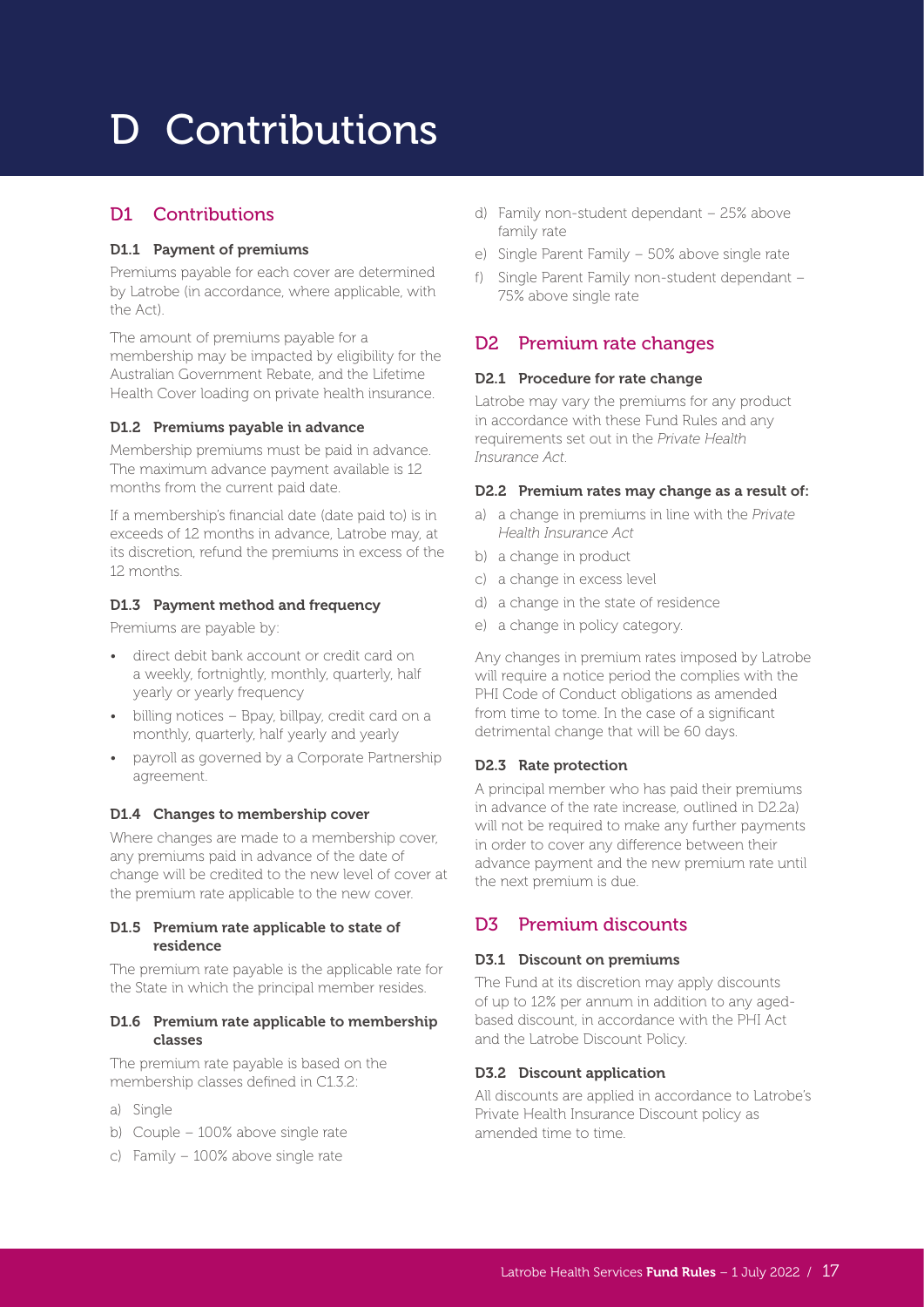### D Contributions

#### D3.3 Age-based discounts:

- a) an age-based discount may be offered on hospital cover to principal members or their partner aged 18 to 29 when they first purchase a membership that attracts an age-based discount in accordance with the Private Health Insurance (complying product) Rules
- b) age-based discount start at 10% for members aged 18-25 and decrease by 2% each year to age 29
- c) a membership that covers more than one adult requires the amount of discount in premiums to be calculated by averaging the discounted premiums applicable to each member
- d) the aged-based discount will continue to receive the discount until the age of 41 whilst they remain on a product with age-based discount applied. After age 41 the discount will be removed at a rate of 2% per year until the age of 45
- e) age-based discount applies to specific products and as amended from time to time, currently applies to:

Gold 500 Top Hospital (H3) Loyal Members (LM) Gold Hospital Choice Members (H1) Corporate Gold Hospital Choice Members (CH1) Top Hospital Co-payment (H2) Gold Hospital \$750 (X6) Gold Hospital \$1000 (X7) Bronze 250, 500, 750 Bronze Plus 250, 500, BP6 Silver 250, 500, S6 Silver Plus 250, 500, SP6 Healthy Start ST

- any age-based discount is transferable from another fund providing no greater than 30 days gap in cover has elapsed
- if a member suspends, in accordance with the suspension rules, the age-based discount will not be impacted when the suspension finishes
- if a person terminates their cover and then rejoins, any prior age-based discount will be null and the age-based discount will apply in accordance with the age at the time of the rejoin
- any premium reduction provided as age-based discounts is excluded from the calculation of the maximum percentage discount specified in the Private Health Insurance (complying product) Rules
- Application of an age-based discount will be in accordance with the Private Health Insurance (Reforms) Amendment Rules 2018 Part 2A paragraph 11C.

#### D4 Lifetime Health Cover

#### D4.1 Lifetime Health Cover application

Latrobe must increase the hospital product premiums applying to an adult if:

- a) the adult was not covered by a hospital product on their Lifetime Health Cover Base Day; or
- b) the adult ceases to be covered by a hospital product after their Lifetime Health Cover Base Day.

#### D4.2 Certified age of entry

Any increase in premiums under this rule must be calculated based on the adult's Lifetime Health Cover Age, in accordance with Division 34 of the *Private Health Insurance Act*. At a time determined by the Act Latrobe must stop increasing the premiums.

#### D4.3 Loading not to apply

The premiums must not increase when:

- a) the member purchased a hospital product prior to their 31st birthday
- b) the member purchased a hospital product prior to 1 July 2000
- c) the member was born on or before 1 July 1934; or
- d) the member had turned 31 on or before 1 July 2000 and was overseas on 1 July 2000
- e) the member is an Australian citizen or permanent resident and was overseas on the 1st July following their 31st birthday, and their 31st birthday falls after 1 July 2000 and they return to Australia and purchase hospital cover by the first anniversary of the day of their return to Australia that greater than 90 days. International movement records (IMR) will be required to validate.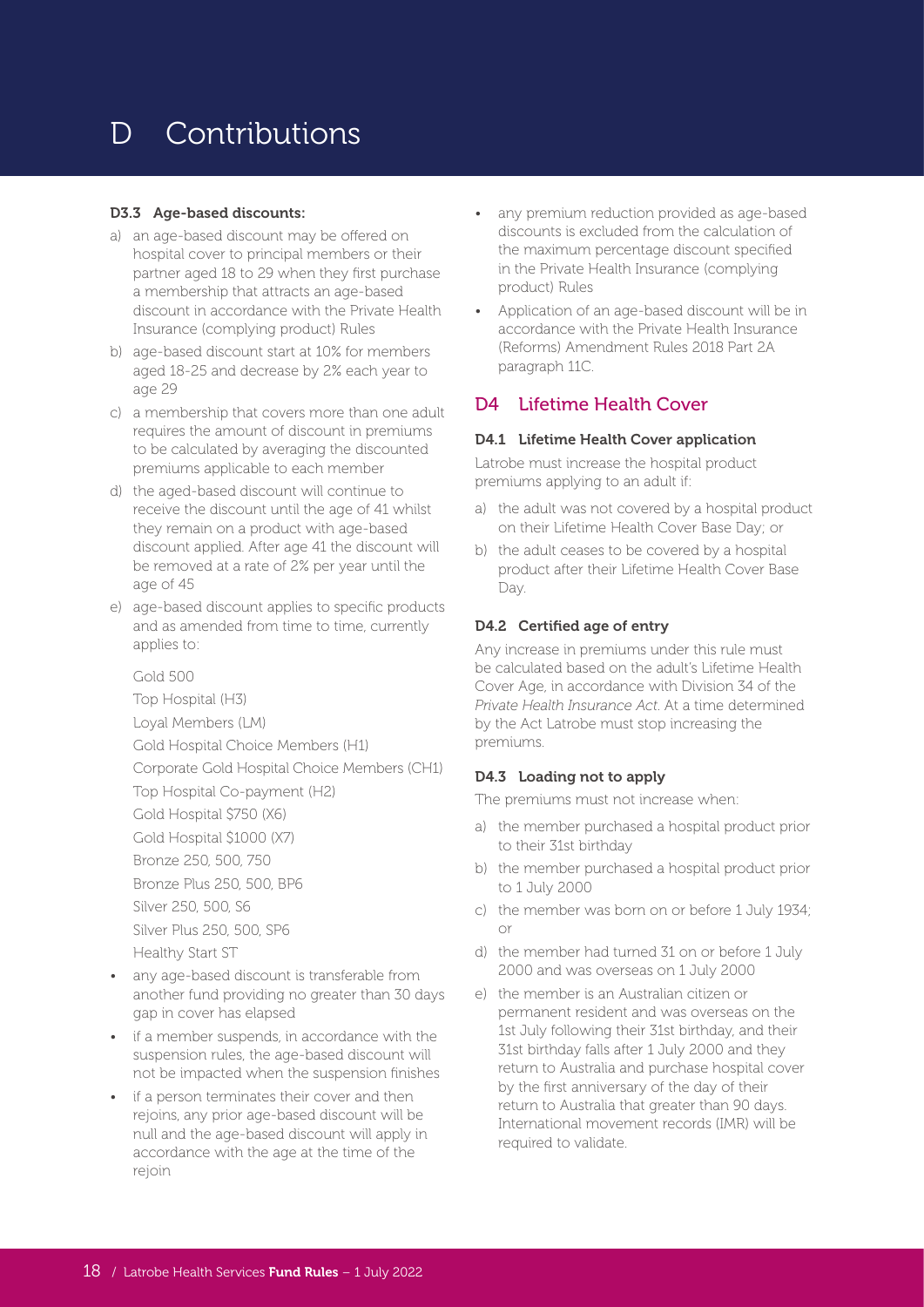### D Contributions

f) the member is the subject of a determination (with effect immediately before 1 April 2007) under clause 10 of the Schedule 2 of the *National Health Act 1953*. That is an arrangement/ determination made by the Minister.

All aspects of Lifetime Health cover administered in accordance with the *Private Health Insurance Act 2007* Part 2-3 Lifetime Health Cover.

#### D4.4 Lifetime Health Cover loading

The premium payable:

- a) increases by 2% of the base for each year that the member's Lifetime Health Cover age is over 30 years up to a maximum of 70% of the base rate; and
- b) the premium increases by 2% each year the member is not covered by a hospital product. This is calculated in accordance with section 34-5 of the *Private Health Insurance Act 2007.*

#### D4.5 Lifetime Health Cover loading for couples

Where the membership covers a principal member and a spouse the amount of increased premiums is calculated by averaging the increased premiums applicable to each member. This is calculated in accordance with section 37-20 of the *Private Health Insurance Act 2007*.

#### D4.6 Lifetime Health Cover and age-based discount on the same membership

When a membership has both a member eligible for age-based discount and a member with a Lifetime Health Cover loading, the applicable rate will be applied to each member's component of the premium and together calculates the applicable premium.

#### D4.7 Removal of Lifetime Health Cover loading:

- a) any loading applied to premiums will be removed once 10 years (3,652.5 days) of continuous cover has been served
- b) this does not include the counting of permitted days without hospital cover
- c) may recommence if hospital cover is subsequently ceased, refer D4.8
- d) lifetime Health cover years are transferable from fund as part of portability requirements.

#### D4.8 Continuity of cover

Lifetime Health Cover is preserved during a period in which a member ceases to have a hospital product for:

- a) permitted days without hospital cover for a cumulative period of 1,094 days
- b) once 1,094 days are exceeded and hospital cover has not be resumed a 2% loading of the base premium recommences for every year without hospital cover (excluding the 1,094 permitted days)
- c) this is on top of any previous loading
- d) the loading will apply for a 10 year (3,652.5 days) period.

#### D5 Arrears in contributions

#### D5.1 Payment not made by due date

A membership is considered to be in arrears if the date the membership is paid up to is before the current date and there is no payment pending.

#### D5.2 Cover during arrears

Benefits are not payable for treatment provided to a member when the membership is in arrears.

#### D5.4 Payment of arrears outstanding less than 60 days

A principal member whose premiums are outstanding for less than 60 days may pay the total of all premiums in arrears. Once that payment has been made the right to claim benefits will be reinstated for the principal member and all dependants listed on the membership.

#### D5.5 Maximum period of arrears

A membership will be terminated when the arrears in premiums reaches 60 days.

When a period of arrears exceeds 60 days, the Fund will issue a notice of termination, with immediate effect.

At Latrobe's discretion, a membership may be reinstated, without penalty, if payment in full is received within 14 days of receiving the termination notice. After this date waiting periods will need to be re-served. Latrobe may impose, at their discretion, any such condition as deemed appropriate prior to agreeing to any reinstatement.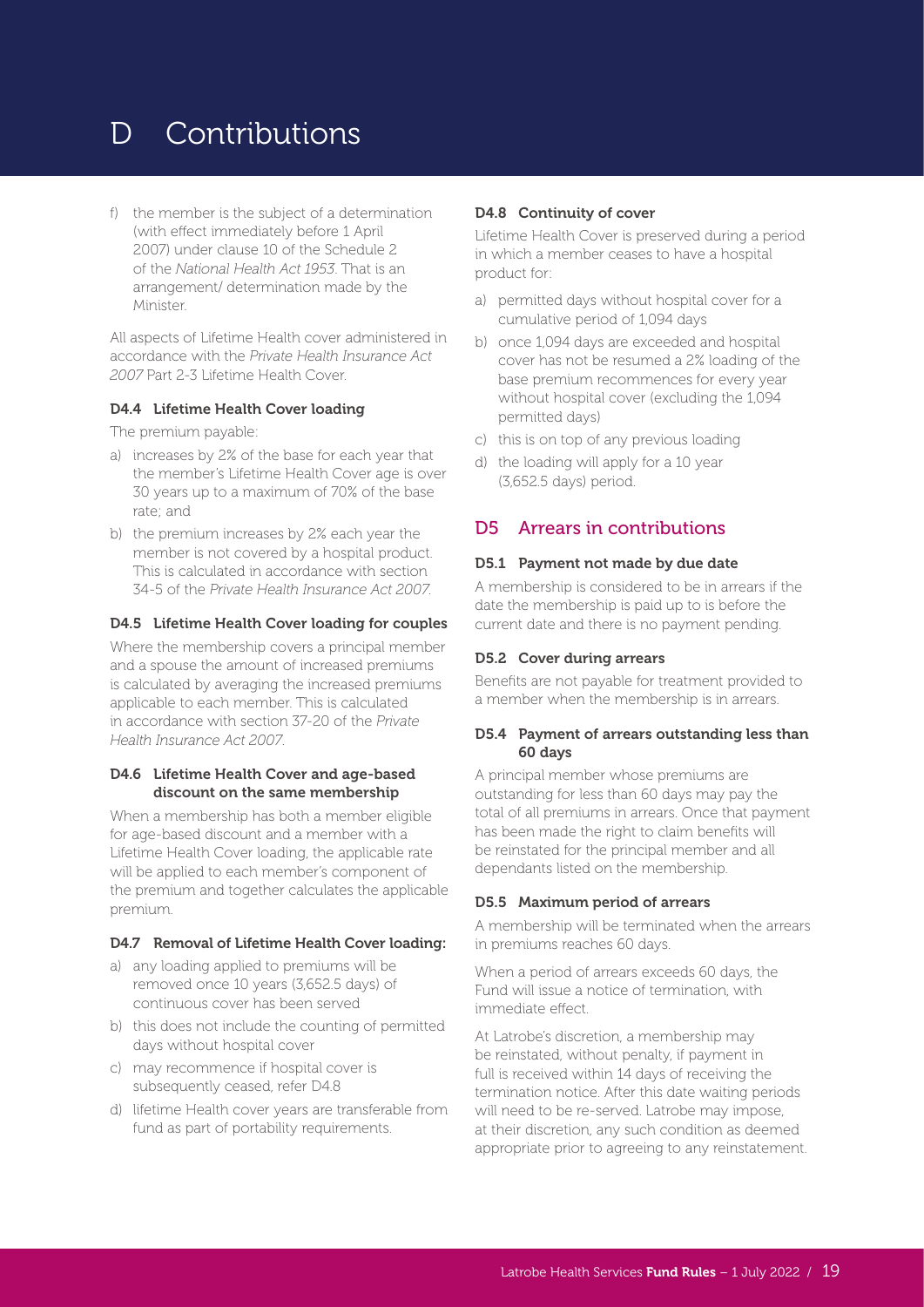#### E1 General conditions

#### E1.1 Provider recognition requirements

Benefits are only payable where a treatment is provided by a recognised provider.

- a) Hospital provider:
	- registered hospital with a Commonwealth Department of Health allocated Provider Number
	- licensed in the relevant State or Territory
- b) Medical provider:
	- Medicare registered and allocated provider number for the appropriate practice location
	- applicable AHPRA registration
	- is in independent private practice  $-$  that is not an employee/ salaried member of the hospital in which service was provided
- c) Extras provider
	- modalities recognised by Medicare are Medicare registered and allocated provider number for the appropriate practice location
	- applicable AHPRA registration for modalities
	- modalities not registered with Medicare are required to be registered through the Australian Regional Health Group (ARHG) Alternative Therapy process
	- is in independent private practice.

#### E1.2 Providers not meeting the provider recognition requirements

The Fund may:

- a) decline to pay benefits in respect of any claim submitted by a provider that does not meet the recognition requirement
- b) suspend or cancel the provider's recognition for purpose of paying benefits where it has reasonable grounds to believe that:
	- i a hospital has ceased to meet the definition as set out in these rules; or
	- ii a medical provider has ceased to meet the Medicare or AHPRA requirements
	- iii an extras provider has ceased to meet any recognition requirements
	- iv provider has ceased to be in independent private practice
	- v a recognised provider has, in the opinion of the fund, committed in any fraudulent activity in relation to the provision of a service to a member
- vi a recognised provider does not meet the standards required from time to time by any Private Health Insurance (Accreditation) Rules or rules of the Fund that may be in force.
- E1.3 Providers treating themselves, family members, and business partners and family

Benefits are not payable by Latrobe for treatment rendered by a provider to:

- a) the provider's partner, dependants, or business partner; or
- b) the partner or a dependants of any business partner of the provider
- c) the provider themselves.

#### E1.4 Benefits application

Benefits are payable only on services that are included on the membership cover and that comply with these rules. Any and all information must be supplied to support the validity of such a claim. This information must be provided on official provider documentation and may include but is not limited to:

- a) invoice
- b) receipts
- c) treatment plans
- d) prescriptions
- e) medical/ patient records and clinical notes.

Latrobe will not be liable for any costs associated with the supply of information to validate a claim:

- an insured person will only be eligible to claim a benefit for a service/ treatment that has occurred. No benefits will be paid in advance of the service date
- an insured person will only be eligible to claim a benefit for a service/ treatment when the membership has premiums up to date. No benefits are payable for terminated or suspended memberships.
- benefits are not payable for any goods or services sourced outside Australia
- benefits are not payable for any goods sourced online
- benefits are not payable for any services that are not provided as part of a "face-to-face" consultation unless provided under rule E4.2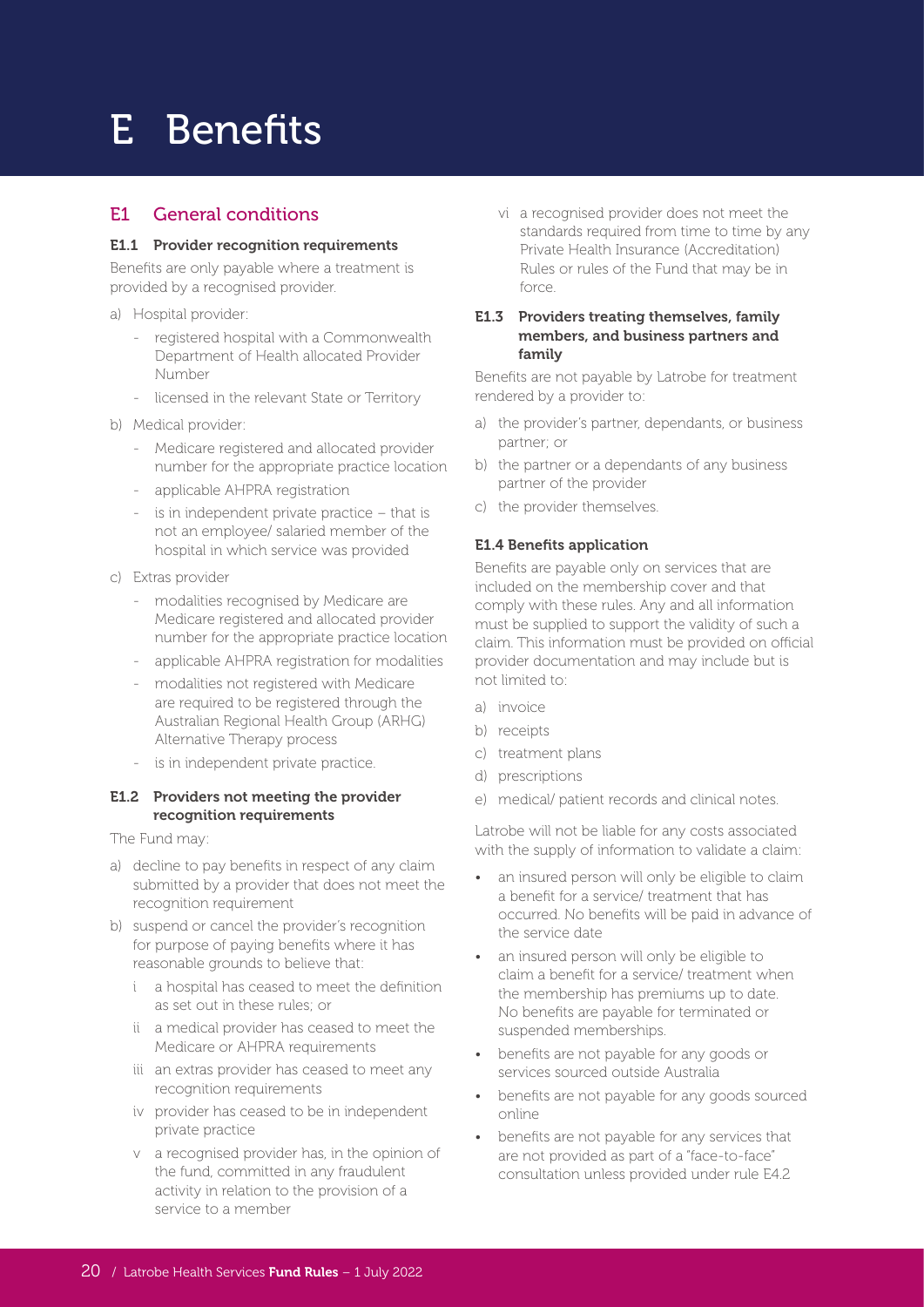- benefits may be reduced where the charge is lower than the benefit that would otherwise have been payable, the benefit shall be reduced to the amount of the charge
- benefits are not payable where incorrect or incomplete information has been provided
- benefits that are claimable from a compensable source for the same service, Latrobe, at its own discretion may provide a benefit to a member in advance of the compensable funding being finalised. Benefits paid by Latrobe in this circumstance must be refunded to Latrobe once the compensable funding is confirmed and settlement finalised. In the event that the compensable funding is less than the benefit payable Latrobe will undertake to accept the reimbursement as payment in full and not seek retribution for the difference
- benefits are not payable for any service or treatment that is in the opinion of the fund be considered experimental or not within the clinical category of the membership.

#### E2 Hospital Treatment

#### E2.1 General

Hospital treatment is (including the provision of goods and services) that:

- a) is intended to manage a disease, injury or condition; and
- b) is provided to a person:
	- i by a person who is authorised by a hospital to provide the treatment; or
	- ii under the management or control of such a person; and
- c) either
	- i is provided at a hospital; or
	- ii is provided, or arranged, with the direct involvement of a hospital.
- d) no benefits are payable if the member does not have a hospital cover product
- e) benefits are payable according to the Act and the associated Private Health Insurance Rules as amended from time to time
- f) benefits for same day hospital accommodation are payable only where a member is an admitted patient and the admission meets the criteria for an admitted patient episode including but not limited to:
- i admitting Medicare Benefit Schedule (MBS) is on the automatic admit list as amended from time to time
- ii is not in an emergency department
- iii a short stay unit admission that is clinically required for continuous active management, documented care plan, at least half hourly vital observations and full documentation of care provided in the clinical record. Awaiting test results, discharge medication or transport does not fulfill this criteria
- iv provision of an appropriately completed type C certification.

#### E2.2 Participating/ contracted private hospitals

Subject to any excess applicable, the benefits provided will fully cover charges for accommodation and theatre fees at any participating private hospital for the defined clinical categories of the principal members cover.

#### E2.2.4 Non-participating/ non-contracted private hospitals

The benefits payable in respect of an insured person are as follows:

- an amount of money equal to the benefits paid for the cost of a shared ward in a public hospital, known as the Commonwealth Default rate/ Minimum Benefit as amended from time to time; or
- an amount of money equal to the benefits paid for the cost of single room accommodation in a public hospital, as defined in E2.2.5
- an amount of money against the cost of the use of operating theatre, recovery room or labour ward in a private hospital
- an amount of money where an insured person occupies an approved intensive care unit, with a limit of five (5) days per period of hospitalisation. This limit may be extended beyond 5 days on Fund approval and certification by a medical intensivist.

The level of benefits are as determined by either:

- the Funds non-participating private hospital schedules (Victoria) and (other States) as amended from time to time; or
- second tier default benefits:
	- being a benefit that is at least the minimum level set from time to time by the Private Health Insurance (Benefit Requirements) Rules (Schedule 5)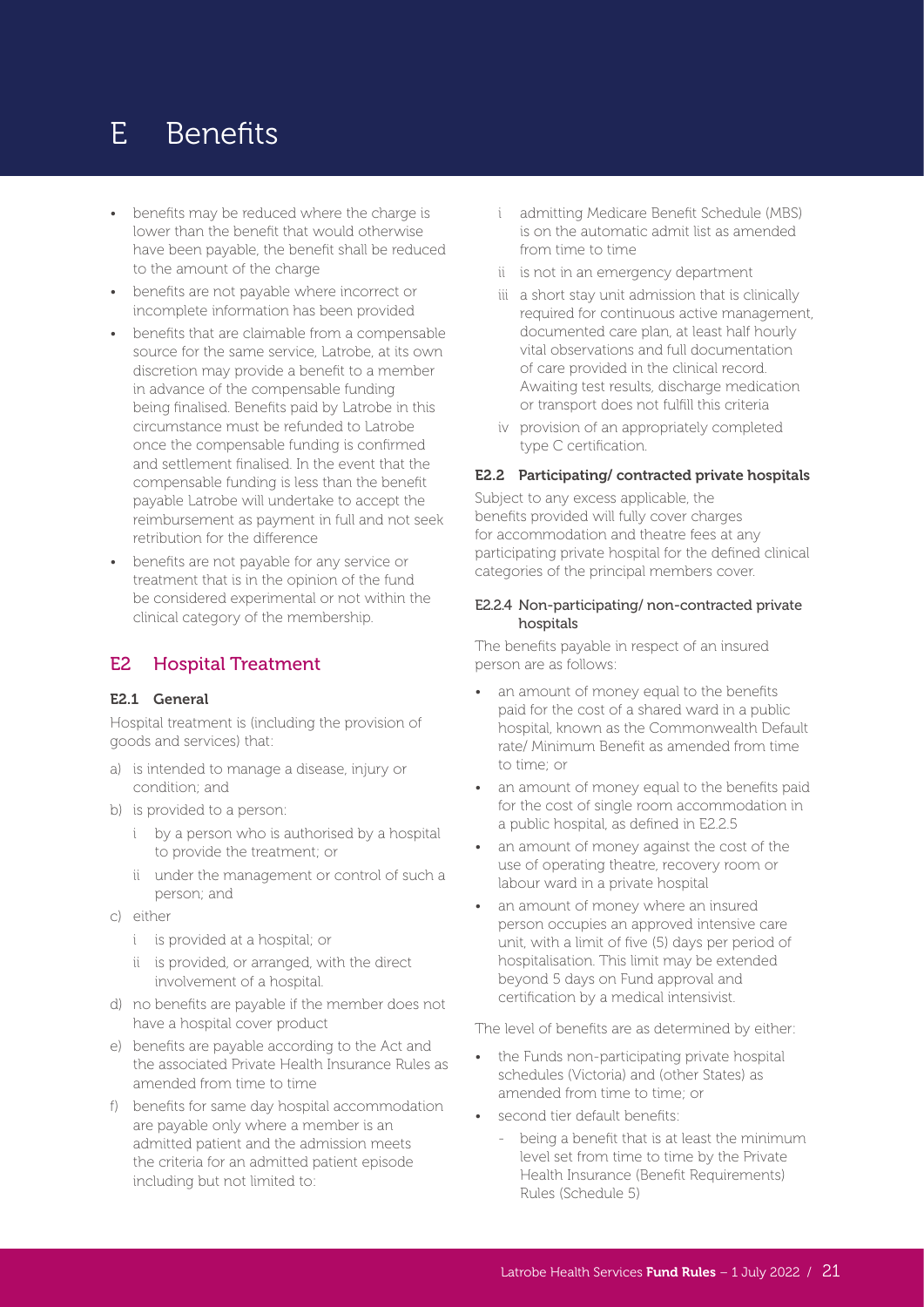- for treatment provided in a private hospital that is specified in Schedule 5 with which the fund does not have a HPPA
- the minimum benefit payable to a facility for episodes of hospital treatment between 1 September of any year (first year) and 31 August the next year that is qualified and listed in Schedule 5 and that does not have a HPPA is not less than 85% of the average charge for the equivalent episode of hospital treatment under the HPPA's in force on 1 August of the first year with comparable facilities in the state.

In a non-participating private hospital, no benefits are payable for consumables, allied health services or any other services charged by the treating hospital that are not outlined above.

#### E2.2.5 Public hospitals:

- a) Shared room accommodation Benefits payable shall be in accordance with the minimum benefit requirements as set out in the Private Health Insurance (Benefit Requirements) Rules and amended from time to time
- b) Single Room accommodation

The benefit payable will be equal to the shared room minimum benefit requirements as set out in the Private Health Insurance (Benefit Requirements) Rules and amended from time to time plus an additional amount of up to \$80.00

c) Theatre Benefits No theatre benefits are payable in a public hospital.

#### E2.2.8 Patient classification general principles:

- benefits for accommodation are payable according to the classification of the patient
- patients are classified in accordance with the guidelines issued by the Department of Health (Commonwealth) and based on the benefit requirement rules as amended from time to time. These patient classification are:
	- Surgical
	- Advanced Surgical
	- Obstetric
	- Other (medical)
	- Psychiatric care
	- Palliative care
- Rehabilitation
	- hospital accommodation benefits

The calculation of benefits for overnight hospital accommodation have the following principles applied:

- the member has a membership that includes cover for the clinical category associated with the condition requiring admission
- an admitted day is counted from 12.01am to 11.59pm
- day of admission is counted as a full day regardless of admission time
- day of discharge is not counted as a day regardless of discharge time
- a period of hospitalisation is considered continuous unless there is a full seven days break between hospital stays or the two periods are not related to each other – this includes admission to other hospitals, public and private
- the applicable surgical patient category applies from the day prior to surgery, if the member is admitted prior to this the prior days are categorised at the applicable medical category
- a surgical/ advanced surgical patient category is determined by the surgical item that has the highest schedule fee
- if a member requires subsequent surgical intervention during a continuous stay:
	- i if the subsequent surgical item has a higher classification the patient classification will increase and the day count will recommence
	- ii if the subsequent surgical item has the same or lower classification the patient's classification will remain unchanged and the day count will not recommence
- higher benefits are payable for admission to critical care facilities outlined and approved at participating/ contracted private hospitals at a rate determined in the agreement and accompanied by documentation required under the terms of the HPPA
- no critical care defined benefits are payable in a public hospital
- any days spent in a critical care unit are included in the continuous day count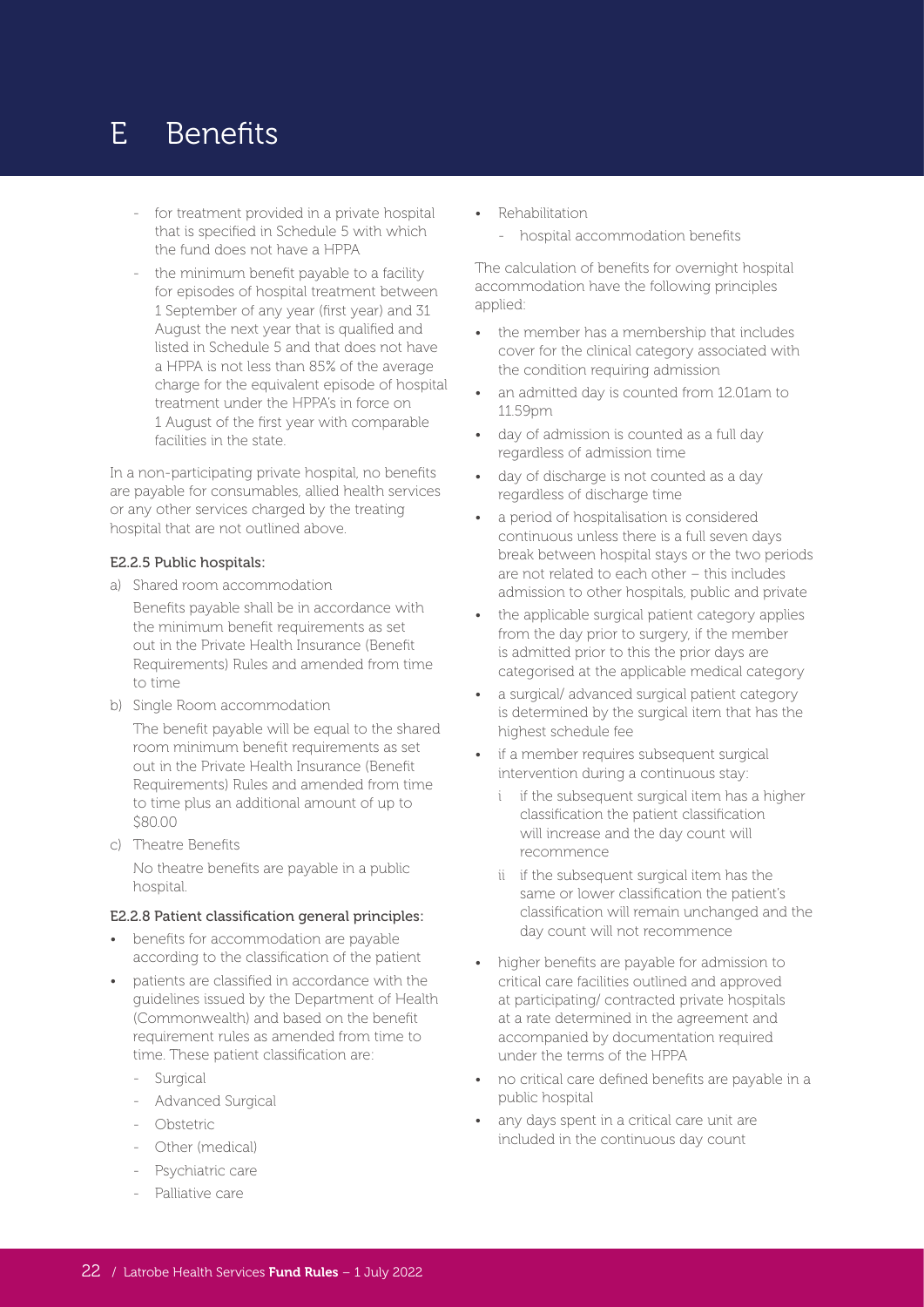- a medical patient category is determined if the episode is not related to a surgical procedure that has a surgical category assigned, an obstetric category, a psychiatric category, or a rehabilitation category and is determined by the highest classification of the ICD 1O code being actively treated during the episode
- a psychiatric category is determined by an admission for the treatment of a psychiatric condition as defined by the allocation of a psychiatric ICD 10 code
- a psychiatric category benefit is payable at facilities that have a fund approved psychiatric program otherwise a medical classification rate is payable
- Latrobe may require the provision of certification to support the psychiatric classification
- no benefits are payable when a patient is under the custodial care of a state or territory including any person subject to a compulsory Mental Health Treatment Order
- a rehabilitation category is determined by an admission for the treatment of a rehabilitation condition as defined by the allocation of a rehabilitation ICD 10 code for the purpose of restoring function as is provided in accordance with the Guidelines for Rehabilitation Services as amended from time to time
- a rehabilitation category benefit is payable at facilities that have a fund approved rehabilitation program otherwise a medical classification rate is payable
- Latrobe will require the provision of certification to support the rehabilitation classification
- all benefits are payable in regards to benefit requirement rules, the Act and Department of Health guidelines as amended from time to time
- admission greater than 35 days continuous admission will be payable at the Nursing Home type patient rate as determined by the Commonwealth from time to time and a daily co-payment may be payable, unless:
- a valid continuing acute care certificate is provided after an initial 35 days of continuous hospitalisation and then at 30 days intervals thereafter for any acute care benefits to continue to be paid. Latrobe may require the provision of additional information, to support the ongoing acute care status.

#### E2.2.9 Theatre benefits

The calculation of benefits for theatre fees have the following principles applied:

- the member has a membership that includes cover for the clinical category associated with the condition requiring admission
- the applicable theatre fee is determined by the surgical item that has the highest schedule fee
- multiple procedure rule as defined by Medicare is applied
- theatre bandings are applied in accordance the national theatre banding list as amended from time to time
- no theatre benefits are payable in a public hospital
- theatre fees are only payable for MBS recognised surgical items.

#### E2.2.10 Prosthesis benefits

Benefits are payable for Prosthesis in accordance with the *Private Health Insurance Act* specifically:

- that the item is listed on the current Commonwealth Prosthesis listing
- the item has a current Australian Register Therapeutic Goods listing (ARTG) and is being used in accordance with the ARTG registered indications
- associated with a surgical MBS item number for which a theatre benefit is payable
- payable at the listed price, that is the full cost of a no gap item or an amount equal to the minimum benefit for a gap permitted item
- prosthesis implanted at a public hospital will be paid as listed on the Prosthesis listing at the public hospital listed price
- Latrobe may, at it's own discretion, require the provision of documentation to support the payment of prosthesis benefits.

#### E2.2.11 Emerging technology, treatments and non-listed prosthesis and exceptional drug funding

Benefits are not payable in respect of emerging technology or treatments, non-listed prosthesis and exceptional drugs and these will not be covered unless required by the Act or the Rules or unless the Fund in its absolute discretion determines otherwise.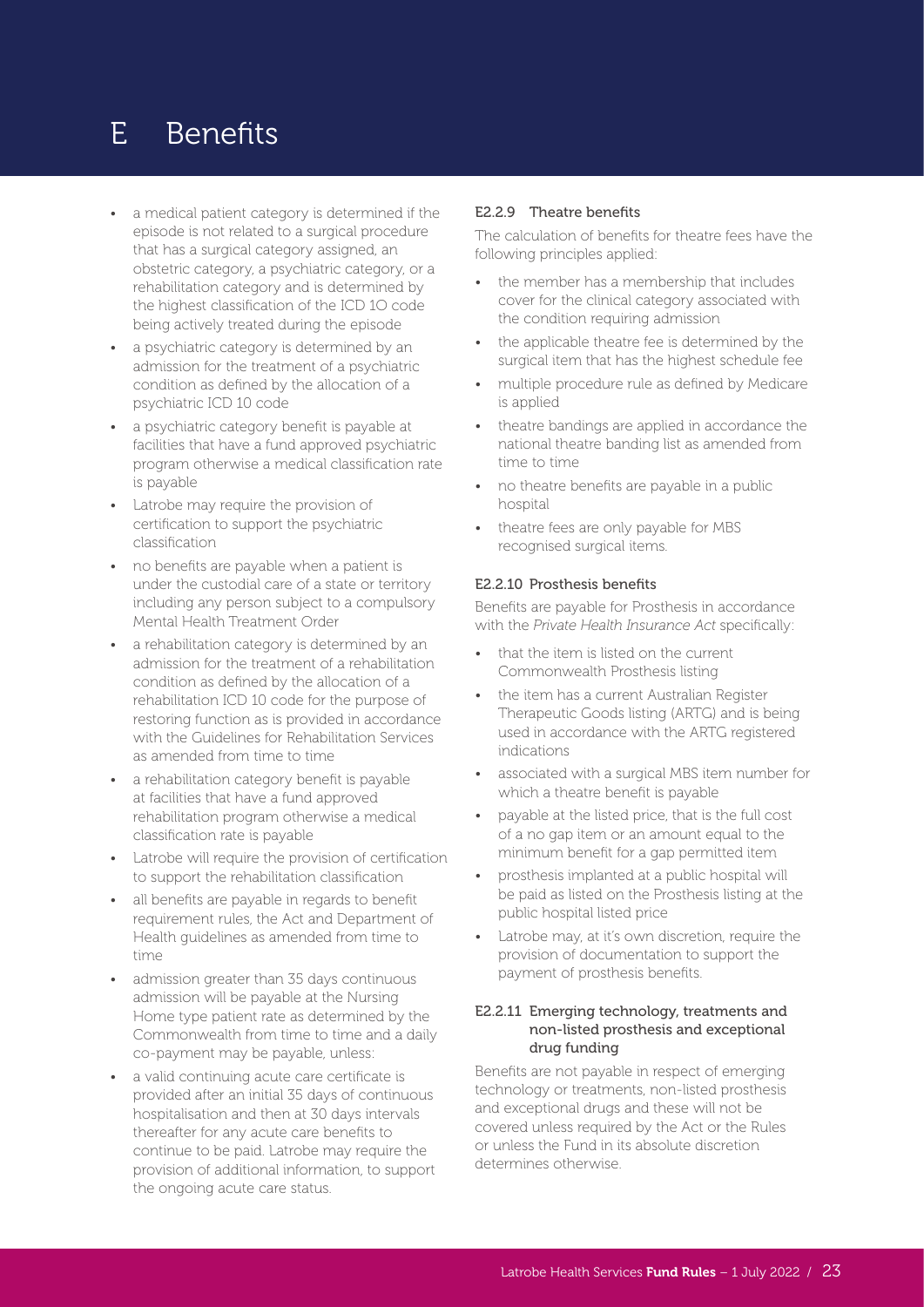#### E2.2.12 Non-Medicare Benefit Schedule listed procedures

Limited benefits are payable for non-Medicare Benefit Schedule listed procedures such as cosmetic and podiatric surgery. These are limited to Day Band 1 and Theatre Band 1 rates in the HPPA for a participating/ contracted private hospital, the 2nd tier rates or Day Band 1 only at a public hospital.

#### E2.2.13 Consumables

All consumables including by not limited to single use equipment, devices, disposables or dressing materials such as laparoscopic and robotic consumables are considered to be included in the theatre and accommodation benefits and no separate benefit will be paid by Latrobe unless specified by a current Hospital Provider Agreement.

#### E2.2.14 Inpatient pharmacy benefits:

- a) pharmaceuticals including high cost non-PBS, that have been commenced as part of treatment the member was admitted for are included in the accommodation benefit payable to the hospital
- b) pharmaceuticals that predate admission or are supplied as discharge medication are not covered
- c) experimental (including under clinical trial), high cost non-PBS and any off label use of TGA approved pharmaceuticals are not covered
- d) no benefit is payable for any pharmaceuticals in a non-participating/ contracted or public hospital.

#### E2.2.15 Exceptional drug funding of high cost non-PBS

The cost of non-PBS Pharmaceuticals is included in the accommodation costs the Fund will pay that an insured person incurs while admitted to a participating private hospital. Additional Exceptional Drug Funding may be paid in accordance with the Schedule C of the HPPA currently in place with the relevant participating private hospital. To be considered for this benefit, the non-PBS pharmaceuticals must be intrinsic and directly related to the conditional ailment for which the insured person was admitted, be clinically indicated and supported by level three evidence, used in accordance with manufacturers guidelines, have TGA approval and not be in clinical trial phase.

Any requests for exceptional drug funding will be assessed on an individual basis in accordance with the Fund's exceptional drug funding guidelines. Approval is granted at the fund's discretion. The insured person may be subject to out of pocket costs associated with the administration of non-PBS Pharmaceuticals.

#### E2.2.16 Supported discharge

Benefits are payable for the cost of providing services to support members to be discharged from hospital to home.

Eligibility requires:

- replacement of inpatient bed days
- coordination between the treating clinical team and Latrobe
- time limited to a maximum of six weeks post discharge
- must, at the least, be cost neutral to continued inpatient stay.

#### E2.2.17 Private midwife

Benefits are payable, in accordance with level of cover as defined by product specification and product summaries, for the attendance at a birth in a registered hospital by a registered midwife in private practice, who is not employed by the hospital.

#### E2.2.18 Emergency ambulance

Benefits are payable under a hospital product for emergency ambulance transportation by a recognised ambulance provider on the following products:

Open products:

- Corporate Gold Hospital Choice Members (CH1)
- Silver Plus 250, 500, SP6
- Silver 250, 500, S6
- Bronze Plus 250, 500, BP6
- Bronze 250, 500, 750
- Healthy Start (ST)

Closed products:

- Gold 500
- Loyal Members (LM)
- Gold Hospital Choice Members (H1)
- Gold Hospital \$750 (X6)
- Gold Hospital \$1000 (X7)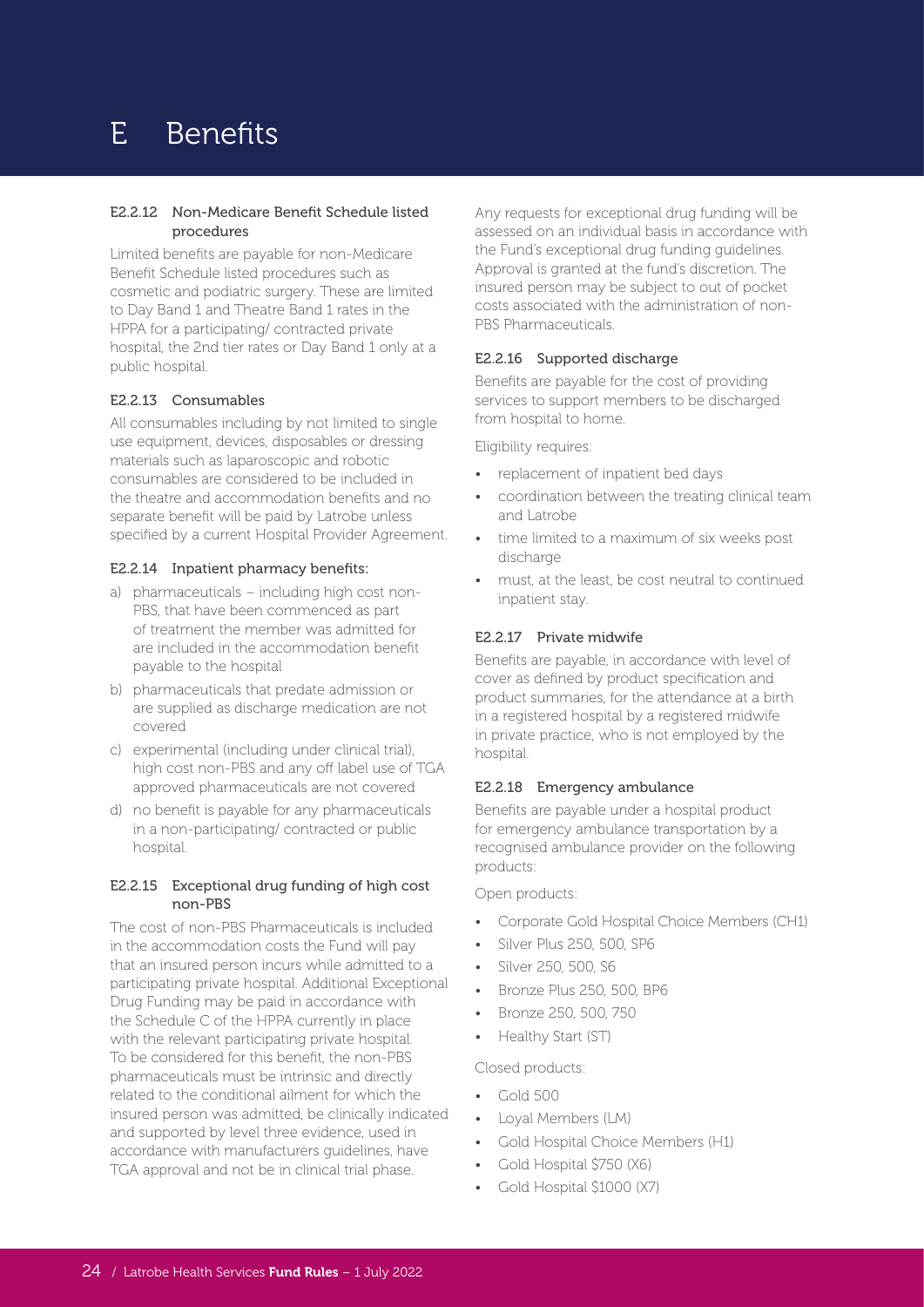These entitlements are:

- unlimited emergency transports per calendar year
- waiting period of 1 day.

Benefits are not payable if a membership is covered by an applicable state or territory ambulance scheme (including informal reciprocal arrangements) or third party scheme.

#### E2.2.19 Autologous blood collection

Benefits are payable, in accordance with level of cover as defined by product specification and product summaries for the donation of a member's own blood prior to an elective surgical or medical procedure for reinfusion.

#### E3 Additional medical benefits

#### Additional gap medical benefits

An additional gap medical benefit (if any) is payable for members with a hospital product for services that are included in the clinical category of that product.

#### E3.1 Specialist medical practitioner

An additional 25% of the Medicare schedule fee:

- a) when informed financial consent has been provided to the member; and
- b) the invoice is submitted directly to Latrobe for payment through the Simplified Billing process

OR

An additional 20% of the Medicare Schedule Fee:

- a) when informed financial consent has been provided to the member; and
- b) the invoice is billed to the member as a patient claim.

#### E3.2 A general medical practitioner

An additional 16% of the Medicare schedule fee:

- a) when informed financial consent has been provided to the member; and
- b) the invoice is submitted directly to Latrobe for payment through the Simplified Billing process

#### OR

An additional 13% of the Medicare schedule fee:

- a) when informed financial consent has been provided to the member; and
- b) the invoice is billed to the member as a patient claim.

#### E3.3 Pathology/ radiology services

An additional 6% of the Medicare schedule fee:

- a) when practicable, otherwise implied informed financial consent has been provided to the member; and
- b) the invoice is submitted directly to Latrobe for payment through the Simplified Billing process

#### OR

- An additional 3% of the Medicare schedule fee:
- a) when practicable, otherwise implied, informed financial consent has been provided to the member; and
- b) the invoice is billed to the member as a patient claim.

#### E.3.4 No provision of Informed Financial

When informed financial consent cannot be determined Latrobe will pay an amount equivalent to the difference between the Medicare benefit payable and the schedule fee.

#### E3.5 Individual medical provider purchasing agreements

Latrobe, at it's discretion may enter into individual Medical Provider Purchasing Agreements (MPPA), where this applies the benefits will be paid directly in accordance with the signed MPPA document.

#### E4 General treatment

#### E4.1 Payment of benefits

Benefits are payable, in accordance with level of cover as defined by product specification and product summaries with a maximum benefit payable on specific services or a combined range of services:

- a) per person, per insured persons year or calendar year; and/ or
- b) per membership, per insured persons year or calendar year.

#### E4.2 Telehealth service provision

Benefits are payable for services facilitated by telehealth technology for the following general treatment modalities:

- physiotherapy
- dietetics
- speech pathology
- podiatry
- psychology
- occupational therapy
- exercise physiology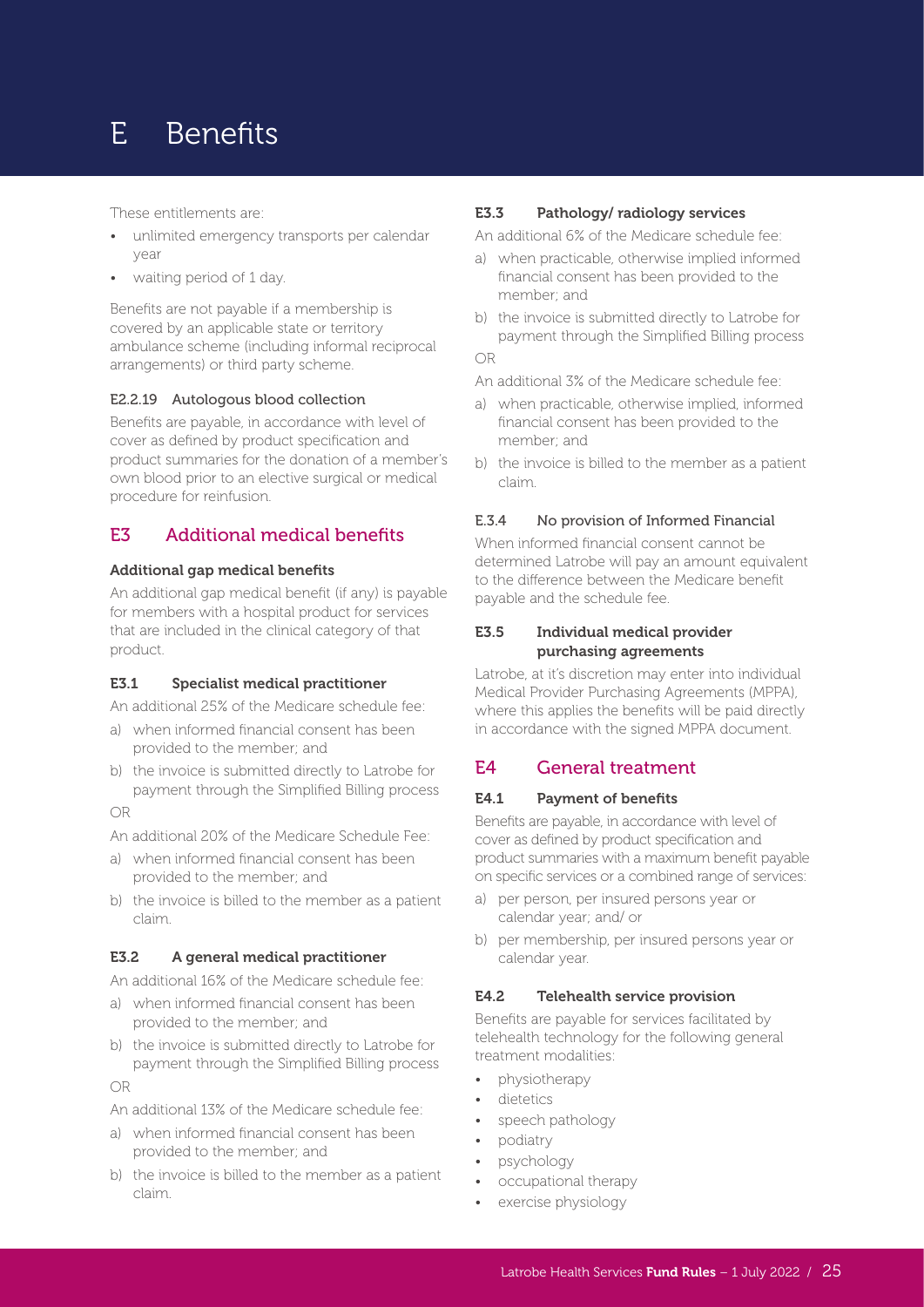Services provided facilitated by telehealth technology will be payable in accordance with the benefits and limits defined for each service and product.

E4.3 Non-surgically implanted prosthesis, health appliances and health management/ screening programs (breast screening, bone density testing and mole mapping) and lymphodema garments (including pregnancy specific)

Benefits are payable, in accordance with level of cover as defined by product specification and product summaries.

The payment of benefits for these items require:

- supporting documentation from treating doctor or recognised general treatment provider
- supply from within Australia
- not supplied online
- supporting documentation, proof of purchase.

Health appliances are payable in accordance with the level of cover as defined by product specification and product summaries and may include some or all of the following:

- blood glucose monitor
- CPAP machine including replacement tubing and mask
- air compressor pumps
- nebulisers
- asthma Spacers
- peak flow metre
- TENS machine
- crutches
- braces (knee)
- splints (finger, hand, wrist, arm, elbow)
- cam boot
- wheelchair hire

Benefits are not payable for the repair or maintenance of any health appliances.

#### E4.5 Visiting nurse

Visiting nurse services must be provided by a registered nurse employed by an approved private practice. Benefits are payable, in accordance with level of cover as defined by product specification and product summaries.

#### E4.4 Orthodontics:

- Orthodontic treatment is any service provided with a Dental Schedule item number in the 800-899 range
- Orthodontia has a lifetime limit and an annual limit
- lifetime limit applies across all funds and will not refresh upon transfer to another fund
- all orthodontic claims require the submission of an Orthodontic Treatment Plan completed by the treating orthodontist
- benefits are paid over a 3 year period as defined on the product summary
- if a product applies a stepped benefit this is determined by tenure of membership on the product. The year of tenure in which the orthodontic treatment commences determines the annual benefit payable for the entire course of treatment
- if a product applies a fixed benefit, this amount is payable each year for a maximum of 3 years
- no benefit is payable on a course of orthodontic treatment if the course is commenced within the waiting period
- if a member changes products (that has orthodontic cover) during the course of treatment, benefits will be payable in accordance with the product that applied at the commencement of treatment
- all orthodontic treatment must be provided face-to-face by a Medicare registered dental practitioner.

#### E4.5 Emergency ambulance

Benefits are payable under an extras cover for emergency ambulance transportation by a recognised ambulance provider on the following products:

- Premier Families (YFT)
- Premier Extras (PG)
- Premier Singles and Couples (YST)
- Core Complete (PP&P)
- Core Families (YFB)
- Core Essentials (YSB)
- Basic Extras (PF)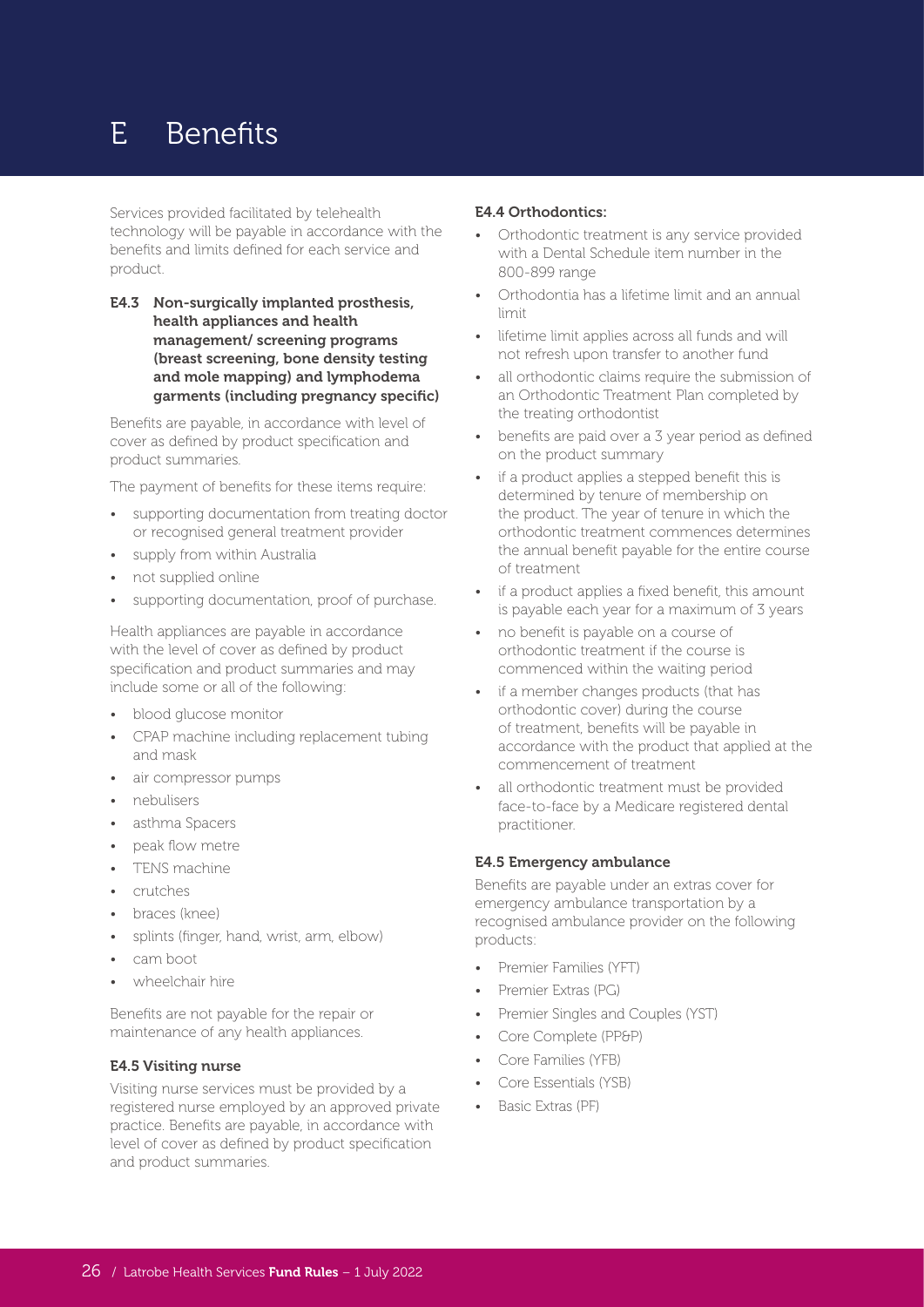These entitlements are:

- unlimited emergency transports per calendar year
- waiting period of 1 day
- benefits are not payable if a membership is covered by an applicable state or territory ambulance scheme (including informal reciprocal arrangements) or third party scheme.

Benefits are payable, in accordance with level of cover as defined by product specification and product summaries towards the cost of an ambulance subscriptions paid to an authorised ambulance service provider

#### E4.6 Non-PBS pharmaceuticals

Benefits are payable, in accordance with level of cover as defined by product specification and product summaries for the cost of non-PBS Pharmaceuticals as specified in the *National Health Act*. The benefit is calculated on the charge after the Commonwealth determined co-payment has been deducted.

The PBS co-payment contribution is not applied to Federation products.

This only applies to:

- pharmaceuticals that are approved by the Therapeutic Goods Administration (TGA)
- pharmaceuticals that are not listed on the Pharmaceutical Benefits Schedule (PBS)
- pharmaceuticals that are a prescription only (category S4 or S8)
- pharmaceuticals that are not a compound medication
- pharmaceuticals that are not a contraceptive
- pharmaceuticals that are provided with an official pharmacy receipt that includes:
	- full medication name and dose
	- full name of person script is for
	- dispense date
	- price paid
	- declaration of whether it is a private script or PBS script.

#### E4.7 HPV and travel vaccines

Benefits are payable, in accordance with level of cover as defined by product specification and product summaries for the cost of HPV vaccine – Gardasil 9 and travel vaccinations.

Vaccines require an official invoice and receipt.

#### E4.8 Allergy management

Benefits are payable, in accordance with level of cover as defined by product specification and product summaries for the cost of:

- Skin Prick Test for diagnosis of allergy response – requires medical documentation to support claim
- EpiPen requires medical documentation to support claim and only payable if supplied as a non-PBS script
- Immunotherapy preventative treatment for allergic reactions – requires medical documentation to support claim.

#### E4.9 Medical gases

Benefits are payable, in accordance with level of cover as defined by product specification and product summaries for the cost of the supply of medical air and oxygen:

- requires medical documentation to support claim
- no benefit is payable if the medical air/ oxygen is provided through a third party funder such as but not limited to National Disability Insurance Scheme, or any other government funding programs
- benefit will be payable whilst awaiting assessment and funding of a government funded program
- requires invoices and receipts from an authorised medical equipment supplier that is Australian based
- cannot be purchased through an online retailer.

#### E4.10 Smoking cessation

Benefits are payable, in accordance with level of cover as defined by product specification and product summaries for the cost of:

- Nicotine Replacement Therapy gum, patches, sprays, inhalers or lozenges – requires medical documentation to support claim and an official receipt, cannot be purchased online
- QUIT Smoking Program completion of a recognised QUIT smoking program – requires proof of completion of program.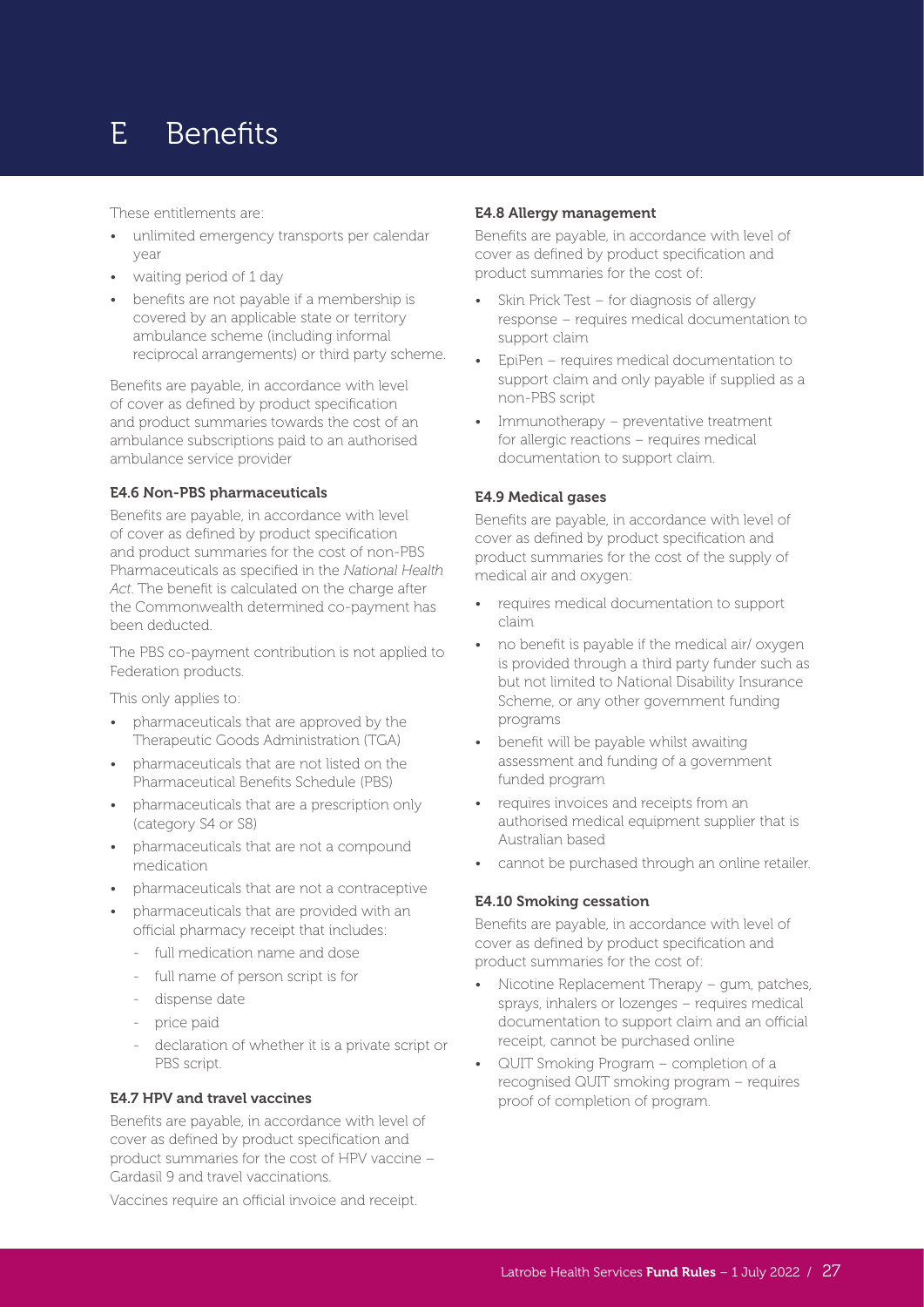#### E4.11 School accident top up

Benefits are payable, in accordance with level of cover as defined by product specification and product summaries for the cost of additional extras services required following a dependant's accident at school:

- requires medical documentation to support claim
- services are not claimable through a third party compensation source.

#### E4.12 Accident top up

Benefits are payable, in accordance with level of cover as defined by product specification and product summaries for the cost of additional extras services required following a dependant's accident at school:

- requires medical documentation to support claim
- services are not claimable through a third party compensation source.

#### E4.13 Benefit Bonus (previously known as loyalty bonus)

Benefits are payable, in accordance with level of cover as defined by product specification and product summaries for each year of membership:

- must be combined with a hospital product for a minimum of 6 months
- bonus accumulates each year on the anniversary of joining the eligible product combination, defined:
	- redeemable against any service on the applicable product.
	- personal and membership limits apply
	- benefit bonus is not redeemable for cash
	- any accumulated bonus expires on cancellation of eligible product

#### E4.14 Travel for outpatient specialist appointments

Benefits are payable, in accordance with level of cover as defined by product specification and product summaries for cost associated with travel to a specialist medical appointment or out patient procedure that is not available locally.

Requires:

- greater than 200km return travel
- statement of attendance from a doctor or
- copy of a Medicare statement
- copy of doctors account
- copy of a completed form for a state based travel and accommodation subsidy scheme
- does not include travel related to hospitalisations, dental or extras services or IVF treatment.

#### E4.15 Baby sleep consultations

Benefits are payable, in accordance with level of cover as defined by product specification and product summaries for out of hospital support provided by a certified sleep consultant for infants up to 24 months.

#### E4.16 Australian Breast Feeding Association

Benefits are payable, in accordance with level of cover as defined by product specification and product summaries for the annual membership to the Australian Breast Feeding Association.

#### E4.17 Antenatal and postnatal classes

Benefits are payable, in accordance with level of cover as defined by product specification and product summaries for consultations, classes and birthing courses provided by a qualified and registered midwife.

#### E4.18 Individual general treatment provider agreements

Latrobe, at it's discretion may enter into individual General Treatment Provider Purchasing Agreements, where this applies the benefits will be paid directly in accordance with the signed agreement document.

#### E4.19 Physiotherapy Group Therapy

Benefits are payable, in accordance with the level of cover as defined by product specification and product summaries for group physiotherapy sessions. These sessions will require individual design, assessment, review and individual clinical records to be maintained.

#### E4.20 Physiotherapy Classes

No benefits are payable for physiotherapy services provided in a class environment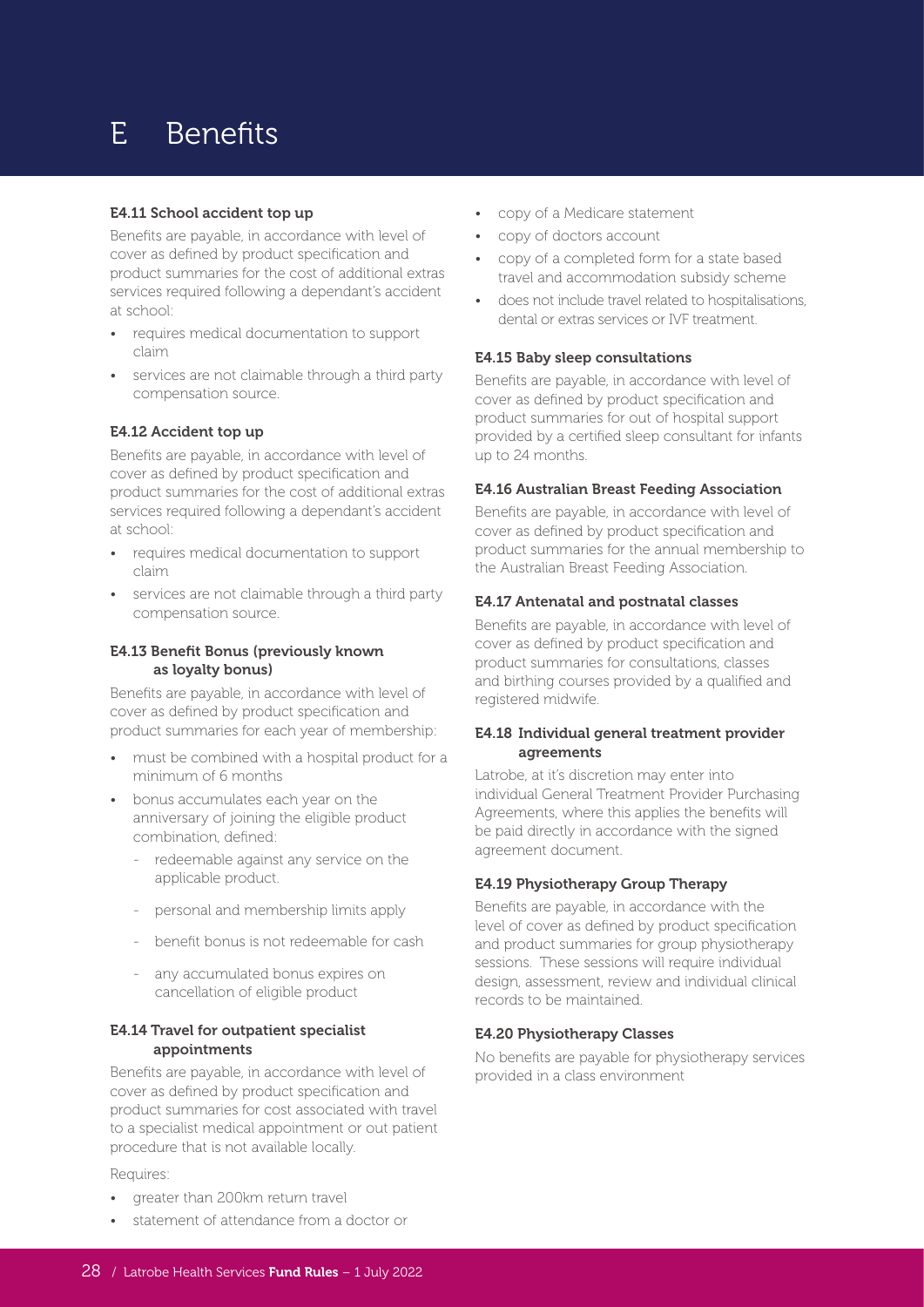#### F1 Co-payments

#### F1.1 Obligation to make co-payments

Co-payments may apply to a cover. Where a co-payment applies, the amount of the copayment and any applicable conditions will be specified in the relevant product summary.

Any co-payment applicable to a product will be applied before any hospital benefit is payable.

A PBS equivalent co-payment is applied before any benefit is paid for a pharmaceutical item.

#### F2 Excesses

The amount of the excess and relevant limits and conditions are specified in the product summary.

Any excess applicable to a product will be applied before any hospital benefit is payable. Excesses apply either per calendar year or membership year as outlined in the product summary.

#### F3 Waiting periods

Waiting periods will apply to:

- new memberships (previously uninsured)
- additions to a membership (previously uninsured); and
- existing memberships and transfers to Latrobe from another private health insurer where the level of cover and/ or benefit entitlement is upgraded or increased (including by reducing the excess payable) and/ or where the waiting periods have not been completed
- existing memberships and transfers to Latrobe from another private health insurer where the level of cover and/ or benefit entitlement is upgraded or increased (including by reducing the excess payable) and waiting periods have been completed, waiting periods will apply only to the upgrade benefit entitlement. Waiting periods will not apply to any entitlements provided under the previous cover.

Waiting periods will not apply to any insured person who:

• existing memberships and transfers to Latrobe from another private health insurer where the level of cover and/ or benefit entitlement is equivalent (including by reducing the excess payable) and all waiting periods been completed and is no longer than 30 days between covers

• held a gold card, or was entitled to treatment under a gold card, before applying for insurance, and is no longer than 60 days between covers.

#### F3.1 Hospital membership waiting periods

The following waiting periods apply to a benefit for hospital treatment or hospital-substitute treatment(where relevant to the principal member's product):

- a) obstetrics related services 12 months
- b) treatment for pre-existing conditions 12 months
- c) all rehabilitation and palliative care regardless of whether it is a pre-existing condition – two months
- d) psychiatric treatment two months. Mental Health Waiver is available for upgrading members once in a lifetime in accordance with the Private Health Insurance (complying product) Rules 2015 after the initial two-month wait has been served.
- e) all other services two months
- f) newborns two months only if changing from a single membership class. To ensure that the newborn is covered from birth, the membership must be upgraded to a family two months prior to estimated due date.

#### F3.2 PEC: Information from treating practitioners:

- 1) the Fund may appoint a medical or other relevant practitioner to determine whether or not a condition for which treatment has been provided and benefits have been claimed is a pre-existing condition
- 2) a practitioner appointed under (1) shall take into account:
	- a) information provided by the practitioner(s) who treated the member in the six months prior to their becoming a member or changing their cover, and
	- b) any other material that the Fund considers is relevant to the claim.
- 3) the Fund may suspend consideration of a claim until such time as:
	- a) the member authorises the release of the information referred to in (2); and
	- b) this information has been provided to the Fund.
- 4) the fund will not be responsible for any costs associated with the provision of this material.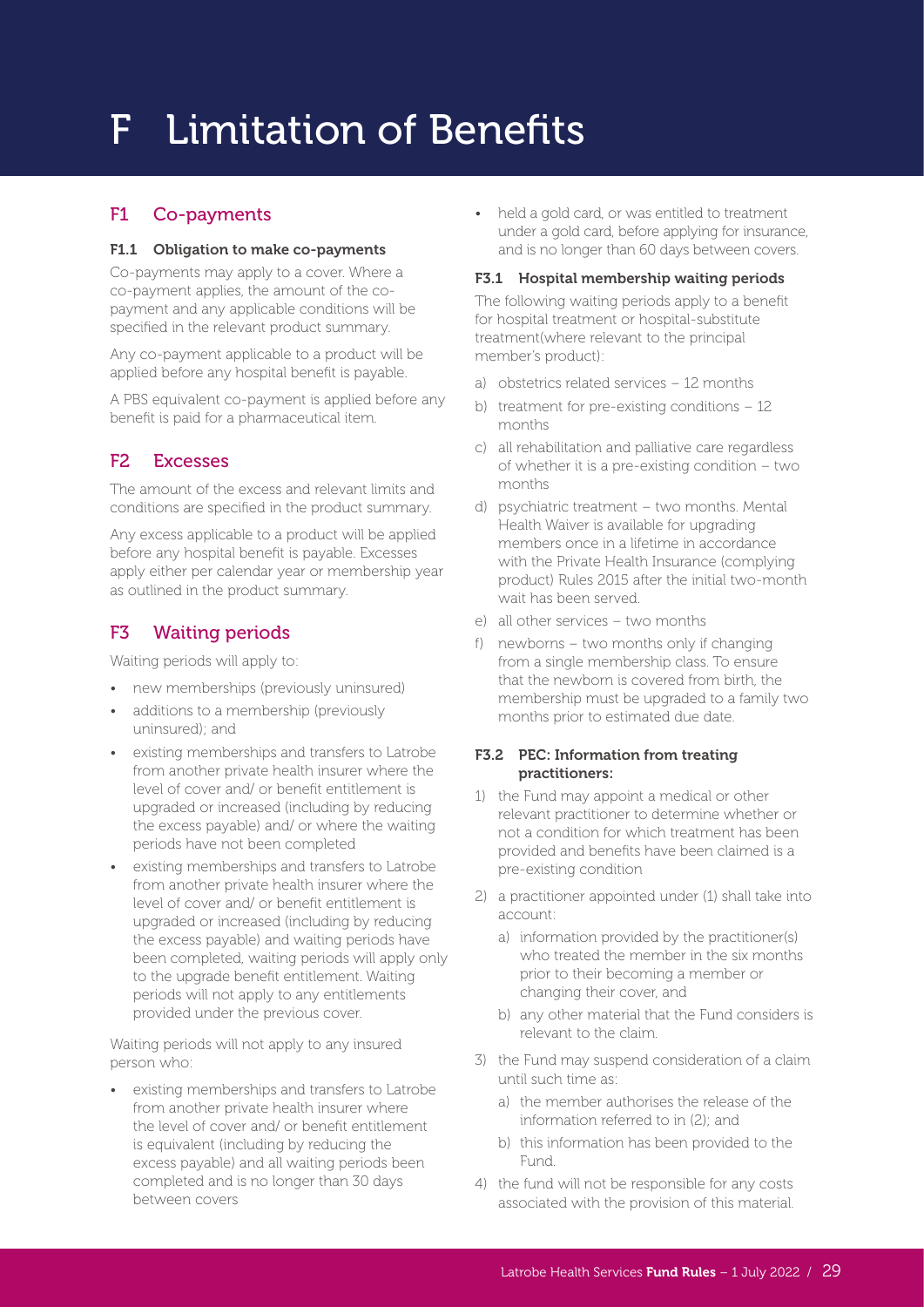#### F3.3 General membership waiting periods

The following general membership waiting periods will apply:

| <b>Service</b>                         | Membership:<br><b>PG, PP, P,</b><br>PF, ST, YST, YFT,<br><b>YSB, YFB</b> | Membership:<br>PH, PK, PM, PC,<br>PS, E, D, BA | Membership:<br>PV | Membership:<br>MA, IA, PA,<br>AP, EE |  |
|----------------------------------------|--------------------------------------------------------------------------|------------------------------------------------|-------------------|--------------------------------------|--|
| Major Dental                           | 12.                                                                      | 12.                                            | 12.               | 12.                                  |  |
| Orthodontic                            | 12                                                                       | 12                                             | 12                | 12                                   |  |
| Non-surgically implanted<br>prostheses | 12.                                                                      | 12.                                            | 12.               | 12.                                  |  |
| <b>Blood Glucose Monitor</b>           | 12                                                                       | 12                                             | 12                | 36                                   |  |
| <b>Hearing Aids</b>                    | 12                                                                       | 12                                             | 12.               | 36                                   |  |
| <b>Nebulisers</b>                      | 12                                                                       | 12                                             | 12                | 36                                   |  |
| C-PAP Machines                         | 12.                                                                      | 12.                                            | 12.               | 36                                   |  |
| Optical                                | 6                                                                        | 12                                             | 6                 | $\mathfrak{C}$                       |  |
| Acupuncture                            | $\overline{c}$                                                           | $\overline{c}$                                 | $\mathbf{2}$      | 6                                    |  |
| <b>General Dental treatment</b>        | $\overline{c}$                                                           | 3                                              | $\overline{c}$    | $\overline{c}$                       |  |
| Mouthguards                            | General Dental waiting period applies - General Dental Item D151         |                                                |                   |                                      |  |
| <b>Blood Pressure Monitor</b>          | N/A                                                                      | N/A                                            | 12                | 36                                   |  |
| Excimer Laser Surgery                  | N/A                                                                      | N/A                                            | N/A               | 12                                   |  |
| Home Services                          | N/A                                                                      | N/A                                            | N/A               | 12.                                  |  |
| Accident top up                        | 12                                                                       | N/A                                            | N/A               | N/A                                  |  |
| Loyalty Bonus                          | 6                                                                        | N/A                                            | N/A               | N/A                                  |  |
| <b>Health Appliances</b>               | 12                                                                       | N/A                                            | N/A               | N/A                                  |  |
| <b>All other Services</b>              | $\overline{c}$                                                           | $\overline{c}$                                 | $\overline{c}$    | $\overline{c}$                       |  |

#### Key

- Open products:
- PG Premier Extras
- PP/P Core Complete Extras
- PF Basic Extras
- YST Premier Singles and Couples
- YFT Premier Families Extras
- YSB Core Essential Extras
- YFB Core Family Extras

Closed products:

- PH Premier Family Care Extras
- PK Advantage Family Care Extras
- PM Senior Extras
- PC Couples Extras
- PS Singles Extras
- D Dental Extras
- BA Primary Extras
- PV Top Extras
- MA Maximum Ancillary
- IA Intermediate Ancillary
- PA Proactive Package
- AP Active Package
- EE Economically Effective Package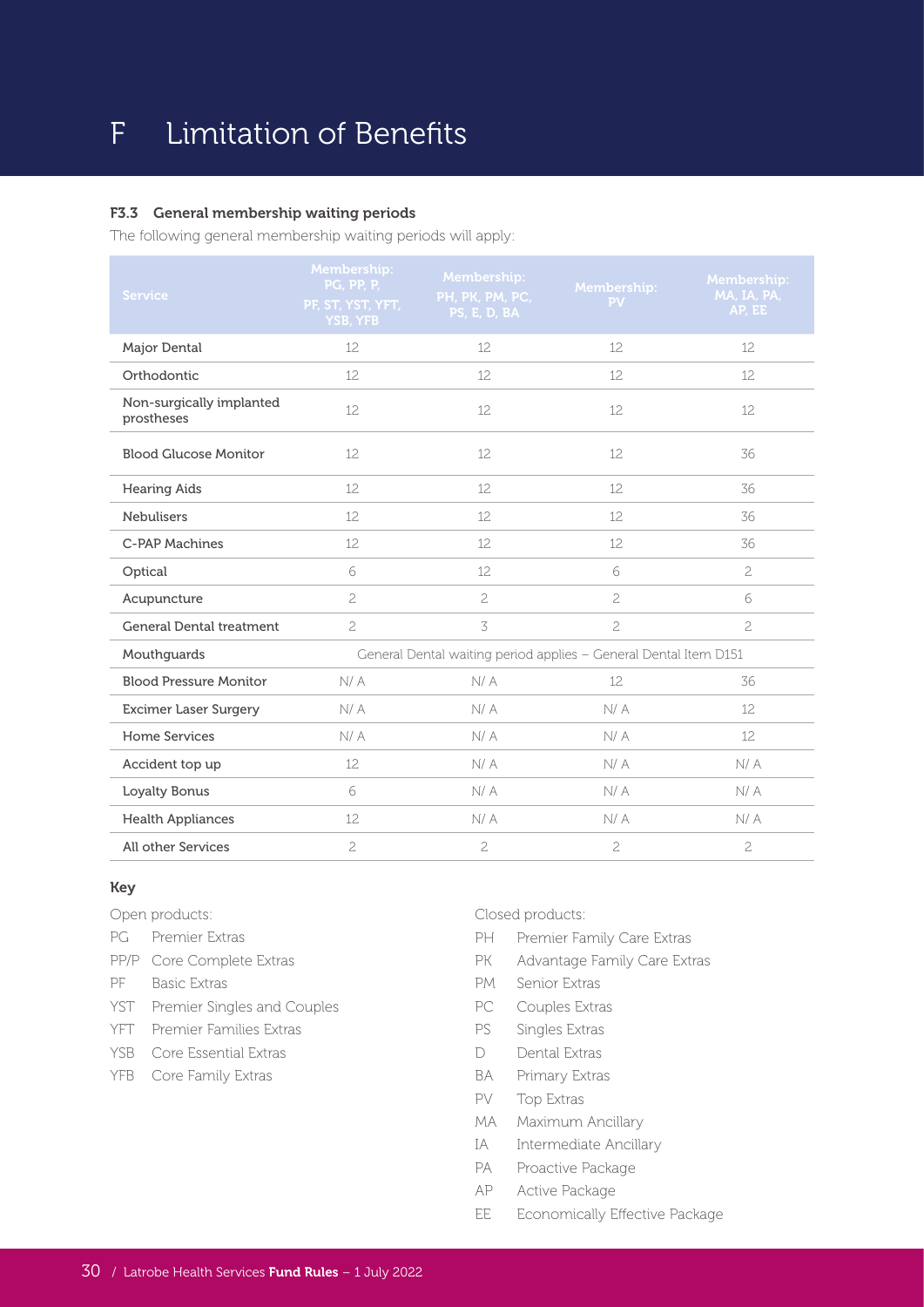#### F3.4 Accident waiver of rule

Latrobe may at its discretion waive the one day and two month waiting period for treatment required as the result of an accident occurring within that waiting period.

#### F4 Exclusions

#### F4.1 Exclusion of benefits

Benefits are not payable for:

- a) treatment or service occurring within waiting periods
- b) any treatment or service during a period where contributions are in arrears or the membership is suspended
- c) any treatment or service for which no fee was charged
- d) treatment for which is provided at no cost under a Commonwealth or state government act or program and for which the member is eligible
- e) treatment or services where the expense was incurred by the member's employer or that was required to be incurred for the purposes of employment or life insurance (but not limited to) assessments
- f) if the claim contains false, misleading or fraudulent information
- g) any treatment, service or item provided or purchased overseas
- h) any pharmaceuticals that are available under the Pharmaceutical Benefits Scheme (PBS)
- i) for any treatment or service provided more than two years ago
- j) medical treatment provided to a member who is an outpatient
- k) services or treatment rendered by a practitioner not in private practice, or does not hold appropriate registration, that is Medicare registration for those modalities recognised by Medicare (allied health professionals and medical practitioners). Alternative therapy registration for other general treatment providers
- l) foot orthotics by any provider who is not a podiatrist or orthotist.

#### F4.2 Clinical category exclusions

Exclusions will apply in accordance with the standard clinical categories of Silver or Bronze tier products except where the membership explicitly includes a clinical category. All exclusions are outlined in the product summary.

#### F6 Restricted benefits

Restricted benefits will apply in accordance with the standard clinical categories of Silver or Bronze tier products except where the membership explicitly includes a clinical category. All exclusions are outlined in the product summary.

#### F7 Compensation damages and provisional payment of claims

#### F7.1 Application of this rule:

- a) a reference to a "Claim" includes a claim, demand, action, proceeding, litigation, judgment or award other than a claim for benefits
- b) a reference to an "injury" includes a condition, ailment or injury for which benefits would or may otherwise be, payable by Latrobe for expenses incurred in relation to its treatment; and
- c) a reference to a member receiving compensation includes:
	- i compensation paid to another person at the direction of the member; and
	- ii compensation paid to another member on the same membership in connection with an injury suffered by the member.

#### F7.2 Obligations of a member

Member who has, or may have, a right to receive compensation in relation to an injury, must:

- a) inform Latrobe as soon as the member knows or suspects that such a right exists
- b) inform Latrobe of any decision of the member to claim for compensation
- c) include in any claim for compensation the full amount of all expenses for which benefits are or would otherwise be payable
- d) take all reasonable steps to pursue the claim for compensation to Latrobe's satisfaction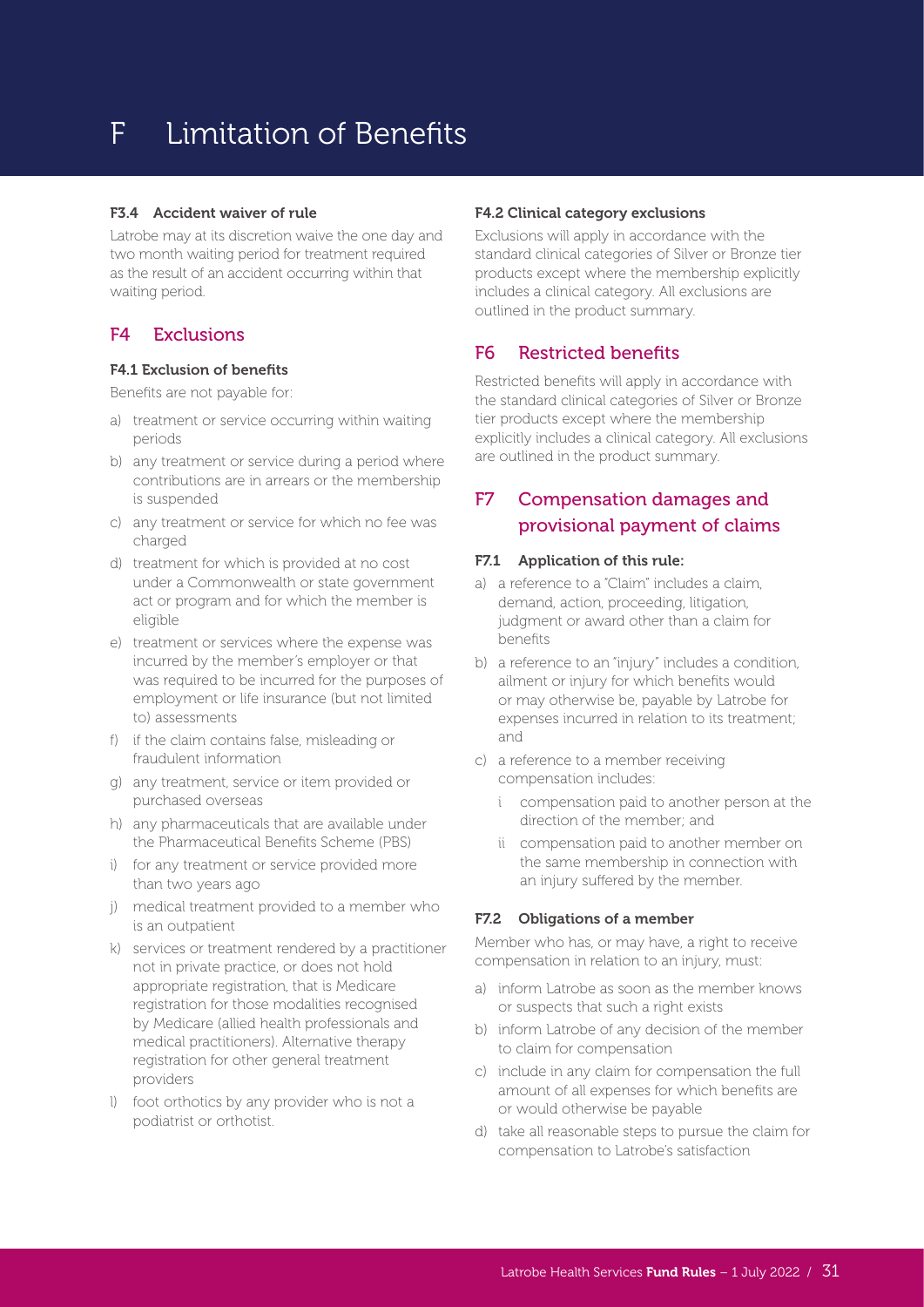- e) keep Latrobe informed and updated as to the progress of the claim for compensation; and
- f) inform Latrobe immediately upon the determination or settlement of the claim for compensation.

#### F7.3 Entitlement of benefits for an injury

- a) benefits are not payable for expenses incurred in relation to the injury where the member has received, or may be entitled to receive, compensation in respect of that injury
- b) the expenses referred to in Fund Rule F7.3a) include expenses incurred after the member has received any compensation.

#### F7.4 Latrobe may provisionally withhold payment

Where a member appears to have a right to make a claim for compensation in respect of an injury but that right has not been established, Latrobe may, at its discretion, elect not to assess a claim for benefits in respect of expenses incurred in relation to that injury until the member has taken all reasonable steps to pursue enquiries in relation to the claim for compensation to Latrobe's satisfaction.

#### F7.5 Provisional payments

Where a benefit is claimable from a compensable source for the same service, Latrobe, at its own discretion may provide a benefit to a member in advance of the compensable funding being finalised.

#### F7.6 Where benefits have been paid by Latrobe

Benefits paid by Latrobe in this circumstance must be refunded to Latrobe once the compensable funding is confirmed and settlement finalised. In the event that the compensable funding is less than the benefit payable Latrobe will undertake to accept the reimbursement as payment in full and not seek retribution for the difference.

#### F7.7 Rights of Latrobe

If a member makes a claim for compensation in relation to an injury and fails to:

- a) comply with any obligation in Fund Rule F7.2 or F7.6; or
- b) include in their claim for compensation any payments of benefits by Latrobe in relation to any injury, Latrobe may, without prejudice

to its rights (including its broader subrogation rights) in its absolute discretion take any action permitted by law to:

- i assume that all expenses in relation to the injury have been met from the compensation payable or received pursuant to the claim for compensation; and/ or
- ii pursue the member for repayment of all benefits paid by Latrobe into the injury; and/ or
- iii assume the legal rights of the member in respect of all or any parts of the claim for compensation.

#### F7.8 Claim abandoned where:

- a) a member has or may have a right to make a claim for compensation in respect of an injury, and
- b) Latrobe reasonably determines that the member has abandoned or chosen not to pursue that claim, benefits are payable (subject to other Fund Rules) if the member signs a legally-binding undertaking supplied by Latrobe by which the member agrees, in consideration for the payment of benefits, not to pursue that claim.

#### F7.9 Requirements to repay benefits may be waived

Where, in respect of a member's claim for compensation in relation to an injury:

- a) the member has complied with Fund Rule F7.2, and
- b) Latrobe has given prior consent to the settlement of the claim for an amount that is less than the total benefits paid or which would otherwise have been payable by Latrobe, Latrobe may in its absolute discretion and subject to any conditions that it considers appropriate, determine that the member need not repay any part, or the full amount of the benefits paid by Latrobe in respect of that injury.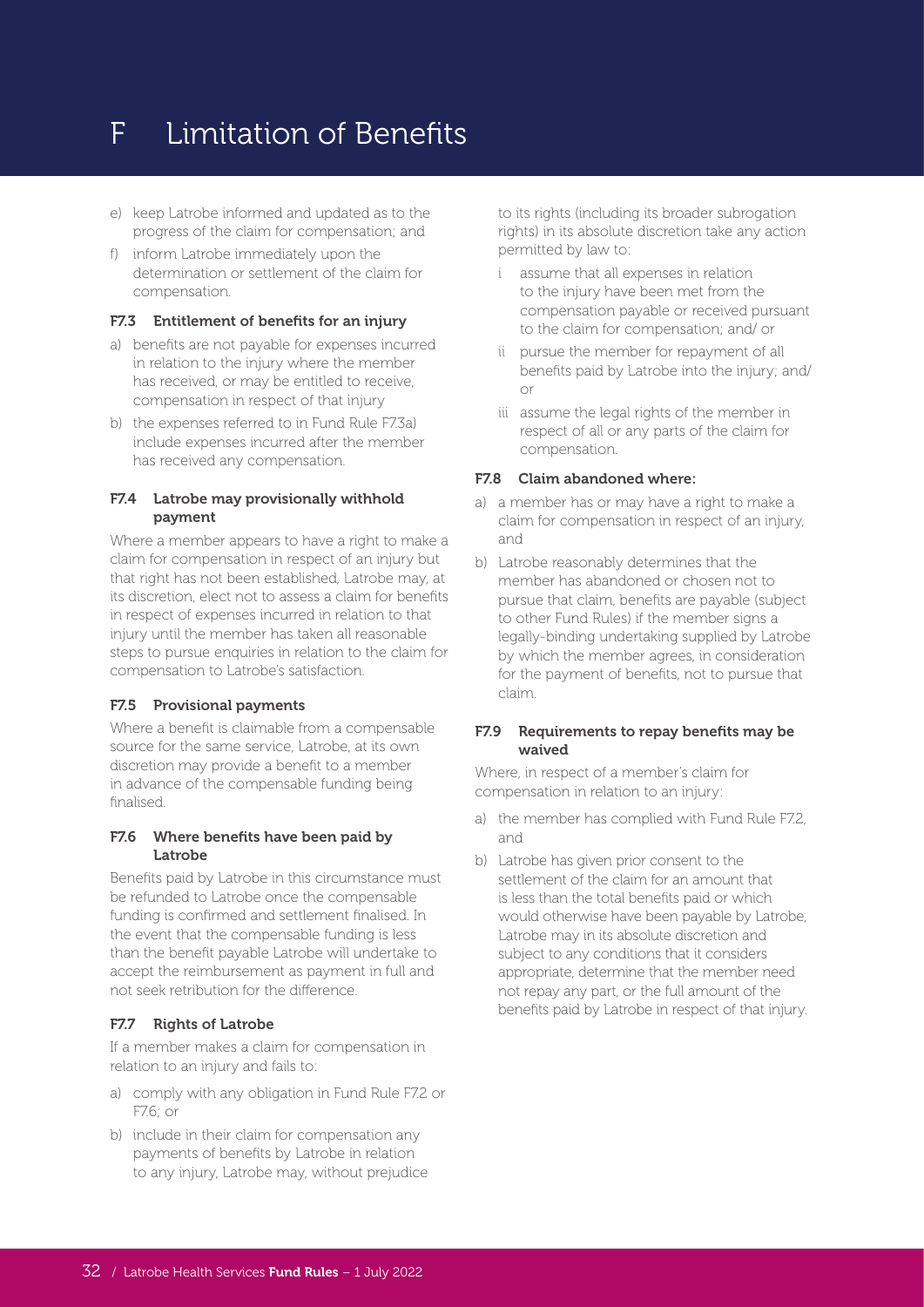#### F7.10 Benefits for expenses subsequent to compensation

Latrobe may, in its absolute discretion, pay benefits where:

- a) expenses have been incurred as a result of:
	- i a complication arising from an injury that was the subject of a claim for compensation; or
	- ii the provision of a service or item for treatment of an injury that was the subject of a claim for compensation; and
- b) that claim has been the subject of a determination or settlement; and
- c) there is sufficient medical evidence that those expenses could not have been reasonably anticipated at the time of the determination or settlement.

#### F7.11 Future medical expenses

- a) where it is anticipated that a member has future medical needs in relation to an injury, the member must use reasonable endeavors to procure an award or settlement of a claim for compensation that includes a specified allocation for future medical expenses
- b) on request by Latrobe, a member must provide evidence to Latrobe to establish whether a determination or settlement of a claim for compensation includes an allocation for future medical expenses
- c) where a determination or settlement of a claim for compensation includes an allocation for future medical expenses in relation to an injury:
	- i the member must use that allocation to pay for treatment of that injury
	- ii the Fund may refuse to pay benefits for treatment relating to that injury until the allocation is exhausted
	- iii the member must keep and provide to Latrobe evidence to establish that the allocation has been exhausted on expenses for treatment of that injury; and
	- iv if the member cannot provide such evidence, or the allocation has been exhausted on expenses other than for treatment of that injury, Latrobe may refuse to pay benefits for treatment relating to that injury.

d) where a member has complied with their obligations in Fund Rule F7.11a) but a determination or settlement of a claim for compensation does not include a specified allocation for future medical expenses, Latrobe may in its absolute discretion agree to pay benefits for treatment rendered after the determination or settlement in relation to the relevant injury.

#### F7.12 Cancellation/ termination of membership

A member's obligations under these Fund Rules continue despite any termination or cancellation of membership.

#### F7.13 Waiver of F7

Latrobe may at its discretion waive the application of all or any part of rule F7.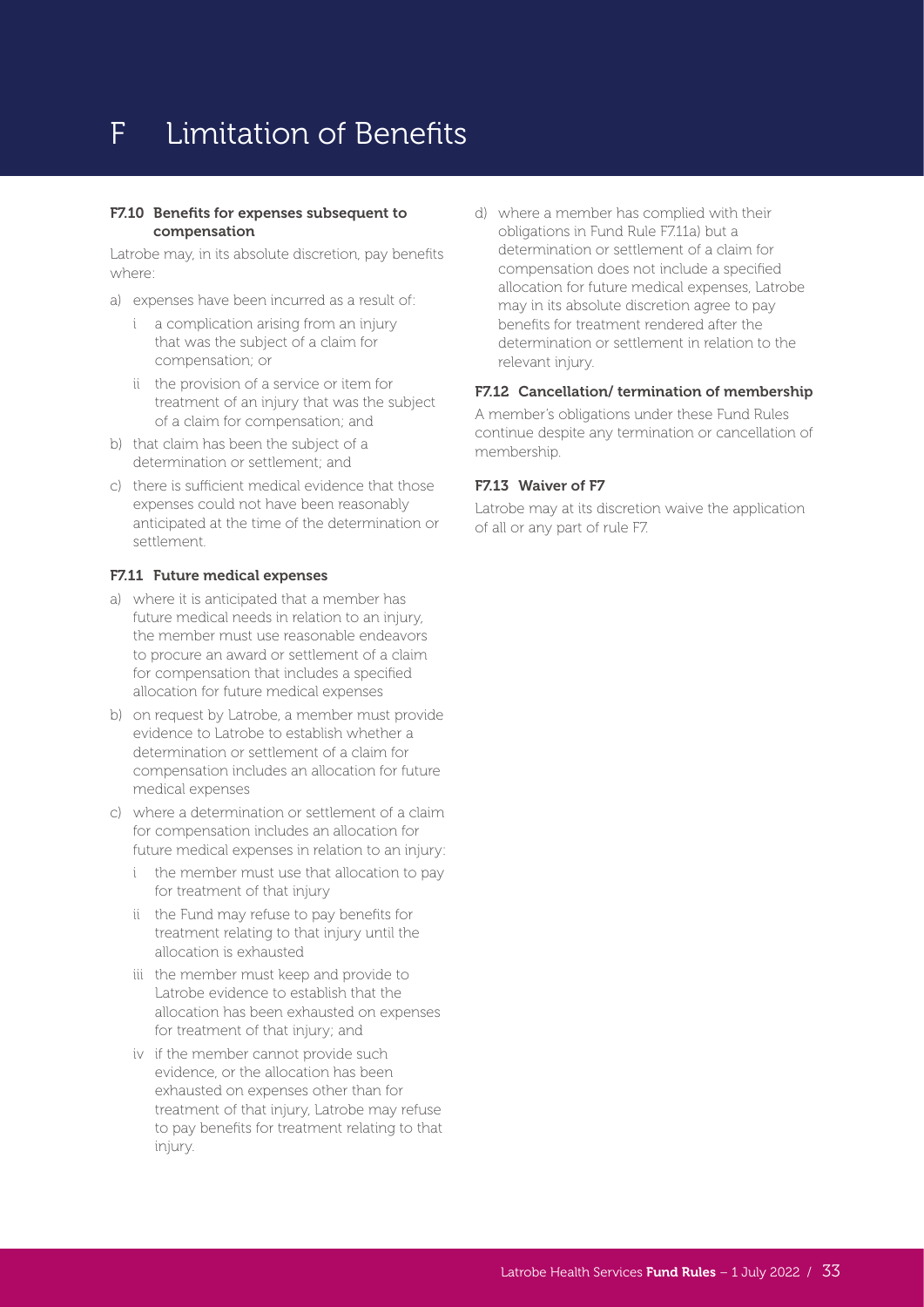# G Claims

#### G1 General

#### G1.1 Eligibility to claim benefits

A member and their dependants are only able to claim benefits for treatment or services when:

- the treatment or service is included in the applicable product summary
- the membership is active and financial
- all applicable waiting periods have been served
- in accordance with the fund rules detailed in this document.

#### G1.2 Lodging claims

Claims for benefits must be submitted:

- in person at a member hub or branch
- by ordinary mail
- electronically by either mobile app or online
- electronically through a third party mechanism such as but not limited to ECLIPSE, HICAPs
- at a date after the date of service, no claim can be submitted prior to the service being delivered.

Claims for benefits must be submitted with supporting documentation of account/ receipt on official provider letterhead or official provider stamp and including the following information:

- the provider's full name, provider number, qualification and address
- the patient's full name and address and health fund membership number
- date of service
- description of service
- tooth numbers for dental services
- amount charged
- any amount member paid
- any other information as required and amended by the fund from time to time
- all documents submitted to Latrobe become the property of Latrobe and will not be returned.

#### G1.3 Time limit on claims

Any claim for benefits are required to be made within two years of date of service.

Claims that are subject to contract requirements such as but not limited to hospital, medical or general treatment provider agreements will require submission of claims within the time limit defined in the agreement.

#### G1.4 Rejection and resubmission of claims

Where a claim for benefits does not comply with the requirement outlined, the claim will be rejected. This same claim may be resubmitted and accepted if all requirements are met with the resubmission.

#### G1.6 Payment of benefits

Where a claim for benefits has been validated, then benefits will be paid by the fund:

- a) by direct credit to the member's nominated bank account when proof of payment of service fee is validated by the submitted claim documentation
- b) by direct credit to the provider's nominated bank account when proof of payment of service fee is not validated by the submitted claim documentation and the fee has not been paid by the member.

#### G1.7 Waiver of rule G1

The Fund may at its discretion waive the application of all or any part of rule G1.

#### G2 Other

Latrobe may at its discretion waive the application of all or any part of these rules providing it does not reduce a member's entitlements, contravene any legislative requirement under the PHI Act or any PHI Code of Conduct obligation.